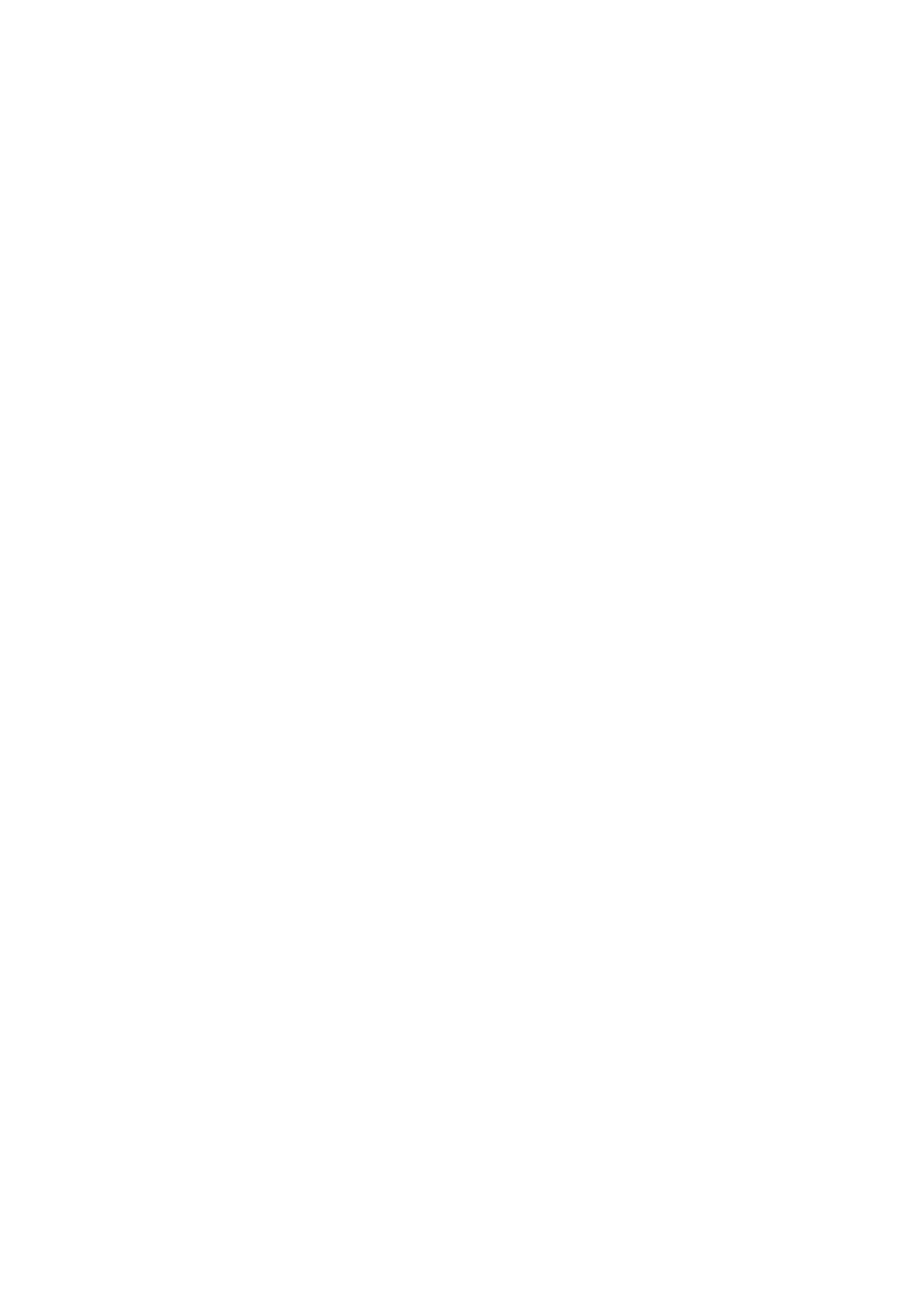TEXTE 53/2022

Ressortforschungsplan of the Federal Ministry for the Environment, Nature Conservation, Nuclear Safety and Consumer Protection

Project No. (FKZ) 3717 58 102 0 FB000647/ENG

Executive summary

# **Options for action for an ecological design of long-distance mobility in passenger and freight transport**

by

Miriam Magdolen, Bastian Chlond Karlsruhe Institut für Technologie (KIT), Institut für Verkehrswesen, Karlsruhe

Angelika Schulz, Claudia Nobis Deutsches Zentrum für Luft- und Raumfahrt e. V. (DLR), Institut für Verkehrsforschung, Abteilung Personenverkehr, Berlin

Jan Blechschmidt, Jan Reher, Carina Thaller, Gernot Liedtke

Deutsches Zentrum für Luft- und Raumfahrt e. V. (DLR), Institut für Verkehrsforschung, Abteilung Wirtschaftsverkehr, Berlin

Christian Jödden, Andreas Sauer, Martina Führer Kantar GmbH, München

Stefanos Kotzagiorgis TTS TRIMODE Transport Solutions, Freiburg

Roman Frick INFRAS, Bern

On behalf of the German Environment Agency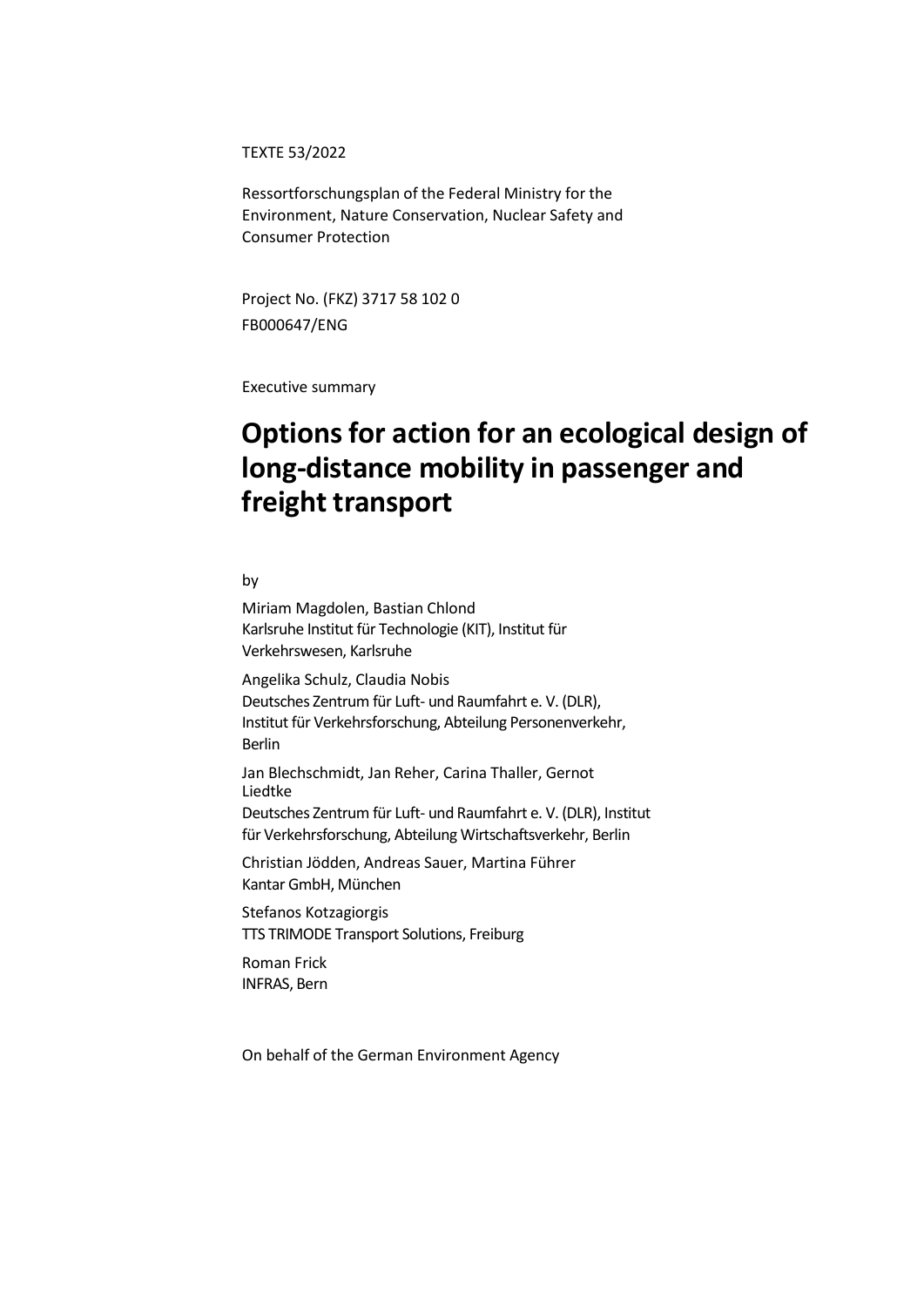### **Imprint**

#### **Publisher**

Umweltbundesamt Wörlitzer Platz 1 06844 Dessau-Roßlau Tel: +49 340-2103-0 Fax: +49 340-2103-2285 [buergerservice@uba.de](mailto:buergerservice@uba.de) Internet[: www.umweltbundesamt.de](file://///tsclient/X/.projekte/19-0356/chapter_00/www.umweltbundesamt.de)

[/umweltbundesamt.de](https://www.facebook.com/umweltbundesamt.de/) [/umweltbundesamt](https://twitter.com/Umweltbundesamt?ref_src=twsrc%5Egoogle%7Ctwcamp%5Eserp%7Ctwgr%5Eauthor)

### **Performed by:**

Kantar GmbH Landsberger Straße 284 80687 München

# **Report completed in:**

Februar 2021

#### **Edited by:** Section I 2.1 "Umwelt und Verkehr" Timmo Janitzek, Martyn Douglas

### Publication as pdf: <http://www.umweltbundesamt.de/publikationen>

ISSN 1862-4804

Dessau-Roßlau, May 2022

The responsibility for the content of this publication lies with the author(s).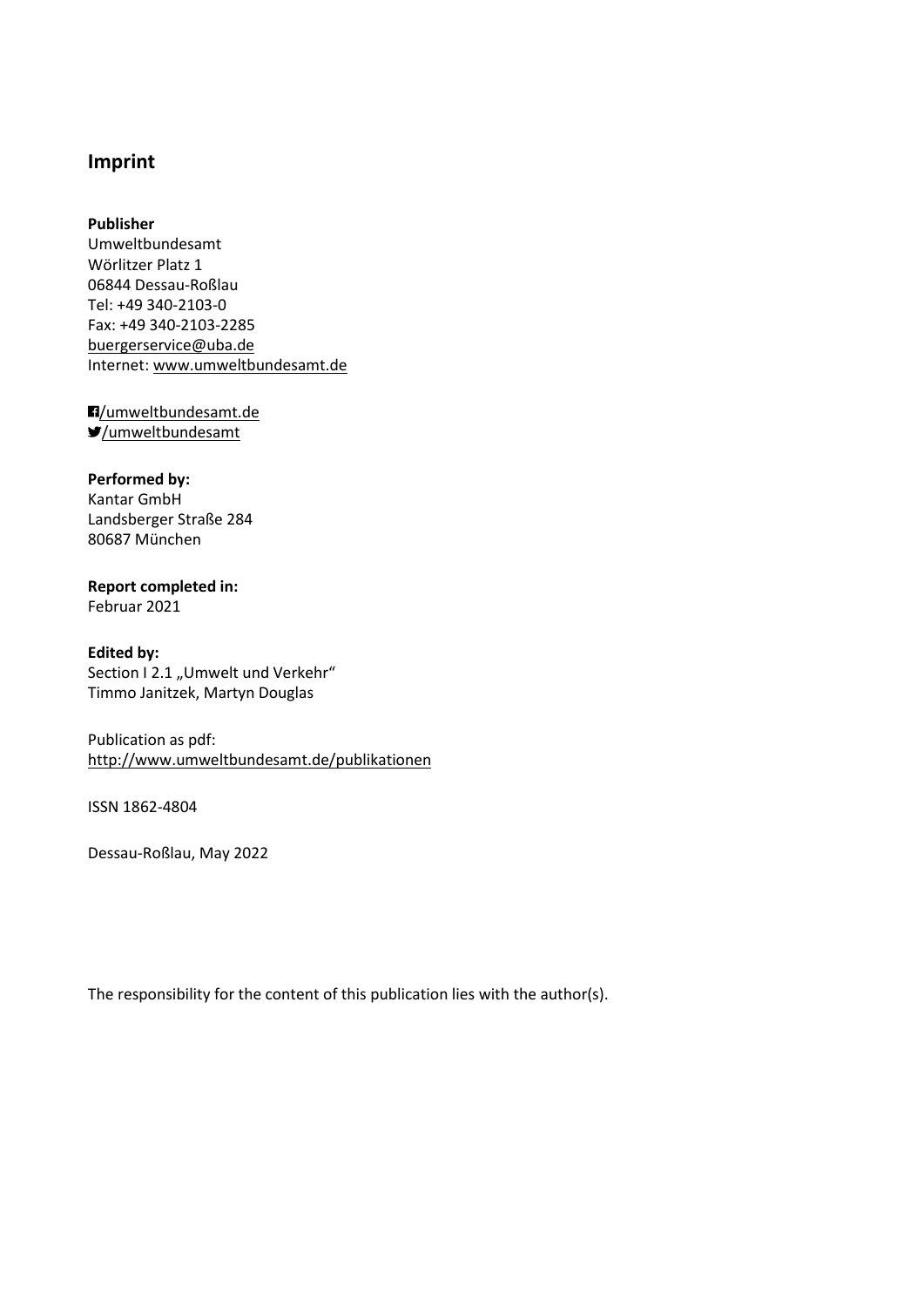### <span id="page-4-0"></span>**Table of contents**

| 1 |     |                                                                                   |  |
|---|-----|-----------------------------------------------------------------------------------|--|
| 2 |     |                                                                                   |  |
| 3 |     |                                                                                   |  |
| 4 |     |                                                                                   |  |
| 5 |     |                                                                                   |  |
| 6 |     |                                                                                   |  |
| 7 |     |                                                                                   |  |
| 8 |     |                                                                                   |  |
|   |     |                                                                                   |  |
| 1 |     |                                                                                   |  |
| 2 |     |                                                                                   |  |
| 3 |     |                                                                                   |  |
|   | 3.1 |                                                                                   |  |
|   | 3.2 |                                                                                   |  |
|   | 3.3 |                                                                                   |  |
|   | 3.4 |                                                                                   |  |
| 4 |     |                                                                                   |  |
|   | 4.1 |                                                                                   |  |
|   | 4.2 |                                                                                   |  |
|   | 4.3 |                                                                                   |  |
|   | 4.4 |                                                                                   |  |
| 5 |     |                                                                                   |  |
|   | 5.1 | Regulatory and overarching measures to improve offerings of alternative transport |  |
|   | 5.2 |                                                                                   |  |
|   | 5.3 | Measures for the reduction of transport times and improvement of reliability 46   |  |
|   | 5.4 | Measures for the increase and expansion of departure frequencies for combined     |  |
|   |     |                                                                                   |  |
|   |     |                                                                                   |  |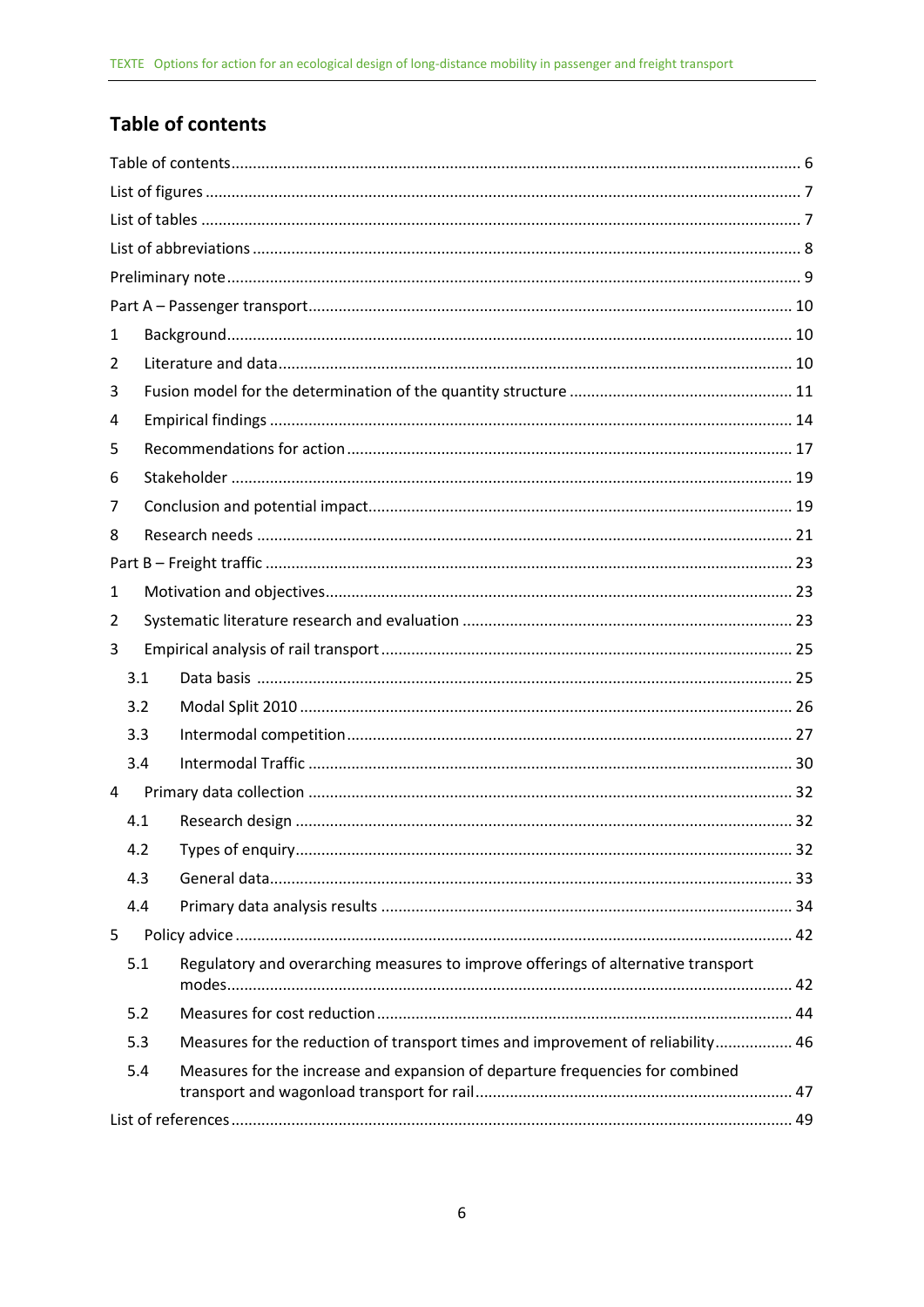# <span id="page-5-0"></span>**List of figures**

| Figure 1: | Results of the model calculations - Average travel performance of long-distance     |
|-----------|-------------------------------------------------------------------------------------|
|           | and everyday mobility per person per year broken down by traveler's characteris-    |
|           |                                                                                     |
| Figure 2: | Criteria for the choice of the main mode of transport for private journeys 16       |
| Figure 3: | Transport cost comparison for a swap body in direct lorry transport and in          |
|           | transport via train, including a pre- and on-carriage of up to 30 km (Cost in €/40- |
|           |                                                                                     |

# <span id="page-5-1"></span>**List of tables**

| Table 1:  | Long-distance mobility of the domestic population (travel volume and travel          |
|-----------|--------------------------------------------------------------------------------------|
|           |                                                                                      |
| Table 2:  | Results of the model calculations - travel performance of long-distance and          |
|           |                                                                                      |
| Table 3:  | Results of the model calculations - travel performance for long-distance and         |
|           |                                                                                      |
| Table 4:  | Overview of areas of action and individual measures (selection) 18                   |
| Table 5:  | Overview of areas of action and the respective impact potential 20                   |
| Table 6:  | Traffic distribution by distance classes in 2010 (quantities in million t)  26       |
| Table 7:  | Traffic relations with intermodal transport carrier competition by distance classes  |
|           |                                                                                      |
| Table 8:  |                                                                                      |
| Table 9:  | Volume of traffic relations with a market share of train and barge of 30% or higher  |
|           |                                                                                      |
| Table 10: |                                                                                      |
| Table 11: |                                                                                      |
| Table 12: |                                                                                      |
| Table 13: |                                                                                      |
| Table 14: |                                                                                      |
| Table 15: | Reasons against choosing combined transport per category of cargo  38                |
| Table 16: | Time between procurement and pickup of a given transport  38                         |
| Table 17: | Willingness to shift a transport from lorry towards train or barge at same costs. 39 |
| Table 18: | Willingness to shift a transport from lorry towards train or barge at lower costs 39 |
| Table 19: | Shift of transports from lorry towards train or barge at lower costs 40              |
| Table 20: |                                                                                      |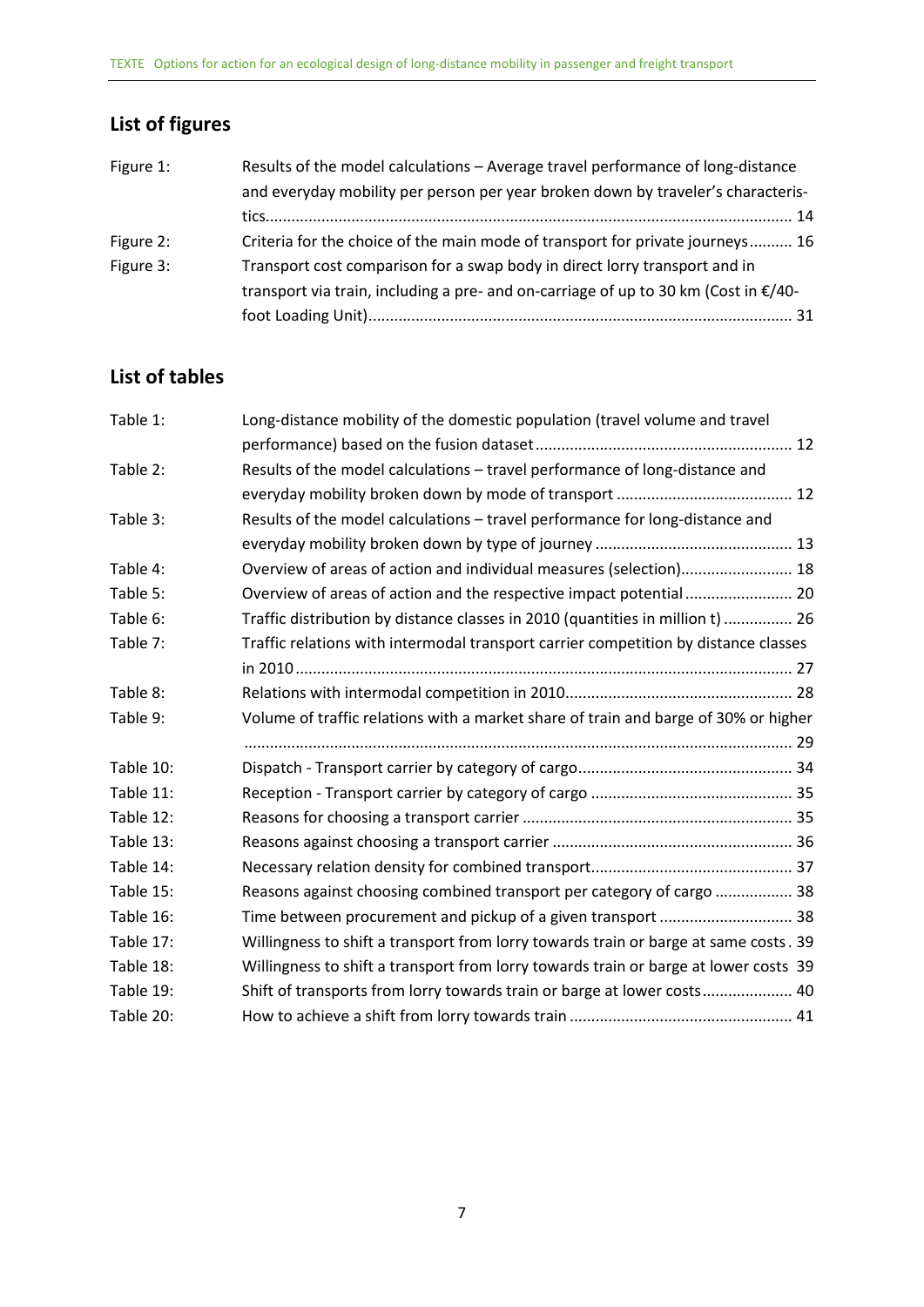<span id="page-6-0"></span>

| <b>BRKG</b>     | Bundesreisekostengesetz - Federal Travel Expenses Act                        |
|-----------------|------------------------------------------------------------------------------|
| CO <sub>2</sub> | Carbon dioxide                                                               |
| COVID-19        | coronavirus disease 2019; Coronavirus-Krankheit-2019                         |
| <b>DLR</b>      | Deutsches Zentrum für Luft- und Raumfahrt e. V. - German Aerospace<br>Center |
| e.g.            | for example                                                                  |
| et al.          | et alii (and others)                                                         |
| e. V.           | eingetragener Verein - registered association                                |
| <b>FB</b>       | Fachbereich - department                                                     |
| f., ff.         | following pages                                                              |
| GmbH            | Gesellschaft mit beschränkter Haftung - limited company                      |
| <b>HH</b>       | household                                                                    |
| <b>ISSN</b>     | <b>International Standard Serial Number</b>                                  |
| <b>KIT</b>      | Karlsruhe Institute of Technology                                            |
| km              | kilometers                                                                   |
| <b>MiD</b>      | Mobilität in Deutschland - Mobility in Germany                               |
| n               | sample size                                                                  |
| <b>PDF</b>      | <b>Portable Document Format</b>                                              |
| pkm             | passenger kilometers                                                         |
| t               | ton                                                                          |
| <b>TTS</b>      | <b>TRIMODE Transport Solutions GmbH</b>                                      |
| <b>UBA</b>      | Umweltbundesamt - German Environment Agency                                  |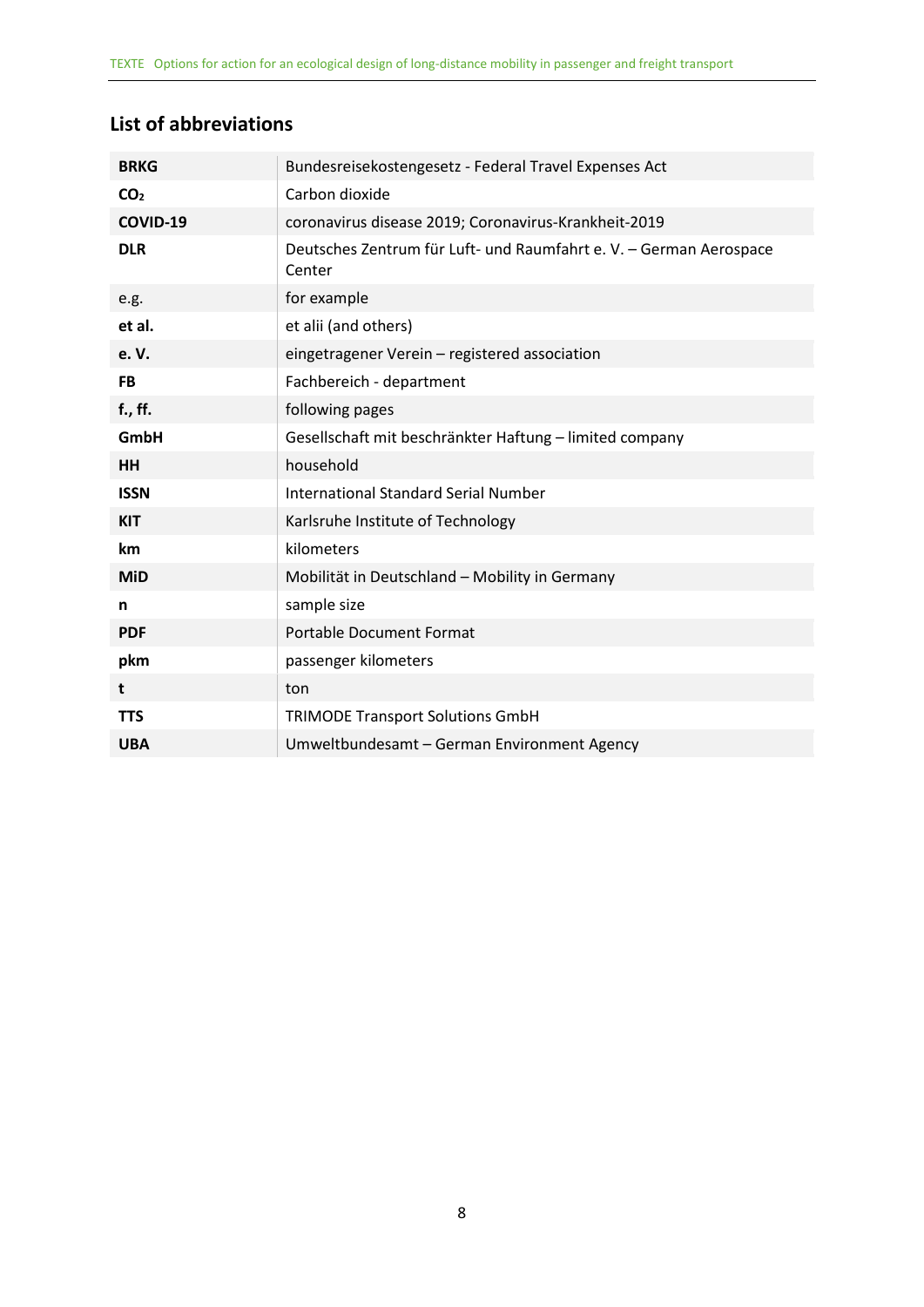# <span id="page-7-0"></span>**Preliminary note**

Greenhouse gas emissions from transport are mainly determined by long-distance traffic between conurbations in passenger transport and traffic hubs in freight transport. In the course of the project "Options for action for an ecological design of long-distance mobility in passenger and freight transport", strategies and solutions were identified that effectively reduce the greenhouse gas emissions caused by long-distance transport.

According to the "Action Program Climate Protection 2020" of the German Federal Government, long-distance passenger transport is to be made more climate-compatible on the one hand, and rail freight transport is to be strengthened on the other. With regard to these two goals, the research project provides findings for the further design of both sustainable passenger mobility and sustainable freight transport and provides the basis for the development of environmental policy options in long-distance transport.

Although long-distance mobility in passenger transport is characterized by continuing growth, the data basis for describing and explaining it is still fragmentary. In freight transport, on the other hand, the focus so far has been primarily on the infrastructural supply side with regard to shift potentials from road to rail, while there are still research gaps in the identification and analysis of demand-side requirements of shippers and carriers.

Given the very different structure of passenger and freight transport - and thus also the possible, specific solutions - both transport sectors are investigated independently of each other, but in a similar way by means of systematic literature research followed by empirical analysis and final formulation of recommendations for action.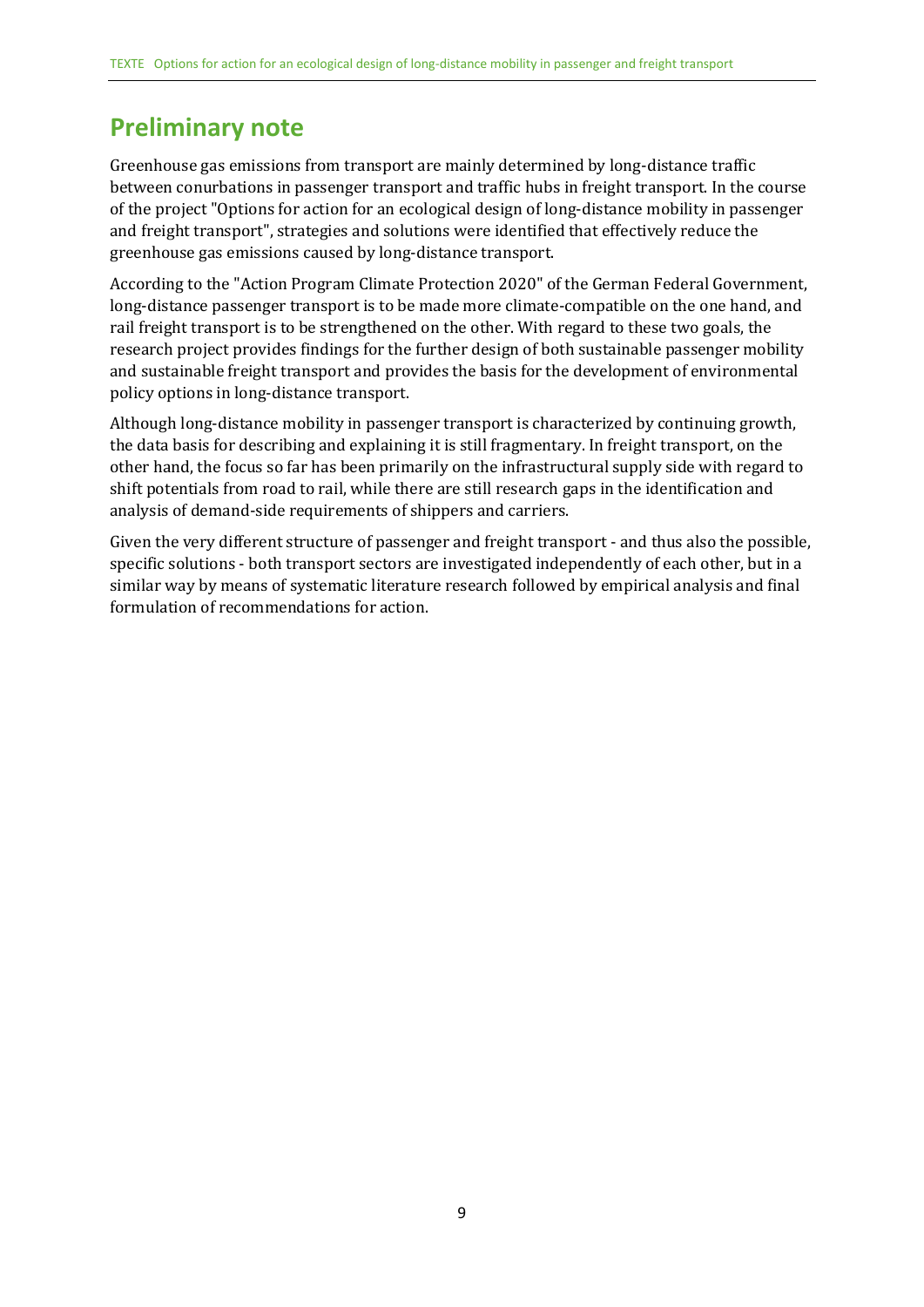# <span id="page-8-0"></span>**Part A – Passenger transport**

# <span id="page-8-1"></span>**1 Background**

Long-distance mobility in passenger transport is characterized by continued growth. While transport growth in everyday mobility has slowed down considerably or even stagnated, the dynamic growth in long-distance passenger mobility continued unabated until the start of the COVID-19 pandemic. Though long-distance journeys are comparatively rare compared to everyday trips, the environmental impacts are particularly severe due to the corresponding high mileage, which is also generated almost exclusively by motorized means of transport.

Despite the fact that long-distance mobility accounts for a considerable share of total mobility, there are gaps in both the state of knowledge and the data available for describing and explaining it. Given the objective to identify options for action for an ecological design of long-distance mobility, this project aims to develop a data basis for a detailed description of the long-distance mobility of individuals. A dedicated survey is used to investigate decision-making related to long-distance mobility. Finally, taking into account the empirical results, options for action to influence long-distance mobility are derived.

In this project, the term 'long-distance' is used to refer to trips with a one-way distance between origin and destination of at least 100 km. In order to obtain a picture of long-distance mobility as comprehensive as possible and to derive specific options for action, both private and business trips of different durations (with and without overnight stays) are taken into account. The focus is on the mobility of the domestic population, thus including not only journeys within Germany, but also abroad.

# <span id="page-8-2"></span>**2 Literature and data**

Based on a comprehensive literature review, determinants and drivers are described that have an influence on long-distance mobility. On the one hand, this serves to identify relevant characteristics for the investigation of different groups of travelers and, on the other hand, to determine areas of action for the final derivation of options for action. The main characteristics used to describe long-distance mobility according to the literature are age, occupational status, income, education and gender. Drivers on the demand side are thus rising incomes, increasing occupation and higher levels of education. Other driving trends include urbanization, the emergence of multi-local lifestyles, changing work patterns and socialization. On the supply side, both the expansion and diversity of services (including expansion of the network of federal roads and highways, deregulation of transport markets) and the reduction of barriers to travel (for example, easier information procurement and booking options) are to be mentioned.

In addition to the literature review to identify determinants and drivers, a synthetic compilation of available data on long-distance mobility was carried out. On the one hand, these are data and findings from mobility surveys. In this regard, the data set of the Germany-wide survey "Mobilität in Deutschland 2017" (MiD) (Eng. "Mobility in Germany") is the most comprehensive source of data on the transport demand of the domestic population. Besides everyday travel, it includes long-distance travel by means of an additional survey module on overnight trips. On the other hand, data and information are available from official statistics. Many of them follow the territory principle and cover, for example, trips inside Germany of both the residential population and foreign tourists. Therefore, such data and information are not directly compatible with results from mobility surveys that follow the residence principle.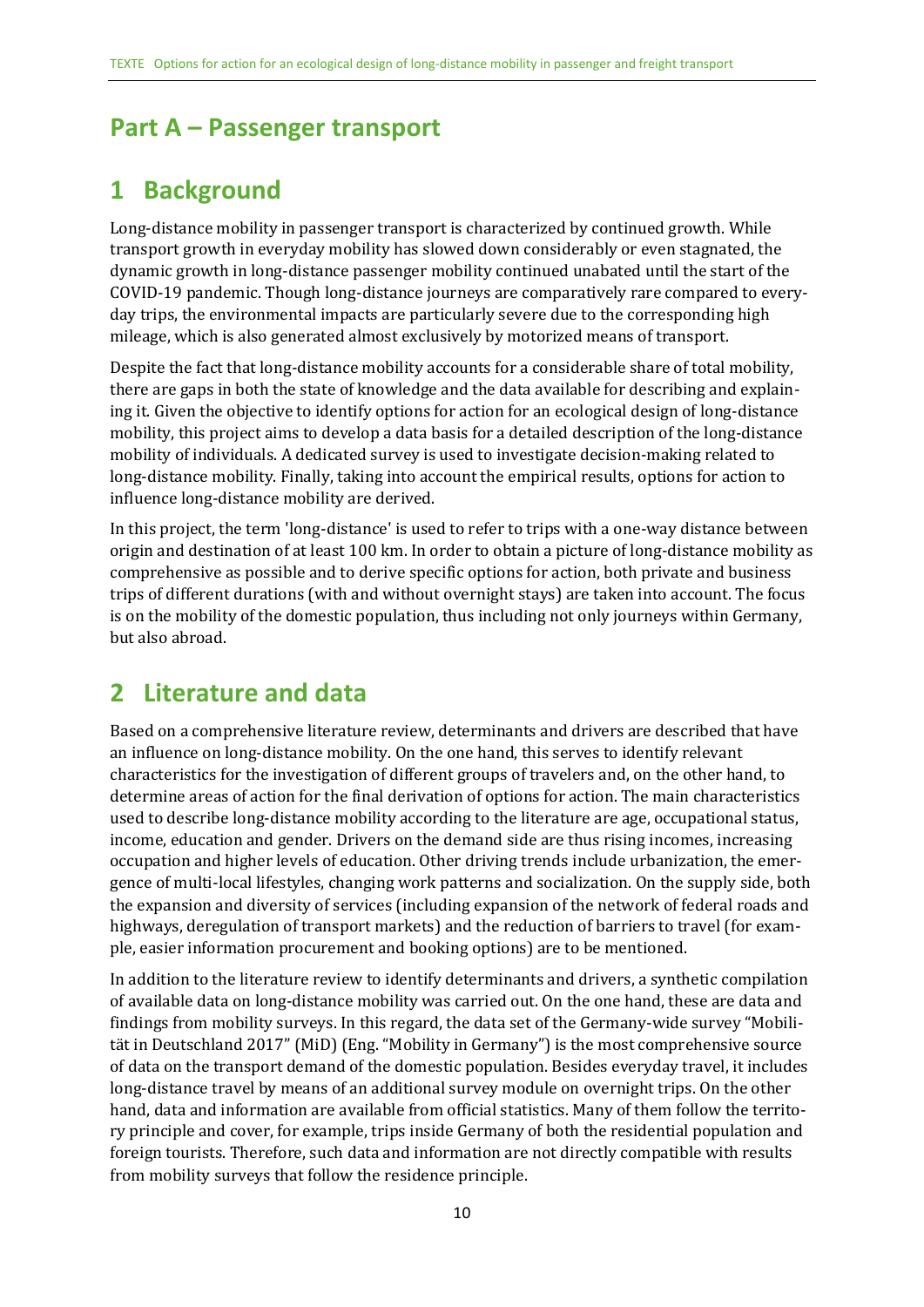The result of the compilation of data and information shows that none of the available data sources, neither those from the transport sector nor those from a tourism perspective, provides a comprehensive overall picture of long-distance mobility. The generation of a consistent demand picture thus requires a methodological approach that brings together the central, complementary data bases in a single model.

# <span id="page-9-0"></span>**3 Fusion model for the determination of the quantity structure**

The modeling of the domestic population's mobility is essentially based on the results of the Germany-wide survey MiD 2017, supplemented by other official statistics. Even if the MiD is in principle suitable for measuring total (long-distance) transport demand, data must be processed for the purpose of this project and calibrated using key figures from transport statistics. Both the merging of the various data sources and the calibration are carried out within the framework of a 'fusion model' derived from the passenger transport calculation model for the statistical pocketbook "Verkehr in Zahlen" (Eng. "Transport in Figures"). The modeling was done in synergy with the project "Klimawirksame Emissionen des deutschen Reiseverkehrs" (Eng. "Greenhouse gas emissions of the German tourism mobility"), which was carried out in parallel for the German Environment Agency.

The processing of MiD primarily involves an integration of the trips and journeys reported in the different survey modules (trip diary of the reporting date module, journey module). Basically, long-distance trips are recorded in both modules, but with different levels of detail and for different groups of respondents. Different steps of processing are necessary because, among other things, the journey module only covers trips with overnight stays undertaken by individuals aged 14 and older, or because outward or return trips of multi-day journeys may be captured by both modules. Components of the processing are therefore the elimination of doubly recorded trips, the imputation of missing data on the means of transport and the distance traveled, the imputation of overnight trips by children, and a reweighting.

Several parameters of passenger transport demand are used for calibration. These include parameters from the statistical pocketbook "Verkehr in Zahlen" (Eng. Transport in Figures) published by the German Federal Ministry of Transport, information on motor vehicle use from the driving performance survey "Fahrleistungserhebung 2014", demand figures and transport performance of public transport from the German Federal Statistical Office, and passenger figures at German airports from the German Federal Statistical Office and the German Airports Association (G. Arbeitsgemeinschaft Deutscher Verkehrsflughäfen).

The resulting fusion data set enables various and flexible analyses. The weighting included allows the calculation of the annual transport performance of the domestic resident population. Based on the distance traveled, this is divided into everyday mobility (less than 100 km) on the one hand and long-distance mobility (100 km or more) on the other. If this distinction is applied to the fusion model, the key figures are as shown in [Table](#page-10-0) 1. It becomes clear that long-distance mobility (trips  $\geq 100$  km) plays only a minor role in terms of travel volume, accounting for 1.7% of all trips, but explains a large share of travel performance with a share of 46.3%.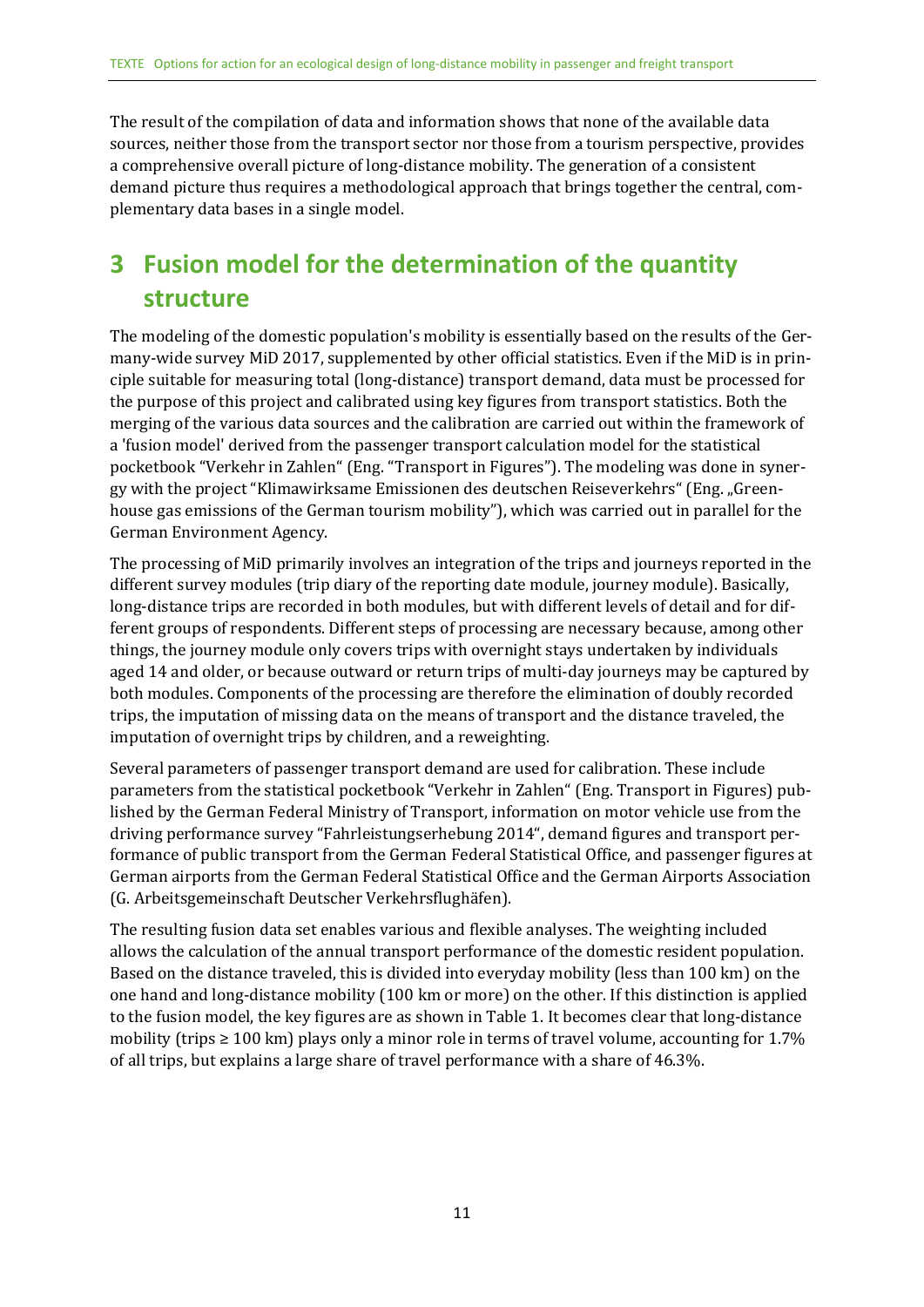| <b>Key figure</b>  | Trip distance $\geq 100$ km<br>(share) | Trip distance < 100 km<br>(share) | <b>Total</b>          |
|--------------------|----------------------------------------|-----------------------------------|-----------------------|
| Travel volume      | 1.589 billion trips<br>(1.7%)          | 93.113 billion trips<br>(98.3%)   | 94.702 billion trips  |
| Travel performance | 702.386 billion pkm<br>(46.3%)         | 815.421 billion pkm<br>(53.7%)    | 1,517.806 billion pkm |

#### <span id="page-10-0"></span>**Table 1: Long-distance mobility of the domestic population (travel volume and travel performance) based on the fusion dataset**

Source: own calculation based on the fusion dataset

With regard to mode choice, it can be seen that the individual motorized transport dominates both everyday and long-distance mobility [\(Table 2\)](#page-10-1). Other modes of transport are used almost exclusively either for everyday travel or for long-distance travel. Thus, the modes "walking" and "cycling" are primarily present in everyday mobility, while the airplane and the ship play a role almost only for long-distance mobility.

### <span id="page-10-1"></span>**Table 2: Results of the model calculations – travel performance of long-distance and everyday mobility broken down by mode of transport**

| <b>Travel performance</b><br>of the domestic<br>residential population | <b>Walking</b> | <b>Cycling</b> | <b>Motorized</b><br><b>individual</b><br>transport | <b>Public</b><br>transport            | <b>Airplane</b> | <b>Ship</b>  | Other/<br>not<br>specified |
|------------------------------------------------------------------------|----------------|----------------|----------------------------------------------------|---------------------------------------|-----------------|--------------|----------------------------|
| [billion passenger<br>kilometers]                                      |                |                |                                                    | [billion passenger kilometers]<br>[%] |                 |              |                            |
| Long-distance mobility<br>as of 100 km<br>Total: 702.4<br>46.3%        | 0.0<br>0%      | 1.2<br>3%      | 315.3<br>34%                                       | 70.1<br>40%                           | 290.7<br>100%   | 13.8<br>95%  | 11.2<br>43%                |
| Everyday mobility<br>up to less than 100 km<br>Total: 815.4<br>53.7%   | 35.8<br>100%   | 41.6<br>97%    | 618.4<br>66%                                       | 104.1<br>60%                          | 0.0<br>0%       | 0.7<br>5%    | 14.9<br>57%                |
| Total mobility: 1,517.8<br>100%                                        | 35.8<br>100%   | 42.8<br>100%   | 933.7<br>100%                                      | 174.2<br>100%                         | 290.7<br>100%   | 14.5<br>100% | 26.1<br>100%               |

Reference year 2017

Source: own calculation based on the fusion dataset

The results for transport performance broken down by trip purpose show that vacation trips with a minimum duration of 5 days and business trips with overnight stays are almost exclusively trips with a minimum distance of 100 km [\(Table 3\)](#page-11-0). These decisively contribute to longdistance transport performance. For trips to educational institutions and to work, 7% of the travel performance can be attributed to long-distance mobility.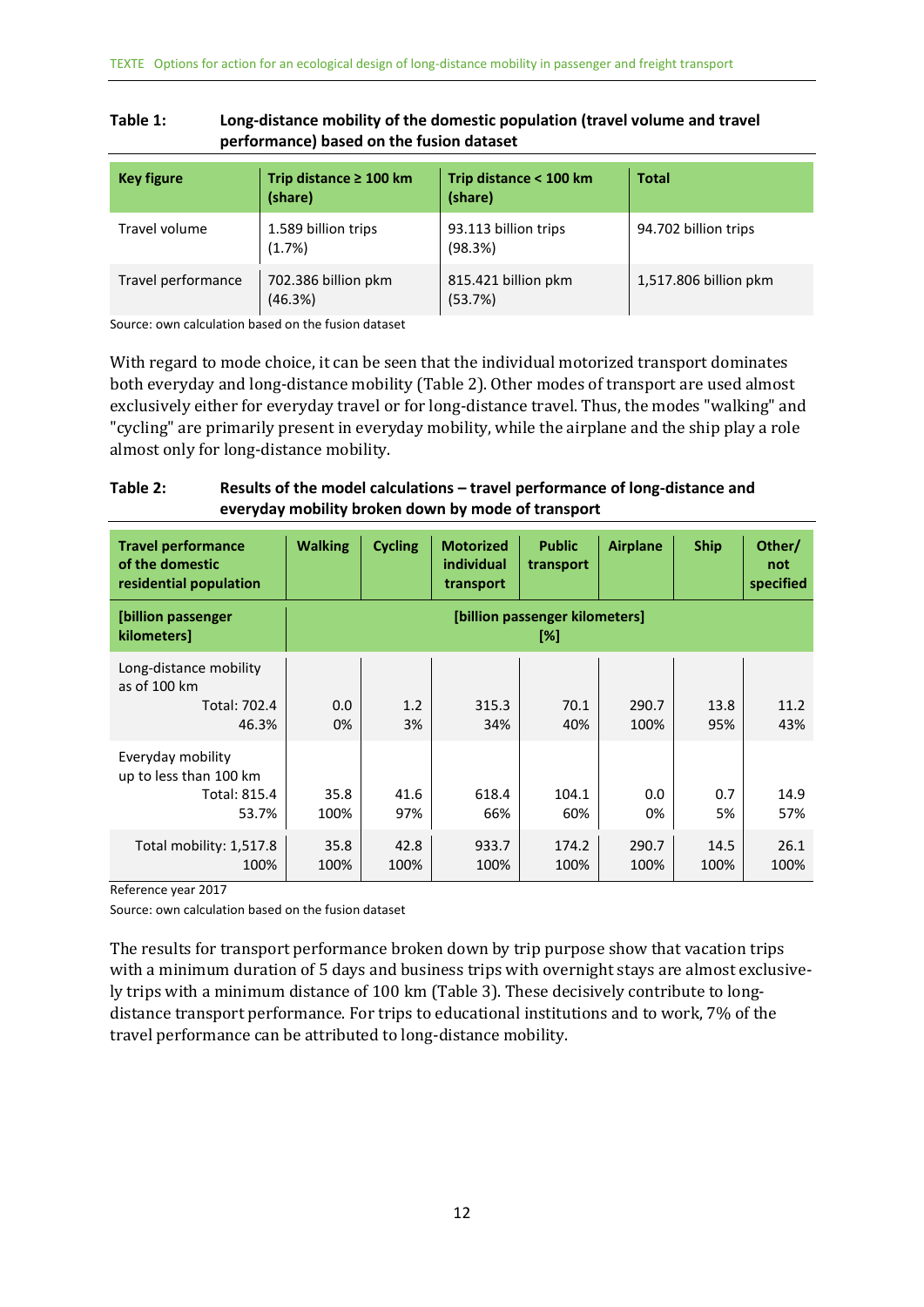| <b>Travel performance</b><br>of the domestic<br>residential population                   | <b>Vacation</b><br>journeys<br>$(5+ days)$ | <b>Short</b><br>vacation<br>journeys<br>$(2-4 \text{ days})$ | <b>Trips to</b><br>educational<br>institutions/<br>to work | Day trips<br>and trips on<br>reporting<br>day <sup>1</sup> | <b>Business</b><br>journeys<br>with<br>overnight<br>stay | <b>Business</b><br>journeys<br>without<br>overnight<br>stay |
|------------------------------------------------------------------------------------------|--------------------------------------------|--------------------------------------------------------------|------------------------------------------------------------|------------------------------------------------------------|----------------------------------------------------------|-------------------------------------------------------------|
| [billion passenger<br>kilometers]                                                        |                                            |                                                              |                                                            | [billion passenger kilometers]<br>[%]                      |                                                          |                                                             |
| Long-distance mobility<br>as of 100 km<br>Total: 702.4<br>46.3%                          | 313.4<br>100%                              | 91.0<br>98%                                                  | 18.2<br>7%                                                 | 90.5<br>17%                                                | 121.2<br>100%                                            | 68.2<br>34%                                                 |
| Everyday mobility<br>up to less than 100 km<br>Total: 815.4<br>53.7%                     | 0.4<br>0%                                  | 2.1<br>2%                                                    | 236.3<br>93%                                               | 442.8<br>83%                                               | 0.3<br>0%                                                | 133.4<br>66%                                                |
| Total mobility: 1,517.8<br>100%                                                          | 313.8<br>100%                              | 93.1<br>100%                                                 | 254.5<br>100%                                              | 533.2<br>100%                                              | 121.6<br>100%                                            | 201.6<br>100%                                               |
| Breakdown of purposes<br>within long-distance<br>mobility<br><b>Total: 702.4</b><br>100% | 313.4<br>45%                               | 91.0<br>13%                                                  | 18.2<br>3%                                                 | 90.5<br>13%                                                | 121.2<br>17%                                             | 68.2<br>10%                                                 |

#### <span id="page-11-0"></span>**Table 3: Results of the model calculations – travel performance for long-distance and everyday mobility broken down by type of journey**

 $1$  Day trips and trips conducted on the reporting day include the trip purposes shopping, errands, leisure as well as pick-up and drop-off.

Reference year 2017. Due to rounding totals may not sum up exactly.

Source: own calculation based on the fusion dataset

In order to derive options for action and the potential impact, it is necessary to examine and describe various demand segments (groups of travelers, modes of transport and trip purposes).

On average, an individual conducts 19.33 long-distance trips per year, with business trips with and without overnight stays as well as outings without overnight stays dominating the travel volume. With regard to the use of transport modes, the relevance of motorized individual transport becomes clear: While public transport is equally used for all trip purposes, airplanes are mainly used for longer vacation trips and for business purposes. The transport performance results in approximately equal parts from the individual motorized transport (3,863 km per person) and air travel (3,538 km per person). With regard to air travel, it should be emphasized that a small number of trips (1.5 one-way trips or 0.75 journeys by air per person per year) is responsible for this high average transport performance, about half of which is accounted for by vacation trips with at least four overnight stays. Overall, annual long-distance travel per person averages 8,547 km, which is 46.3% of the total individual travel of 18,470 km.

A look at the average travel performance of different groups of people shows that different groups of middle-aged people, men and highly educated people in particular account for most of the kilometers traveled [\(Figure](#page-12-1) 1), as do employed people without children and households with a high economic status.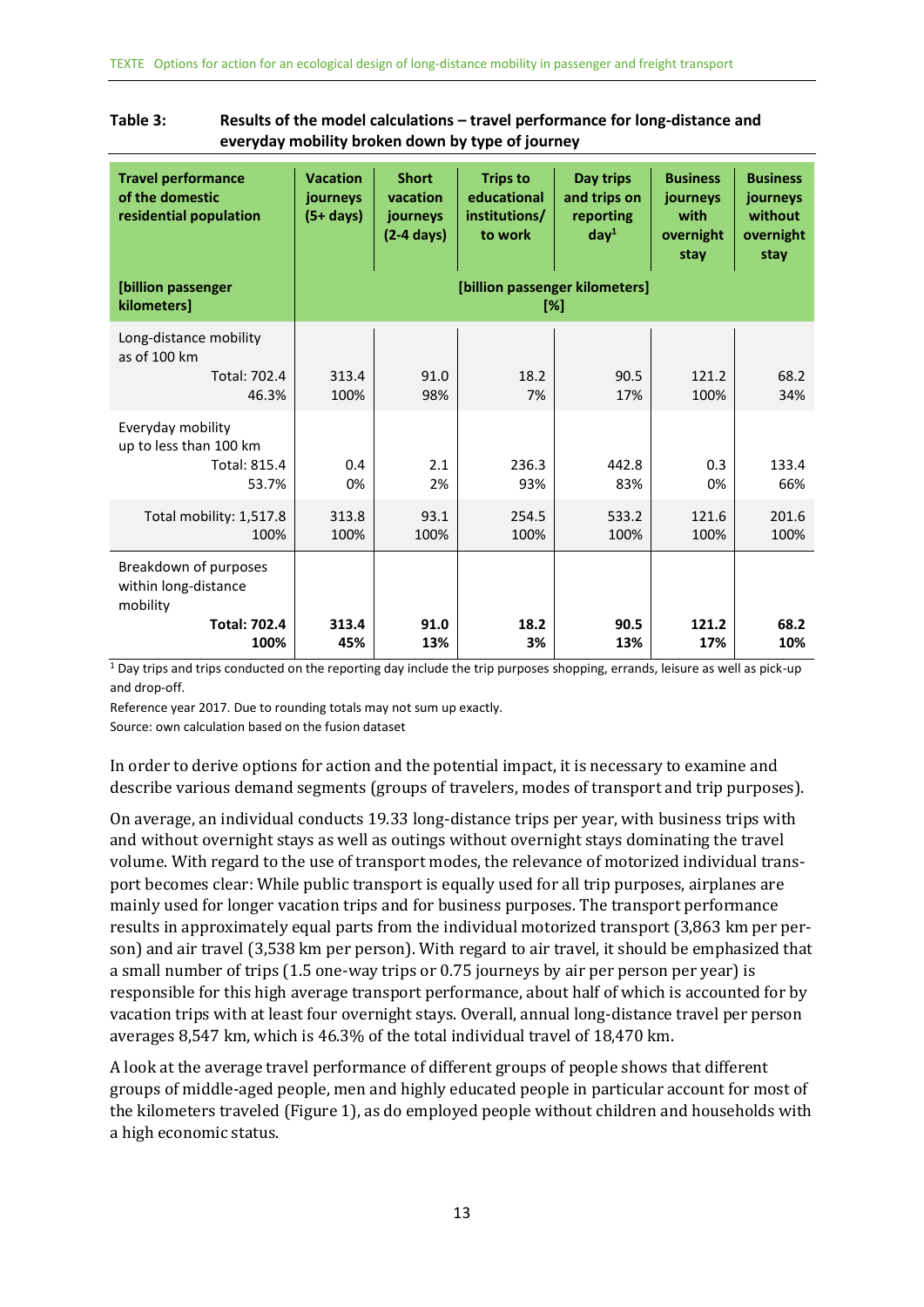#### <span id="page-12-1"></span>**Figure 1: Results of the model calculations – Average travel performance of long-distance and everyday mobility per person per year broken down by traveler's characteristics**



The increase in average travel performance that rises along with economic status (the higher the status, the higher the travel performance) results primarily from an increase in travel performance by air.

# <span id="page-12-0"></span>**4 Empirical findings**

Since none of the available data sources, neither the ones from the transport sector nor those from the tourism perspective, provide a consistent overall picture of long-distance travel, a complementary online survey was designed. Questions on decision-making related to longdistance travel, differentiated according to various behavioral dimensions and segments of long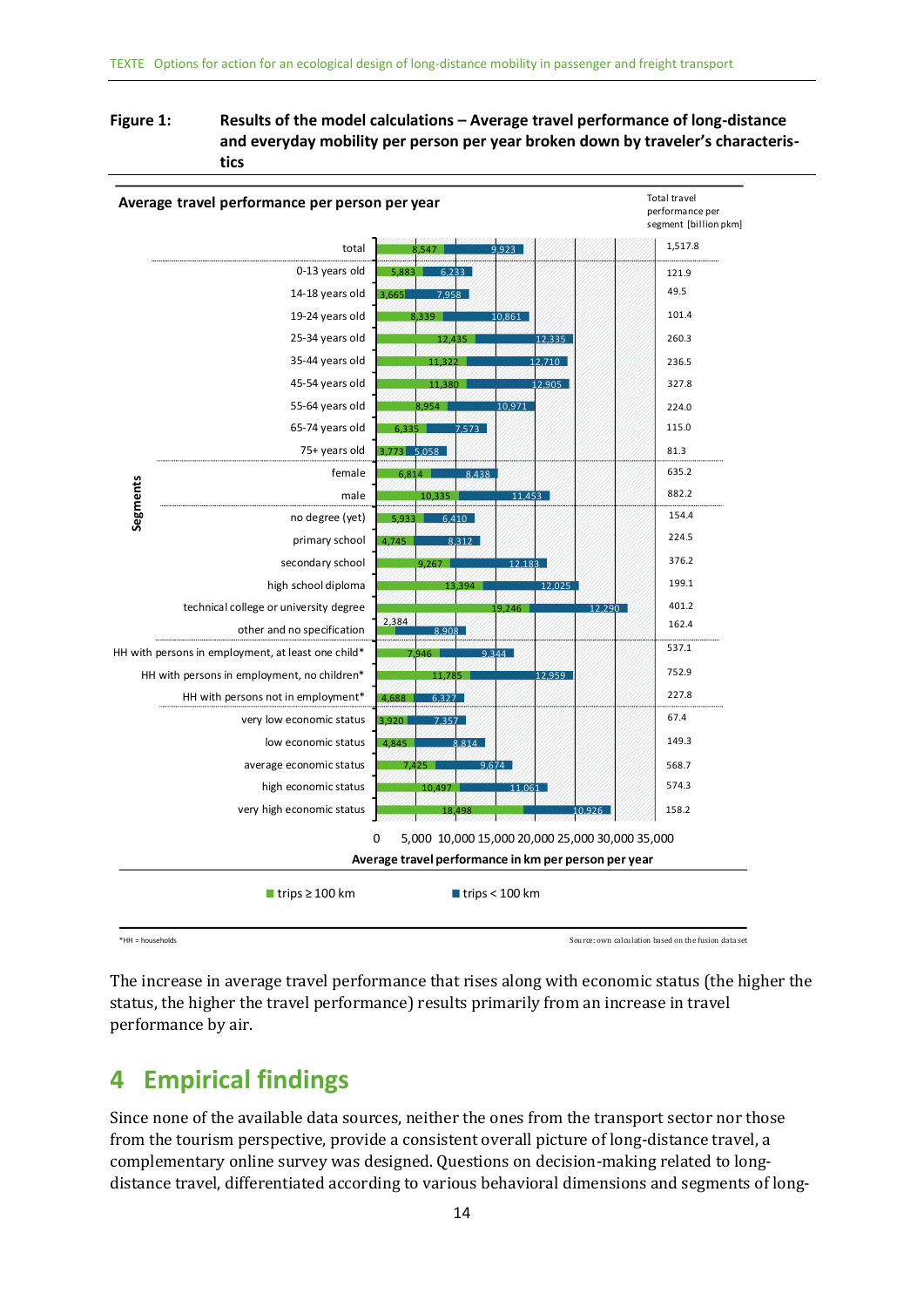distance mobility, were paramount to the survey. These questions were embedded in the collection of an overall quantitative overview of the different travel types.

A total of 1,002 individuals (net sample) were surveyed who had made journeys with a one-way distance of 100 km or more in a retrospective observation period of up to one year. Respondents with a high level of long-distance mobility should have above-average representation in the survey to reflect their strong influence on the overall long-distance travel.

Traveling is characterized by a typical seasonality in the course of the year. In addition, the recording of trips made some time ago, with all the associated considerations, deliberations and decisions, is dependent on the limited and also selective memory of the respondents. Therefore, the retrospective reporting periods were staggered according to the type of journey to be reported: The greater the number of overnight stays in the course of a journey, the longer the respective reporting period. First, however, the past 12 months were to be recapitulated in their entirety. Only then were a maximum of two individual trips to be reported in more detail.

The survey followed a modular scheme: Following the query of selected personal characteristics to control the sample, a rough recording of the travel volume (number of trips) for an entire year was carried out, differentiating between private and business trips, in each case with or without overnight stays.

Detailed questions on individual trips were nested within questions on general travel behavior and related framework conditions, on secondary residences and related commuting behavior, on commuting to work or education, and on the socio-demographics of the respondents and their households. The core of the survey, however, was about decision-making in the context of specific travel events (decision criteria, attitudinal statements about destination and mode choice, personal mindset towards the environment).

The results of the empirical investigation provide a number of starting points for recommendations for action.

There is a tendency to travel abroad, especially on vacation, but this does not necessarily mean longer distances. However, the time spent traveling plays a rather subordinate role. It is a possibility that therefore longer distances are also readily accepted, thus shorter travel times tend to be omitted as a decision argument.

Similarly, environment-related arguments do not promise to gain any momentum: Despite the general awareness of many people, the resulting environmental impact of their own travels is either played down or readily accepted. In this context, even indirect measures such as climate compensation payments show little potential. The extremely low utilization of these compensation measures to date implies that they tend not even to be used as a 'fig leaf'. However, this also illustrates a certain ignorance of the environmental impacts. Thus, for private trips (as well as for business trips), a low environmental impact plays a rather subordinate role compared to other criteria when choosing the main mode of transport [\(Figure](#page-14-0) 2).

The effectiveness of financial incentives, on the other hand, appears to be of slightly greater importance, but it is questionable whether all cost components – be it the cost of travel or those related to the stay at the destination – have an equal influence on decision-making with respect to the development of travel demand.

There is little evidence for control measures with regard to possible changes in the choice of destination: It can be assumed that the travelers are largely committed to their destination (region), and that this is well justifiable, at least from a subjective point of view. Only a small proportion of respondents were willing to head for another (possibly closer) destination, in which case they still tended to stay within the originally targeted region.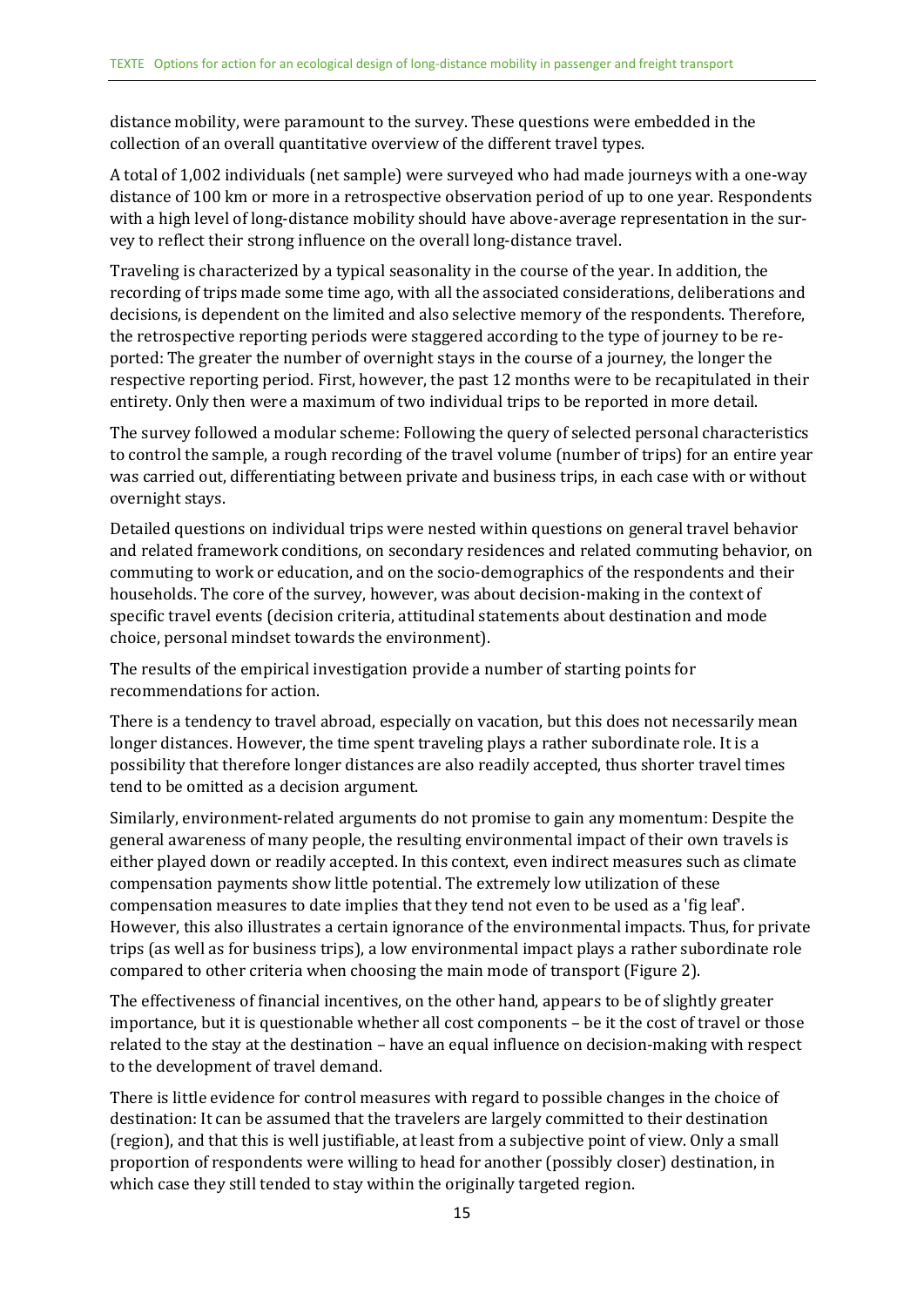#### <span id="page-14-0"></span>**Figure 2: Criteria for the choice of the main mode of transport for private journeys**



Private journeys: Criteria for the choice of the main mode of transport for private journeys  $n = 1,453$  journeys

\*Option of transportation for persons with mobility impairments/wheelchair

Source: own calculation based on own survey

The same applies by and large to the choice of transport mode, where there is also a low propensity to change. At least the use of rail is considered more frequently, so that in combination with service improvements, for example, there is potential for a shift away from the private car and air travel.

Against the background of the current pandemic, it is completely open which role the option not to travel will play in the future. In principle, before the outbreak of the pandemic, the option of foregoing a trip and realizing the purpose of the trip in some other way was judged to be virtually non-existent. The most likely area for change would be in the professional context, especially after practical experience with permanent "substitutes" such as work from home, web-conferencing and other forms of digital communication.

Regardless of the presumably changing relevance and quantity of work-related travel, it is just in the professional context that business travelers have considerable individual flexibility with regard to mode choice, which, however, can only have an effect in combination with corresponding regulations of labor law (e.g. 'travel time = working time').

The most promising parameters would be travel time reliability and flexibility of transport modes, which are of great importance for both private and business travelers. Improvements in these areas, combined with minimized organizational effort for planning and booking trips, would be compelling incentives that could help transit operators retain their existing customer base and attract new ones.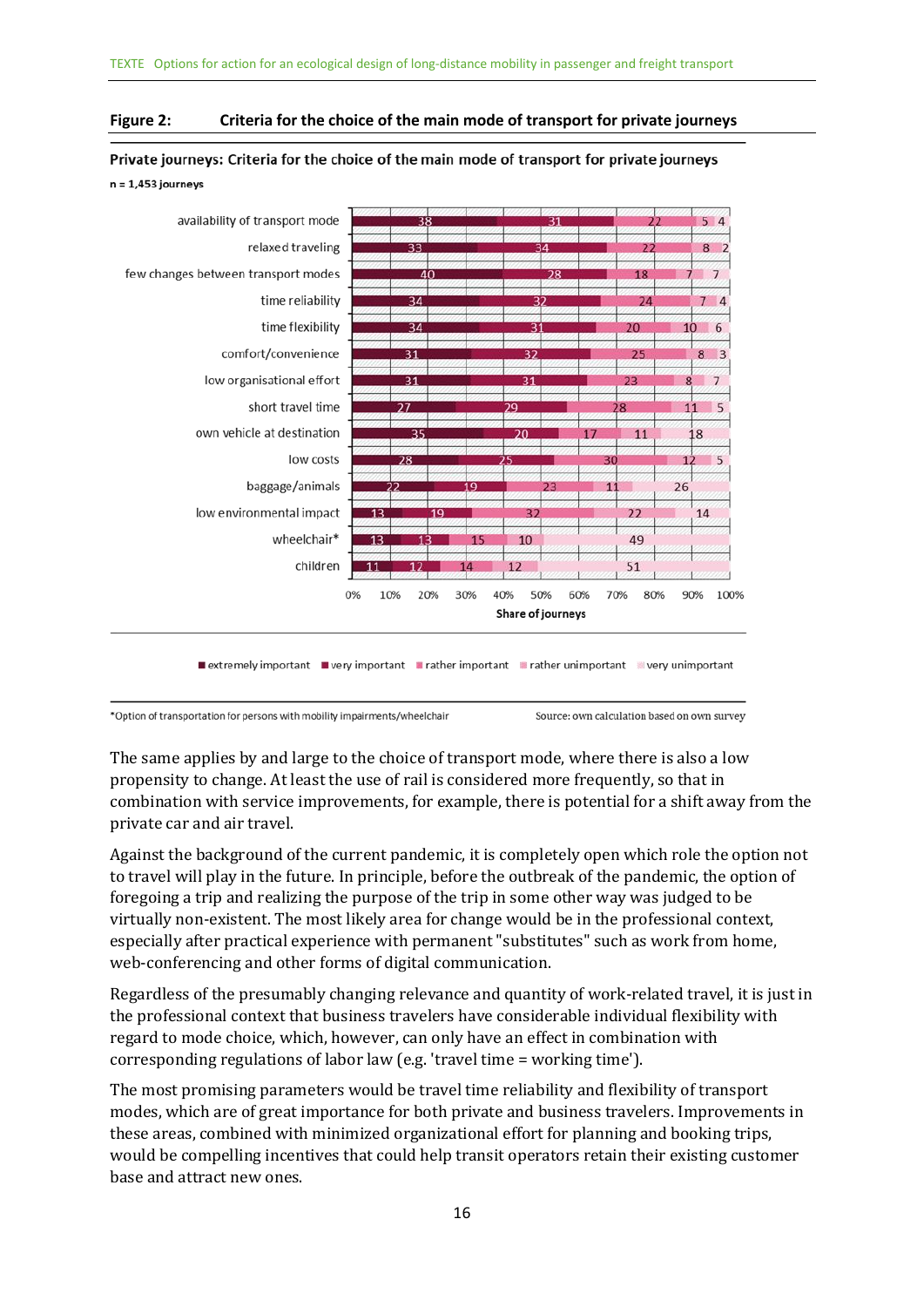# <span id="page-15-0"></span>**5 Recommendations for action**

The starting points for the elaboration of measures are, on the one hand, findings on already discussed, tried and tested measures, on the customers' socio-demographic and socio-economic characteristics, attitudes and decision-making processes and, on the other hand, the respective quantitative relevance of different groups of travelers or types of journeys.

The vast majority of conceivable measures are usually directed only at very specific target groups or areas of transport demand. A central target group are travelers, who directly determine the demand arising from their decisions. Another target group comprises individuals, organizations and companies that set the framework conditions for travel demand and thus also determine it. In the broadest sense, the state in its function as legislator also is part of this target group, as it is responsible for the legal and regulatory framework.

Whether a measure can be effective at all in the intended sense crucially depends on whether the target groups addressed have sufficient options and freedom to act. Hence, it must be assumed that even within the aforementioned groups, individual subgroups are subject to different framework conditions and have different needs, requirements and levels of authority. This applies at all levels, be they different travelers (for example, private versus business travelers), different transport providers (for example, primarily publicly financed municipal transport operators versus privately operated airlines or long-distance bus operators), or different government agencies (for example, local municipalities versus the federal government). This inevitably means that conflicting interests of different target groups may have to be considered. When deriving measures, it must also be taken into account that they may also result in opposite, so-called rebound effects.

Based on the findings documented in the literature and the results of the empirical analyses, measures are presented that show potential for sustainable change in long-distance mobility.

The spectrum of possible interventions towards a sustainable change in long-distance mobility is very broad, ranging from monetary measures to the targeted influence of individual modes of transport or travel segments, the large sphere of digitalization that is effective in all areas of society, all the way to communication strategies, mobility culture, and individual socialization [\(Table](#page-16-0) 4).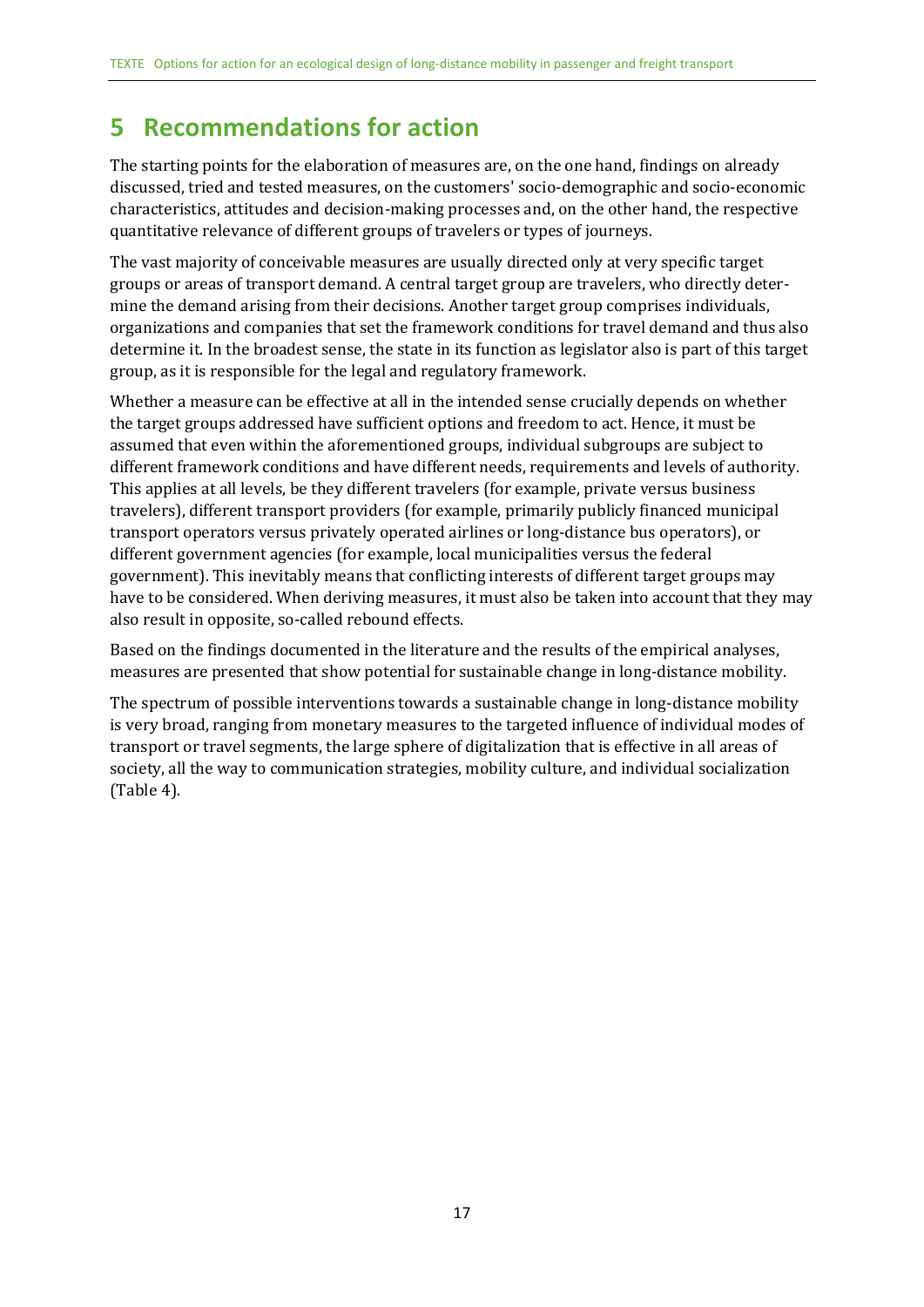| <b>Area of action</b>                                                                                                                                                                | <b>Individual measures (selection)</b>                                                                                                                                                                                                                                                                                                                        |
|--------------------------------------------------------------------------------------------------------------------------------------------------------------------------------------|---------------------------------------------------------------------------------------------------------------------------------------------------------------------------------------------------------------------------------------------------------------------------------------------------------------------------------------------------------------|
| Monetary approaches<br>(pricing, budgeting,<br>compensation)                                                                                                                         | $\bullet$ CO <sub>2</sub> pricing<br>Implementation of individualized CO <sub>2</sub> budgets<br>Modification of policies and taxation related to company cars<br>Implementation of a mandatory CO <sub>2</sub> compensation regime<br>٠                                                                                                                      |
| Influencing (= reducing)<br>air travel                                                                                                                                               | ■ True-cost pricing<br>No reduction of access barriers<br>• More efficient organization of air travel                                                                                                                                                                                                                                                         |
| Strengthening vacation<br>destinations 'nearby'                                                                                                                                      | • Orientation of the incurred costs according to travel distance<br>Establishment and strengthening of local tourism<br>Broadening the range of the domestic tourism portfolio                                                                                                                                                                                |
| Influencing (= reducing)<br>individual motorized<br>transport                                                                                                                        | Application of demand-/time-based tolling scheme to long-distance transport<br>infrastructure (passenger car toll)<br>• Speed limit on highways<br>Reduction of fiscal benefits for (private) company car use<br>• Differentiation of fiscal benefits resulting from the commuting allowance                                                                  |
| Strengthening rail and<br>bus as a means of<br>transport                                                                                                                             | ■ Reduction in the supply of domestic (short-distance) flights in Germany<br>Re-expansion of the night train network (within Germany, cross-border)<br>٠<br>Expansion (but at least perpetuation) of flexibility in rail transport<br>٠<br>" Facilitation of intermodal travel chains - bridging the 'first' and 'last mile'                                  |
| Digitalization,<br>virtualization                                                                                                                                                    | Ubiquitous expansion of the technical communications infrastructure<br>٠<br>■ Facilitation and promotion of work from home and mobile work<br>" Creation of virtual worlds of experience                                                                                                                                                                      |
| Influencing travel<br>organization and travel<br>flow                                                                                                                                | Integration of business travel into corporate climate protection activities<br>٠<br>Modification of the Federal Travel Expenses Act (G. Bundesreisekostengesetz,<br>BRKG)<br>■ Flexibilization of work time regulations                                                                                                                                       |
| Establishment of a<br>sustainable mobility<br>culture and<br>communication strategy                                                                                                  | Flight shame instead of positive associations with air travel<br>٠<br>Support of decision-making: Comparison of time, CO2 emissions and costs<br>Positive communication strategies: Incentives instead of prohibitions<br>Promotion of soft tourism                                                                                                           |
| Influencing long-distance<br>commuting                                                                                                                                               | Adjustment and capping of the commuting allowance<br>٠<br>Reduction of commuting frequency<br>٠<br>Adjustment of the secondary residence taxation<br>Influencing mode choice                                                                                                                                                                                  |
| Efficient handling of<br>long-distance travel                                                                                                                                        | Expansion of long-distance services in the German/European rail network<br>Closer integration of the German/European rail network into the periphery<br>Abandonment of short domestic/intra-European (feeder) flights<br>Keeping to timetables                                                                                                                |
| Socialization of young<br>people: Encouraging the<br>use of environmentally<br>friendly means of trans-<br>port/choosing destina-<br>tions closer to home<br>Source: own compilation | Integration of sustainable travel into curricula<br>۰.<br>School trips only with environmentally friendly modes of transportation<br>٠.<br>BahnCard and Interrail to attract young people to rail travel<br>٠<br>■ Use of sustainable means of transport for school exchange trips and study<br>stays<br>Incentives for young families to travel by rail<br>٠ |

### <span id="page-16-0"></span>**Table 4: Overview of areas of action and individual measures (selection)**

Source: own compilation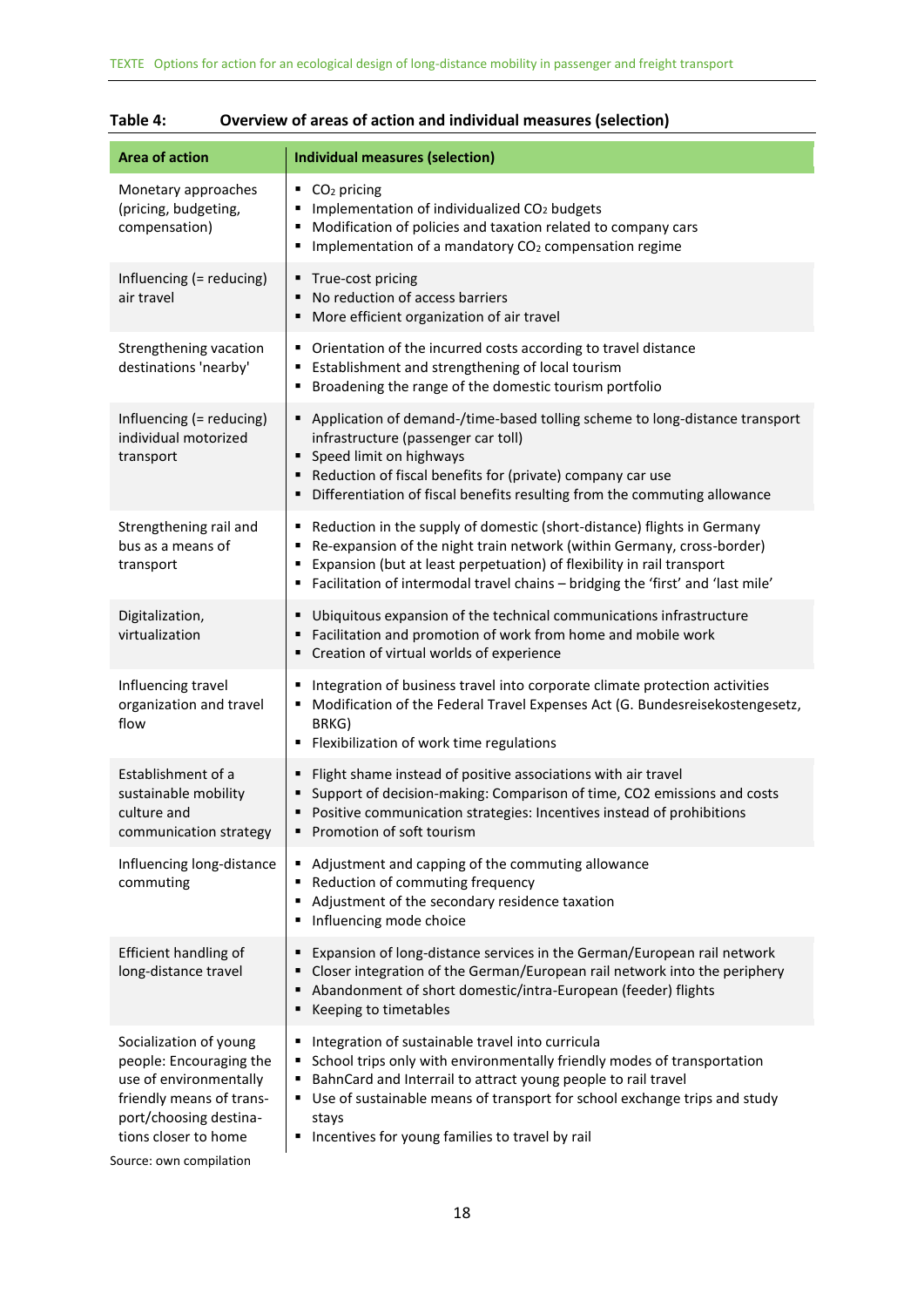# <span id="page-17-0"></span>**6 Stakeholder**

As diverse as the individual measures are, so are the stakeholders who, through their actions, have a decisive influence on the implementation and exploitation of the potential impact.

The **state** has very significant opportunities to exert influence in the context of **legislation**, which sets the framework conditions. In addition, as the **contracting authority**, it determines the scope, structure and financing of public transport services. Rather initiating and financially stimulating, the government can act in the area of **economic development** and **research funding** by supporting the development of transport services and technology. In the long term, however, private-sector activities must be self-sustaining. As **employer** it can set a good example, for instance through the sustainable management of business travel or the implementation of flexible work arrangements. Given the international dimension of long-distance mobility, first and foremost the federal government must exert its **political influence at the European level**, for example with regard to agreements on emissions trading or regulations for cross-border travel. Regardless of its legislative 'power', however, the state relies in the vast majority of cases on the **willingness of other stakeholders to cooperate**, especially when the state's measures have a supply character, such as in the areas of economic development and research funding.

The **transport industry** is responsible for the actual design of transport networks and fare schemes. Airlines in particular are being called upon to revise their offering of short-distance flights. The **tourism industry**, in turn, is asked to expand its portfolio, especially in the area of 'local' destinations, and to promote them effectively. In view of their still low level of awareness among the general public, the **providers of CO<sup>2</sup> compensation payments** are encouraged to proactively increase this awareness, ideally in direct cooperation with the transport and tourism industries. The **remaining private sector** is asked to develop environmentally compatible technologies and corresponding applications and services. In addition, in its role as **employer**, it can contribute in the area of sustainable management of business trips or in the introduction of flexible work arrangements such as work from home.

The **education sector** has the responsibility of familiarizing children and young people with environmentally friendly travel and thereby establishing sustained awareness. This includes appropriate curricula as well as the organization of travel in its own context according to sustainability criteria. Mode choice, for example, can be directly influenced by corresponding reimbursement rules.

**Travelers** themselves, however, are a key factor in all areas of action, as their individual decisions have a decisive influence on the further development of long-distance mobility. They must be able to recognize, evaluate and take advantage of respective offers, be they financial incentives provided by the government or services offered by the transport and tourism industry.

# <span id="page-17-1"></span>**7 Conclusion and potential impact**

The measures have been drafted irrespective of any legal reservations or political and societal enforceability at this point in time. All of them were qualitatively assessed and weighted with regard to their respective potential impact in the areas of **avoidance**, **modal shift** and **efficiency gains** [\(Table](#page-18-0) 5). **Avoidance** is understood as decision not to travel or as reduction in transport performance, **modal shift** refers to a change in mode choice towards environmentally friendly transport modes, and **efficiency gains** can be achieved through optimization within a transport mode.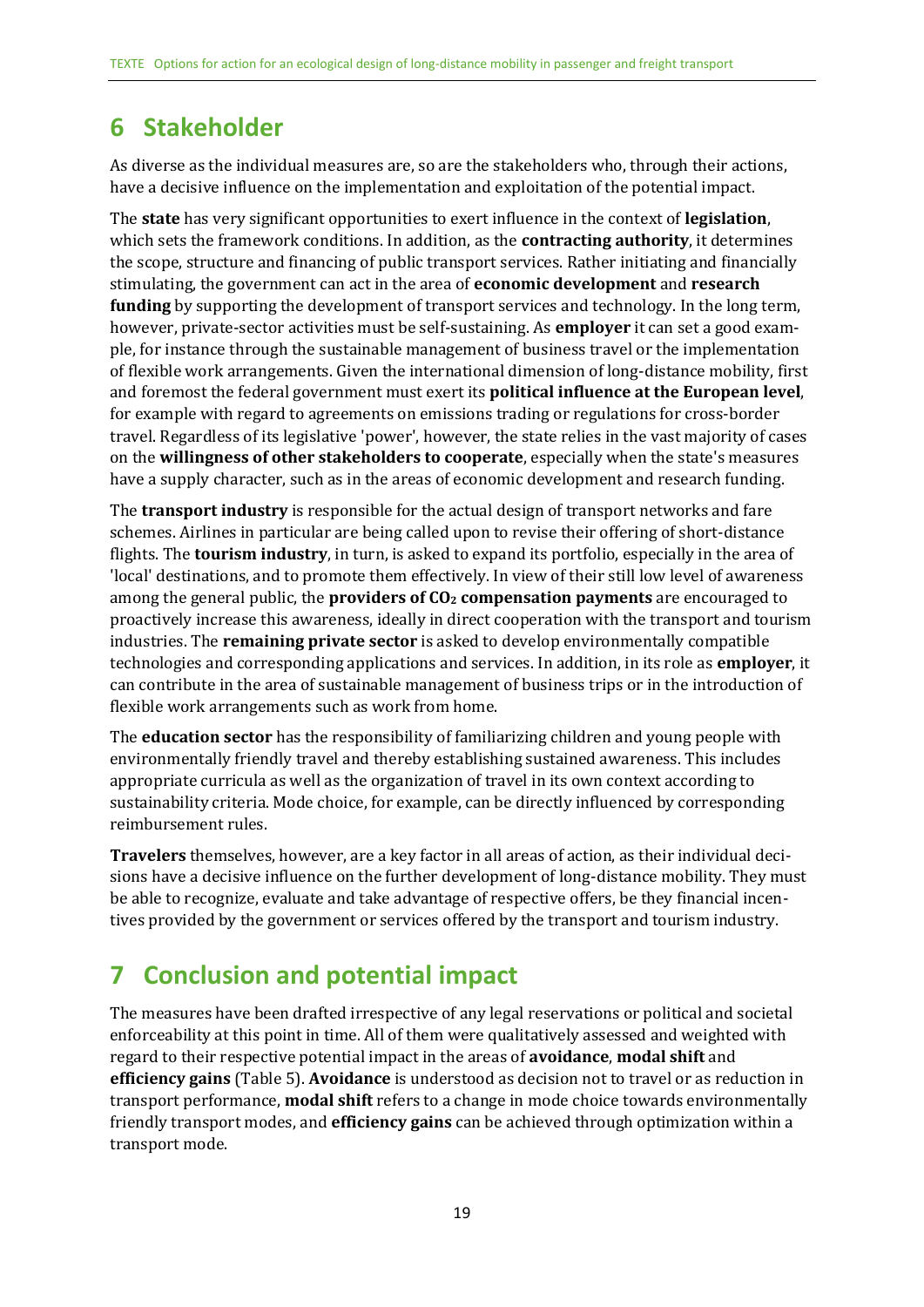| <b>Area of action</b>                                                                                                                          | Impact potential* |                    |                         |              |  |  |
|------------------------------------------------------------------------------------------------------------------------------------------------|-------------------|--------------------|-------------------------|--------------|--|--|
|                                                                                                                                                | <b>Avoidance</b>  | <b>Modal shift</b> | <b>Efficiency gains</b> | <b>Total</b> |  |  |
| Monetary approaches (pricing, budgeting,<br>compensation)                                                                                      | $^{++}$           | $++$               | $+$                     | $^{+++}$     |  |  |
| Influencing (= reducing) air travel                                                                                                            | $^{+++}$          | $++$               | $\ddot{}$               | $^{+++}$     |  |  |
| Strengthening vacation destinations 'nearby'                                                                                                   | $^{+++}$          | $++$               | $\ddot{}$               | $^{+++}$     |  |  |
| Influencing (= reducing) individual motorized<br>transport                                                                                     | $^{++}$           | $+$                | $\ddot{}$               | $^{++}$      |  |  |
| Strengthening rail and bus as a means of<br>transport                                                                                          | $\ddot{}$         | $+++$              |                         | $++$         |  |  |
| Digitalization, virtualization                                                                                                                 | $^{++}$           |                    |                         | $++$         |  |  |
| Influencing travel organization and travel flow                                                                                                | $++$              | $\ddot{}$          | $\ddot{}$               | $\ddot{}$    |  |  |
| Establishment of a sustainable mobility culture<br>and communication strategy                                                                  | $\ddot{}$         | $\ddot{}$          | $\ddot{}$               | $\ddot{}$    |  |  |
| Influencing long-distance commuting                                                                                                            | $^{++}$           |                    |                         | $\ddot{}$    |  |  |
| Efficient handling of long-distance travel                                                                                                     |                   | $+$                | $+$                     | $\ddot{}$    |  |  |
| Socialization of young people: Encouraging the<br>use of environmentally friendly means of trans-<br>port/choosing destinations closer to home | $\ddot{}$         | $\ddot{}$          |                         | $\ddot{}$    |  |  |

#### <span id="page-18-0"></span>**Table 5: Overview of areas of action and the respective impact potential**

 $* + + +$  = high potential,  $++$  = medium potential,  $+$  low potential Source: own compilation

**Monetary approaches**, which can be designed in very different ways (such as CO<sub>2</sub> taxes, CO<sub>2</sub> budgets, CO<sub>2</sub> emissions trading systems), presumably have the greatest potential impact. Since voluntary initiatives such as  $CO<sub>2</sub>$  compensation payments have had too little effect so far, there is a need for distinct price signals. The focus is on making air travel more expensive in order to achieve avoidance or modal shift, whereby higher political resistance can be expected as costs rise. An important sub-segment in this context is business travel, where existing inappropriate incentives must be eliminated.

In addition to internalizing external costs, **air travel** can be influenced by regulating supply and infrastructure planning. Further expansion of airport capacities and access infrastructures must be assessed holistically in terms of costs and benefits.

The promotion of **vacation destinations nearby** has great potential, leading to reduced transport performance through a change in the choice of destination and also enabling a shift from air travel to other modes of transport. Initiatives by the tourism industry and the transport sector can be supported by the public sector through appropriate incentives.

Approaches related to **travel organization**, as well as to **sustainable mobility culture and communication strategy** are very much determined by the private sector. Compared to directly implementable campaigns, however, the integration of business travel into the climate protection management of both private companies and the public sector is likely to have a more significant impact.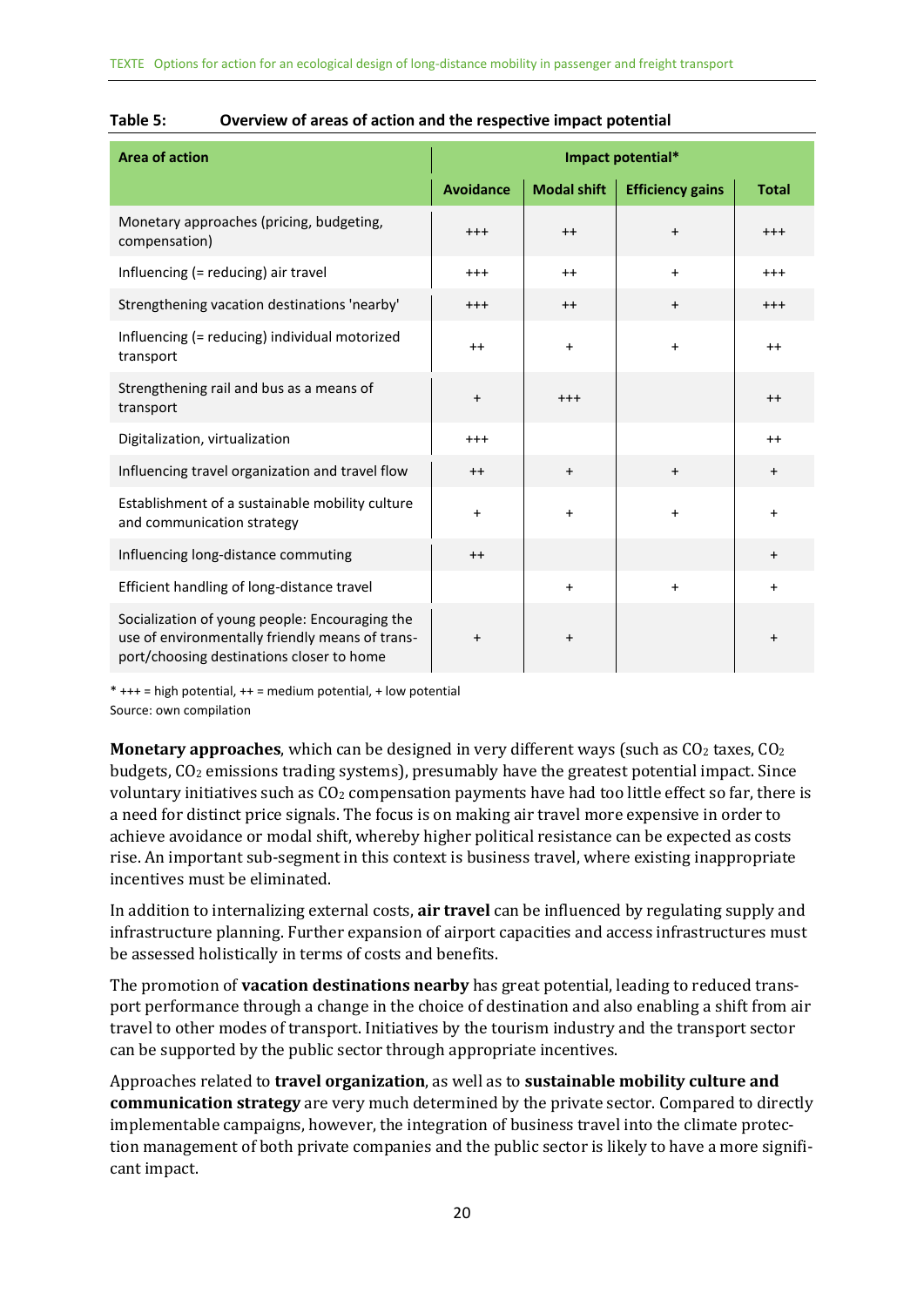Since **individual motorized transport** in the distance range up to about 1,000 km dominates not only day trips but also a large proportion of vacation and business trips, direct intervention in this area is associated with significant avoidance potential. In addition to financial measures such as passenger car and city tolls, speed limits should mainly increase efficiency as a result of improved traffic flow. Tax benefits for the private use of company cars should be reduced or phased out.

A reduction in the number of domestic flights would have a major indirect impact on **strengthening rail and bus services**, if they were expanded accordingly; this applies in particular to night train services. Apart from expanding services, ensuring reliability is at least as important. Improved information and booking systems are needed, especially in cross-border traffic. The current flexibility regarding the transport of baggage and bicycles should not be restricted. Long-distance bus services can be a beneficial complement to rail services for a pricesensitive, mostly younger clientele.

**Digitalization and virtualization** are expected to have less impact potential overall, as digitalization processes are already in progress and the telecommunications infrastructures are being expanded on an ongoing basis. There is a need for legal action with regard to virtual meetings, which are hampered, for example, by attendance requirements for votes or lacking legal certainty for digital votes and signatures. It is also very important to promote work from home, which would reduce the need for **long-distance commuting**. The creation of virtual worlds of experience currently has at best a theoretical potential impact, moreover for a rather small segment of users.

The socialization of **children and young people** offers theoretically great potential to increase the use of environmentally friendly modes of transport. The actual effects, however, depend on various societal and individual trends, values and attitudes, as well as on superordinate framework conditions, and therefore are relatively slow to change. Nevertheless, measures such as teaching units, study visits, sustainably organized school trips or similar can certainly have a signaling effect and can act as eye-openers.

# <span id="page-19-0"></span>**8 Research needs**

This research report is published in an extraordinary situation worldwide. Since the beginning of 2020, the COVID-19 pandemic has been shaping all aspects of life. Long-distance mobility in particular has declined considerably, especially in international transport. The research reflects behavior and assessments prior to the pandemic. There is some evidence for persistent behavioral changes, especially in commuting and business travel, due to increased work from home and videoconferencing. The extent to which this change will also affect private travel is more challenging to predict. There may initially be a great desire to catch up, and the supply side may also would like to win back its customers with (even) lower prices. The entire report and also the recommendations for action should be read from the perspective of a situation not affected by the pandemic.

Research needs are identified in the following areas:

- ► Consolidation and regular updating of the information bases on long-distance mobility (comprehensive mobility survey covering long-distance travel)
- ► Future update of the 'fusion model' to track the dynamics of demand over time (time series analyses)
- ► Consolidation of the understanding of motives and impact potentials of specific measures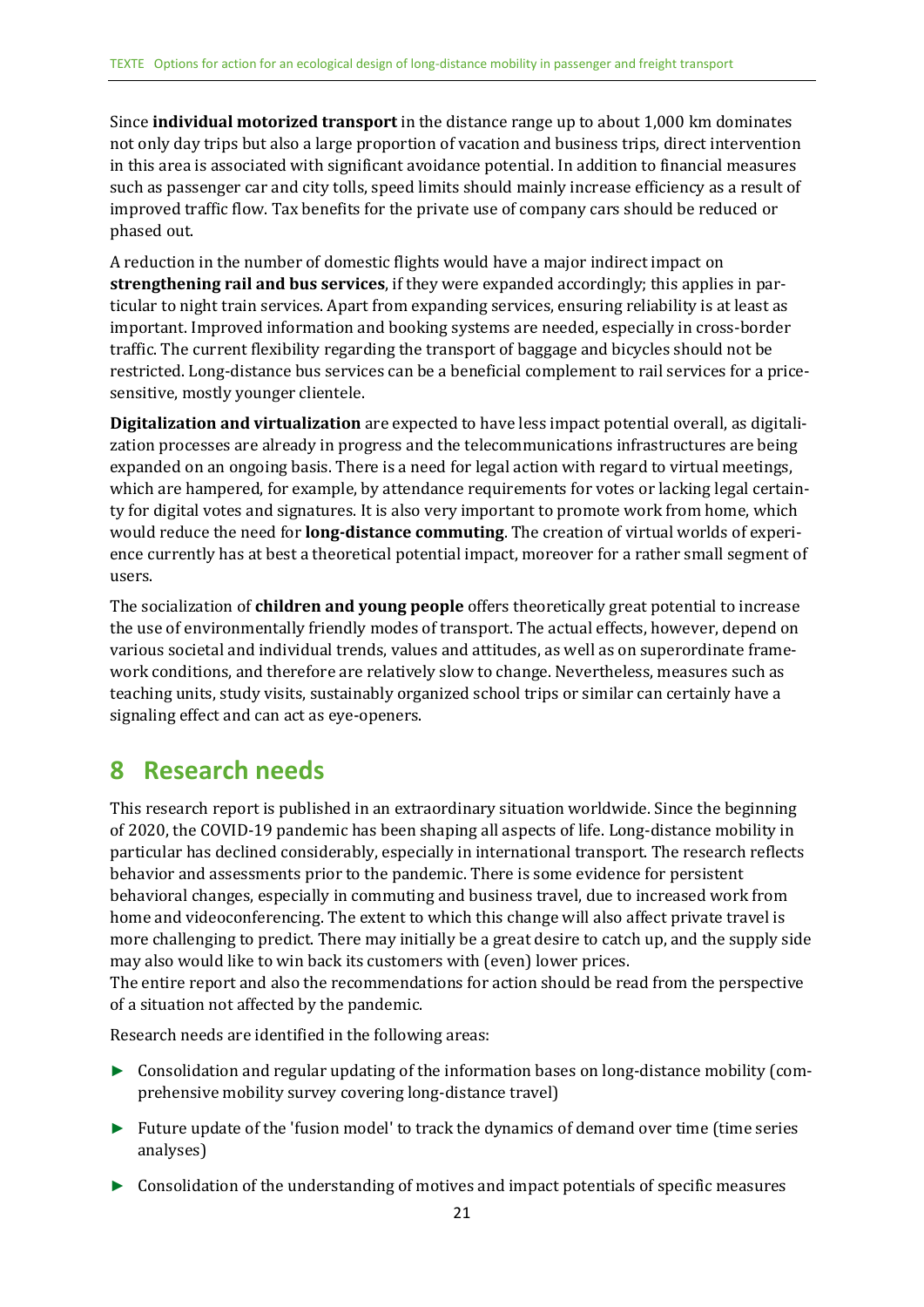- ► Increasing the implementation chances of potentially effective measures that are, however, associated with major political and societal resistance
- ► Quantification of the impact potential of recommendations for action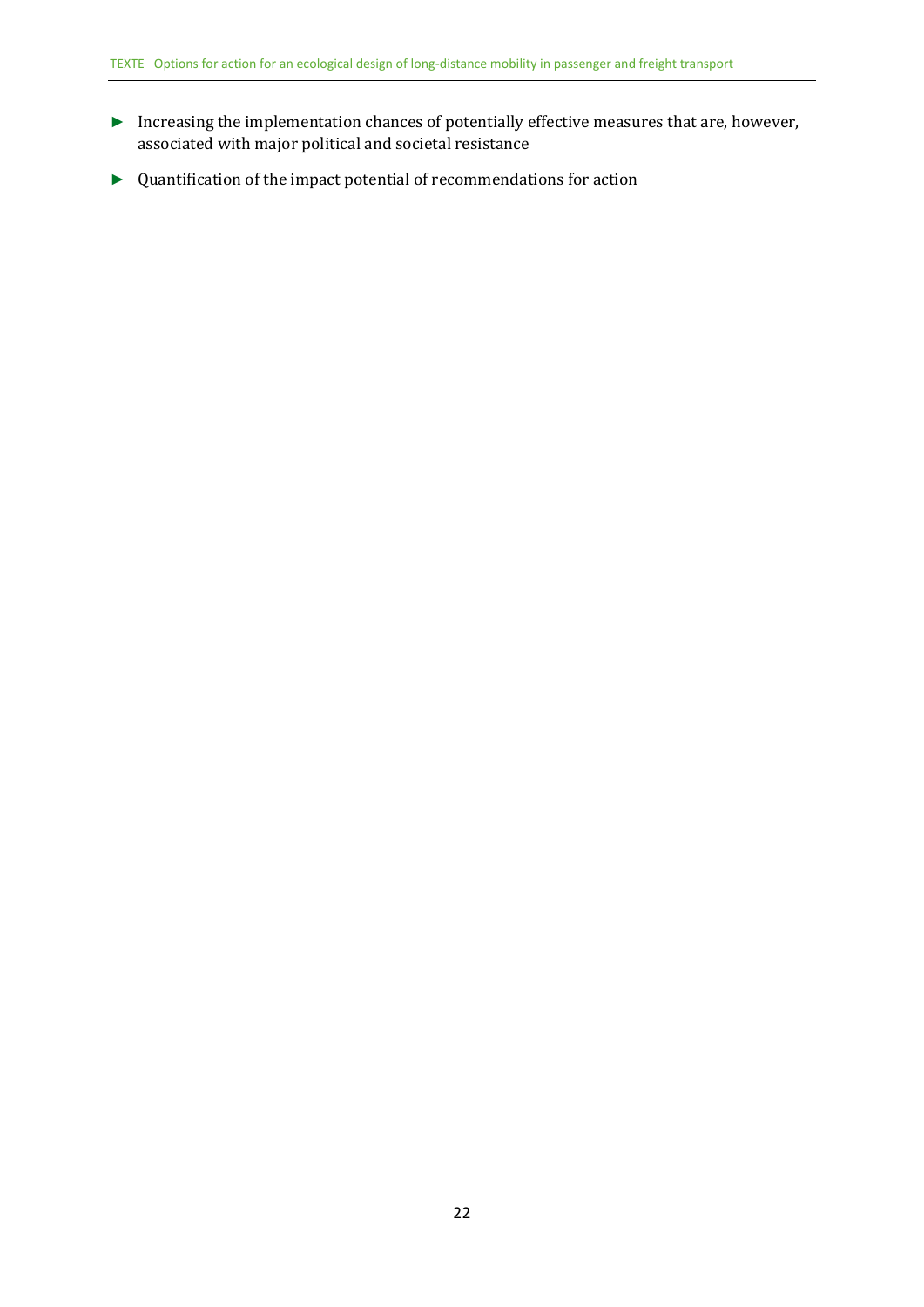# <span id="page-21-0"></span>**Part B – Freight traffic**

# <span id="page-21-1"></span>**1 Motivation and objectives**

The aim of the module on freight transport is to describe and explain the relationships between the individual modes of transport in detail in order to be able to assess how and with what success the competition can be intervened. Options for action are to be developed for the ecological design of long-distance freight transport and, in particular, for increasing the attractiveness of rail and combined transport.

In this context, the module focusing on freight transport pursues the following tasks.

- ► Determining the scope of long-distance freight transport in contrast to regional freight transport
- ► Assessing developments, trends and changed paradigms in production and logistics with regard to their effect on demand and the modal structure in long-distance freight transport
- ► Achieving a better understanding of the factors influencing the mode choice in freight transport and their context-dependent weighting
- ► Understanding the role of logistics and corporate culture on transport mode choices
- ► Developing measures and action plans to make long-distance freight transport more sustainable

In order to achieve these goals, a systematic literature research and synthesis is conducted first. Then an analysis of secondary data in this area is carried out. In addition, existing data and knowledge gaps are closed with our own primary data collection, survey of shippers and transporters. Finally, recommendations for action for transport policy are derived based on the findings from the previous theoretical and empirical analyses.

# <span id="page-21-2"></span>**2 Systematic literature research and evaluation**

First, **a systematic literature research and evaluation** was carried out, which aimed at collecting and preparing the current State of the Art, on the one hand to comprehensively describe the mode choice in freight transport and, on the other hand, to derive recommendations for a modal shift. If knowledge gaps are identified, corresponding concrete information are given for the planned survey of decision-makers about the choice of transport mode.

In the framework of the systematic literature research and analysis, the focus is on the following topics. Thereby, the essential findings are summarized in each case.

Hereby, research is considered in the State of the Art, which deals with the role and interdependencies of the various **decision-makers in the mode choice** in freight transport sector. Although decisions on the mode choice and related decisions in production planning and warehouse logistics are made by a large number of actors, it must be assumed that in the end a certain coordination will take place and long-term decisions will take place on an integrated system level – the level of the sender-recipient-relation. The latest evidence shows that the choice of mode and the choice of lot size represent interdependent decisions. In a model for choosing a mode, it is therefore necessary to explicitly take into account logistics variables such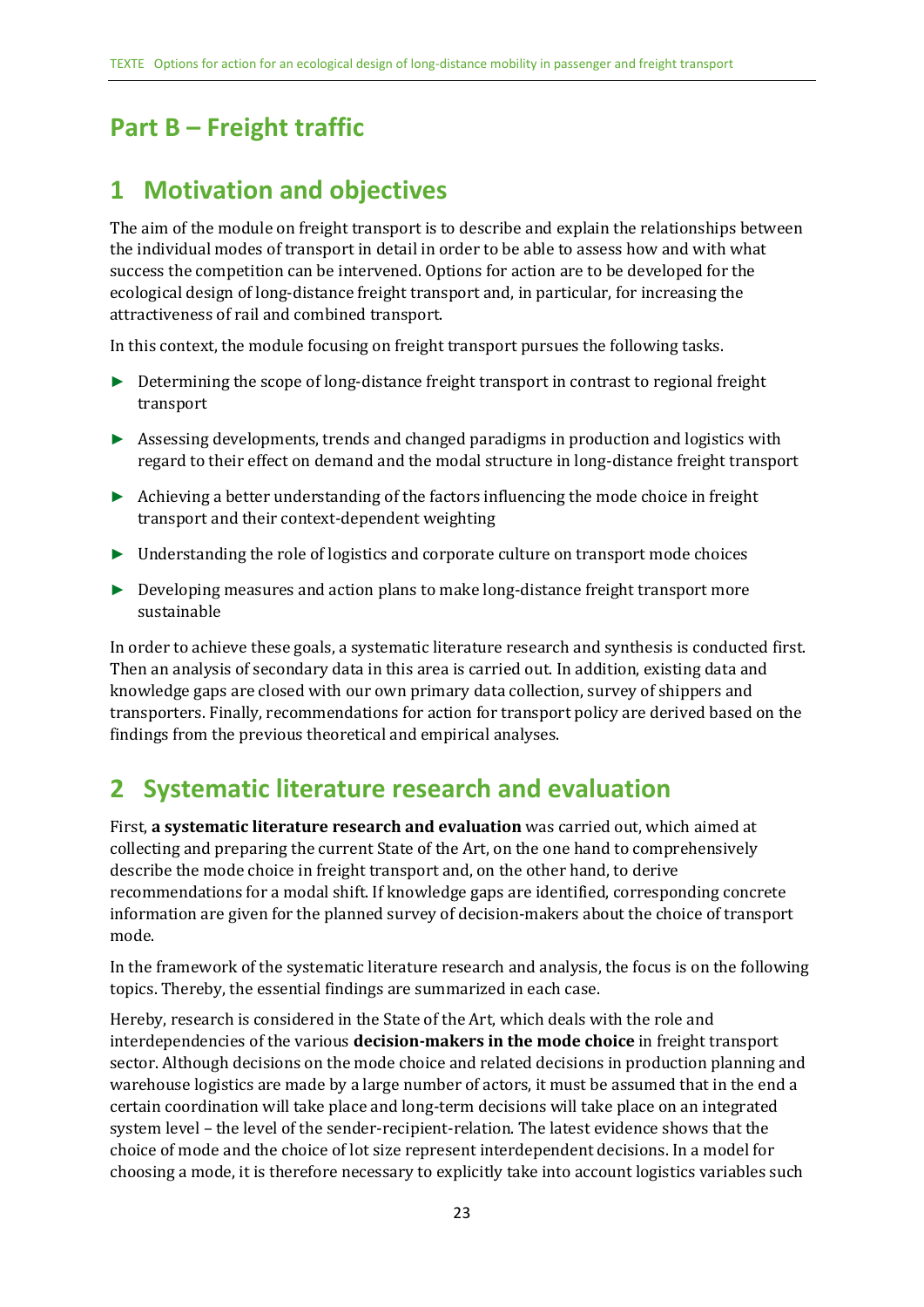as the lot size and to model both appropriately. Information on the sender-recipient relationship (especially the annual demand, i.e. the annual flow of goods between sender and recipient) should be collected in surveys and taken into account when analyzing behaviour.

In the **segmentation** section, research work is analyzed that segment heterogeneous decisionmakers in mode choice according to different market and behavioural groups. A segmentation of freight transport decision-makers for the purpose of strategic policy analysis must have one property above all: it must be operationalizable using measurable attributes. This means that all segmentations based on settings are omitted. The sole use of the NST / R classification is not useful in this case, since within each class there is great heterogeneity in terms of lot sizes, goods flows and packaging properties.

Furthermore, the **characteristics** are examined **with a focus on the transport service**. Although there are a large number of relevant service features, the features "price", "reliability" (in various dimensions), "time" and "system accessibility" are of decisive importance. In addition, from the sender's point of view, the variable flow of goods plays an important role and interacts with the service features. The situation is diverse for other variables.

Another focus is on the **quality features of time (Value of Time) and reliability (Value of Reliability)**, which are processed in quantitative form using metrics. There is a great consensus in knowledge about the value of time. This is around 0.5-3 euros per ton transported and is surprisingly homogeneous compared to the otherwise ascertainable heterogeneity. The value of reliability fluctuates extremely. This is partly due to different dimensions and research designs. However, there is evidence that reducing the average delay produces benefits similar to reducing the average transit time. There are also some groups of goods that have almost zero tolerance for delays.

In the **elasticities** section, sensitivities in the mode choice of different influencing factors (elasticities for price, time, punctuality and delay) are shown based on the findings of the existing literature. Calculated price elasticities as well as elasticities for time, punctuality and delay based on a market segmentation for the transport modes road, rail and inland waterway are presented in an overview (BVU 2016). In addition, an overview is given of a large number of price elasticities that are dependent either on the ton-kilometers, the vehicle-kilometers or the fuel demand for the road (De Jong et al. 2010). The heterogeneity of the values results from the differences in the definitions of the markets, the countries, distance categories and goods groups.

In addition, research approaches are analyzed that deal with **other influencing factors on the mode choice**. In addition to the factors influencing the quality of the transport service (e.g. time, reliability), the focus of the analysis is expanded to include other influencing factors (e.g. properties of the modes, characteristics of the broadcast setting / perception of the decisionmakers, etc.). Various influencing factors on the mode choice could be shown. Among other things, studies were identified that consider the influences of properties and convictions of the companies on decisions about logistics and transport modes. Thereby no studies could be identified that explicitly deal with the indirect influences of spatial planning aspects or multimodal network design on the mode choice. Although much of the work deals with the relevance of indirect (implicit) influences of transport services and their quality, explicit concepts for a service design to increase the attractiveness of rail freight transport have not yet been developed.

Based on the findings of the State of the Art, the **existing barriers** that prevent a shift to rail will be presented. These obstacles are primarily in the following areas: (i) service quality, (ii) resources (including unused own vehicle fleet), (iii) infrastructure, (iv) technology (including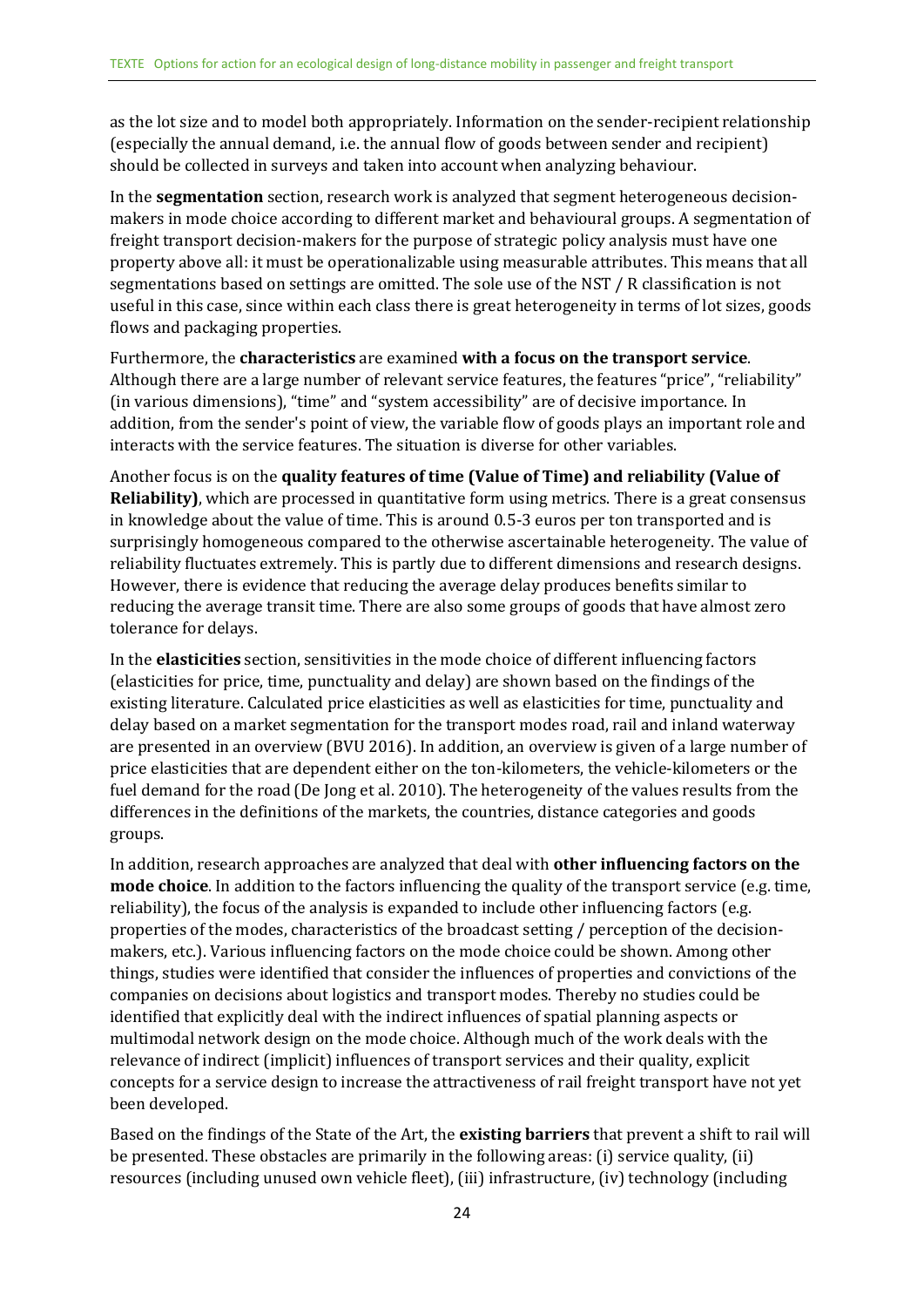different security technology, restricted clearance profiles and different power supply in Europe), (v ) handling (including overloading of handling terminals and ports, no suitable equipment, low availability of rolling stock) and (vi) lack of qualified workers. In addition, (vii) economic and operational barriers should be mentioned (including the goods structure effect, lack of opening of markets in other European countries, price and performance) and (viii) political barriers (including administrative effort).

Finally, research works are examined that gives concrete **recommendations for action and measures** to increase the attractiveness of rail freight transport and to promote the shift to rail. It can be observed that most measures in the literature are aimed at incremental improvements in infrastructure and transport offers. Only a few studies deal with drastic changes in framework conditions, prices and innovative transport offers.

# <span id="page-23-0"></span>**3 Empirical analysis of rail transport**

### <span id="page-23-1"></span>**3.1 Data basis**

In the preceding literature analysis transport costs and -times have been identified as essential decision-making parameters during transport mode choice. Based on data and information provided by the Federal Ministry of Transport and Digital Infrastructure for the year 2010 examinations were made regarding the existence of various transport mode affinities in the market by the type of goods and cargo, as well as delivery distances. It was examined whether or not these were connected to transport mode specific differences in transport cost per type of good and delivery distance. Further, infrastructural restrictions regarding the availability of the individual transport modes were investigated.

The database allows access to information pertaining the freight traffic data of the reporting year 2010. The data can be differentiated modally by transport carrier, relation-specifically by districts inside Germany and by NUTS-regions outside of it, as well as goods-specifically by 25 detailed NST 2007 goods classifications.

Unlike with passenger traffic, where the acting individuals can be differentiated relatively homogenously by their travelling purpose, the goods in freight transport are markedly more heterogeneous. Demand is only available in a derived form. Transport mode choices are based on preceding interactions between producers and consumers, the purchasing/ordering of goods. Due to them only amounting to a relatively low percentage of overall cost, transport costs have little influence on the choice of source and destination. A low price per ton of a good for example, can easily overcompensate higher transport costs when comparing offers. Regional operational decisions affect transport volumes stronger than changes in transport costs. However, the reasons for these decisions cannot be observed and sufficiently incorporated into transport mode choice models.

Goods can also be highly different from one another even within the same product classification due to their strongly aggregated nature. The NST 2007 classification 4 (food products, beverages and tobacco) for example includes fruit, vegetables, beverages and tobacco. However, it also includes goods with typically high delivery volumes, such as oil seeds and animal feed, which are more sensitive to transport pricing. A differentiated analysis would require a finer subdivision of goods classifications. However, this is not possible due to reasons of data protection and effort.

Nowadays, due to structural development towards smaller delivery sizes and higher flexibility it is almost exclusively the lorry that meets transport demands for most goods. On the other hand,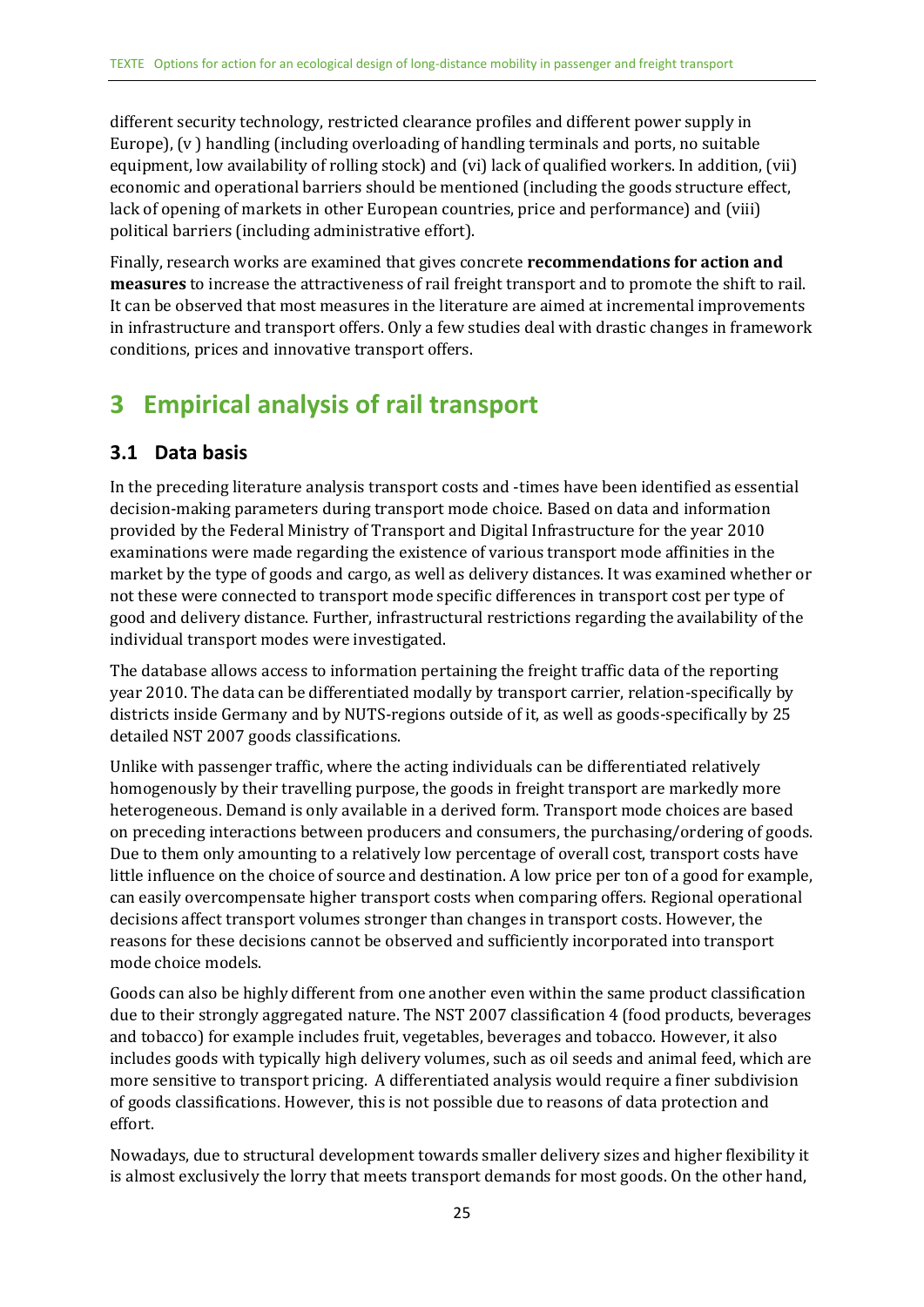there is no reason to shift the supply of an iron hut with ore or scrap metal towards lorries, due to the economies of scale of train and barge. Competition between lorries and other transport carriers exists only in justified cases, not as a rule.

### <span id="page-24-0"></span>**3.2 Modal Split 2010**

Lorries dominated the 2010 modal split. The combined market share of the sustainable transport carriers, rail and inland waterway, in 2010 was about 16%.

While there is a trend to utilize more rail and waterway for long distances of over 200 kilometers, road transport is still more prevalent than the two sustainable transport carriers. However, about 50% of train- and 40% of barge traffic does take place on relations with transport distances of over 300 km, while the respective share in lorry traffic only amounts to about 15%. Therefore, it can be inferred that train and lorry traffic are more long-distance types of traffic, even if the share of lorries in that sector dominates (compare [Table](#page-24-1) 6).

| <b>Distance class</b>                        | <b>Overall</b> | <b>Share</b><br>in $%$ | <b>Thereof</b><br>lorry | <b>Thereof</b><br>train | <b>Thereof</b><br>barge | <b>Share</b><br>train in<br>% | <b>Share</b><br>barge in % |
|----------------------------------------------|----------------|------------------------|-------------------------|-------------------------|-------------------------|-------------------------------|----------------------------|
| <b>All traffic</b>                           | 3.704,6        | 100%                   | 3.116,1                 | 358,9                   | 229,6                   | 9,7%                          | 6,2%                       |
| Up to 100 km                                 | 2.065,0        | 56%                    | 1.931,8                 | 107,6                   | 26,2                    | 5,2%                          | 1,3%                       |
| 101 - 200 km                                 | 516,5          | 14%                    | 445,0                   | 42,3                    | 29,2                    | 8,2%                          | 5,7%                       |
| 201 - 300 km                                 | 318,8          | 9%                     | 197,6                   | 35,7                    | 85,4                    | 11,2%                         | 26,8%                      |
| 301 - 400 km                                 | 177,3          | 5%                     | 125,8                   | 33,5                    | 18,1                    | 18,9%                         | 10,2%                      |
| 401 - 500 km                                 | 149,0          | 4%                     | 91,2                    | 30,5                    | 27,3                    | 20,5%                         | 18,3%                      |
| 501 - 600 km                                 | 118,6          | 3%                     | 70,1                    | 25,6                    | 22,9                    | 21,6%                         | 19,3%                      |
| $>600$ km                                    | 359,2          | 10%                    | 254,8                   | 83,8                    | 20,6                    | 23,3%                         | 5,7%                       |
| <b>Traffic distances exceeding</b><br>300 km | 804,1          | 22%                    | 542,0                   | 173,4                   | 88,7                    | 21,6%                         | 11,0%                      |
| <b>Share of traffic exceeding</b><br>300 km  | 22%            |                        | 17%                     | 48%                     | 39%                     |                               |                            |

<span id="page-24-1"></span>**Table 6: Traffic distribution by distance classes in 2010 (quantities in million t)**

Source: own contribution

This is also the case for types of goods that are dominated by bulk commodities. Local and regional supply is mostly handled by lorries, while train and barge are utilized frequently for long distance transport operations, if a high transport volume is present. Within the steel sector, transport distance appears not to play a large role. Here, there is no significant change in the road's modal split share across distance classes.

One of the prevailing reasons for the aforementioned dominance of the road is that not all relations are utilized intermodally. This means that for the largest part, a single transport carrier, usually the road, serves traffic relations. In 2010, this accounted for 2.9 billion tons or 73% of the overall traffic volume in Germany.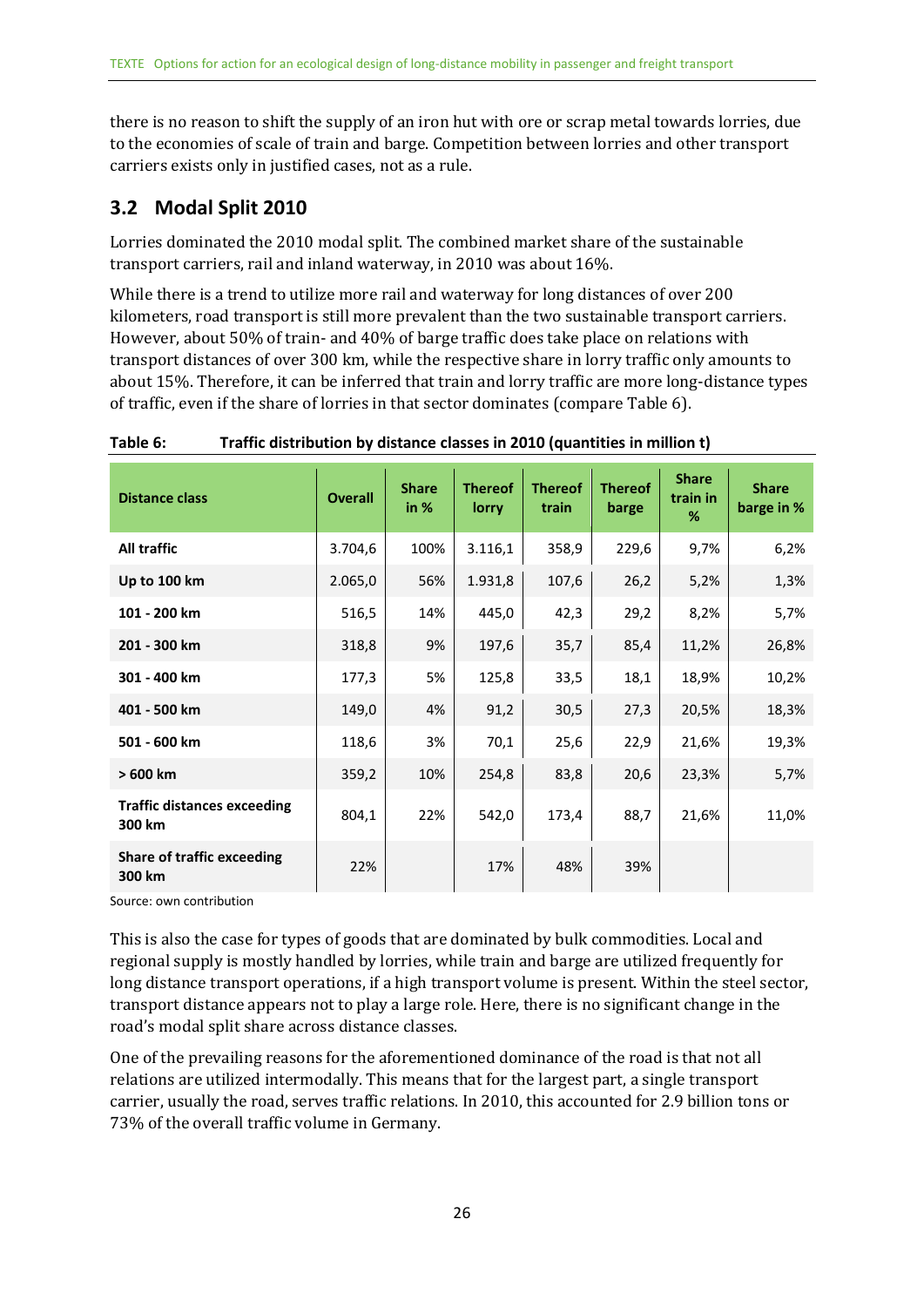### <span id="page-25-0"></span>**3.3 Intermodal competition**

On transport relations for which intermodal competition is possible, rail and waterway attain market shares of 70% and 85% respectively for delivery distances of over 200 km. This means that when conditions for the use of rail and waterway are met, these carriers can realize high market shares (compar[e Table](#page-25-1) 7). This leads to a relatively small market potential for train and barge on intermodally utilized transport relations of over 200 km. In 2010, only about 44 m tons were transported by lorry on said relations. If this volume had been shifted a 100% towards train and barge for 2010, their combined share would have been only 1% above the actual realization that year.

| All relations with intermodal competition  |         | Thereof traffic relations of up to 100 km  |         |
|--------------------------------------------|---------|--------------------------------------------|---------|
| Traffic volume overall in 1.000 t          | 742,1   | Traffic volume overall in 1.000 t          | 466,1   |
| Thereof train and barge in 1.000 t         | 319,3   | Thereof train and barge in 1.000 t         | 111,0   |
| Market share train and barge in %          | 43%     | Market share train and barge in %          | 24%     |
| + straight lorry volume in 1.000 t         | 2.693,6 | + straight lorry volume in 1.000 t         | 1.576,7 |
| Thereof traffic relations of 101 to 200 km |         | Thereof traffic relations of 201 to 300 km |         |
| Traffic volume overall in 1.000 t          | 58,4    | Traffic volume overall in 1.000 t          | 60,3    |
| Thereof train and barge in 1.000 t         | 34,7    | Thereof train and barge in 1.000 t         | 47,4    |
| Market share train and barge in %          | 59%     | Market share train and barge in %          | 79%     |
| + straight lorry volume in 1.000 t         | 421,3   | + straight lorry volume in 1.000 t         | 184,7   |
|                                            |         |                                            |         |
| Thereof traffic relations of 301 to 400 km |         | Thereof traffic relations of 401 to 500 km |         |
| Traffic volume overall in 1.000 t          | 27,8    | Traffic volume overall in 1.000 t          | 33,7    |
| Thereof train and barge in 1.000 t         | 19,8    | Thereof train and barge in 1.000 t         | 27,6    |
| Market share train and barge in %          | 71%     | Market share train and barge in %          | 82%     |
| + straight lorry volume in 1.000 t         | 117,8   | + straight lorry volume in 1.000 t         | 85,1    |
| Thereof traffic relations of 501 to 600 km |         | Thereof traffic relations of above 600 km  |         |
| Traffic volume overall in 1.000 t          | 27,2    | Traffic volume overall in 1.000 t          | 68,5    |
| Thereof train and barge in 1.000 t         | 22,7    | Thereof train and barge in 1.000 t         | 56,0    |
| Market share train and barge in %          | 84%     | Market share train and barge in %          | 82%     |

### <span id="page-25-1"></span>**Table 7: Traffic relations with intermodal transport carrier competition by distance classes in 2010**

Source: own contribution

There are certain, essential conditions for intermodal competition on traffic relations. Corresponding transport connections for rail and waterway must exist. Waterways are particularly restricted in this regard and bound to the locations of rivers and ports. The rail network covers almost all areas in Germany on a municipal or district basis and there is a high density of loading terminals. However, this does not mean that every company or industrial park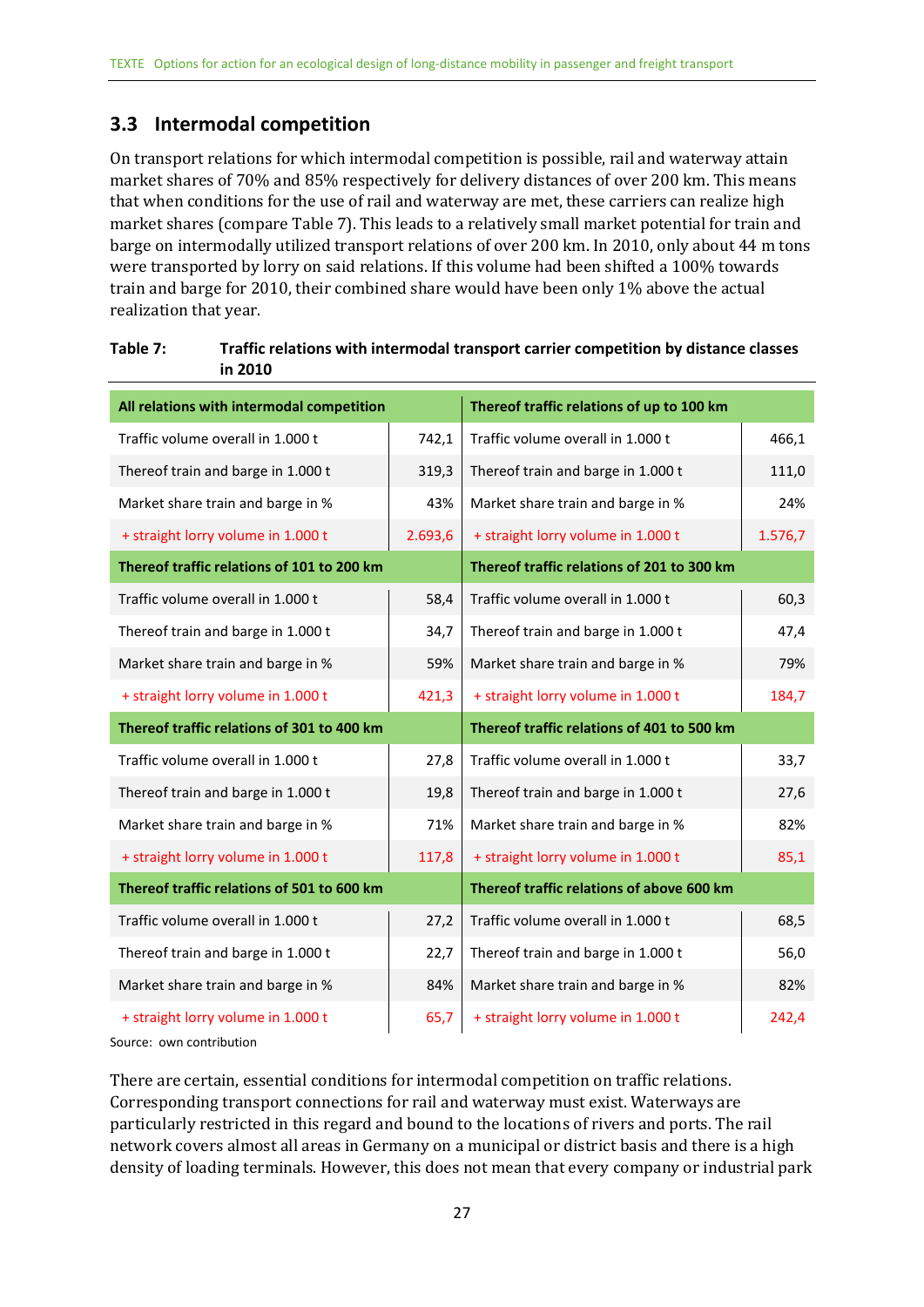has access to the network. Even if an industrial park is connected, only certain companies utilize the rail sidings while their neighbors do not.

In addition to this, high transport volumes are required for train or barge service. The economies of scale of the alternative transport carriers can only come into effect when sufficiently high transport and delivery volumes are existent. On principle, rail and waterway are cheaper than road transport for nearly all delivery distances as long as they can work to capacity (this applies for direct services and if differences in handling costs are assumed to be negligible). This requires block trains for rail and fully loaded barges for waterways. While a lorry can transport a maximum of 27 t, a block train can transport at least 1.250 t, while a motor vessel can transport between 2.800 and 3.500 t.

Even smaller barges can move cargo of around 1.000 t. In order for transport by rail and waterway to be comparatively cheaper than with a 27-t cargo lorry, a minimum transport volume of about 300 to 400 t per train and 600 to 1.000 t per barge respectively is required. These large transport volumes of shipments, in addition to the associated operational problems with such transport volumes, are usually the decisive obstacle to realizing higher market shares for rail and inland waterways.

For trains and barges to be chosen over lorries, these respective minimum volumes per tour and direction are necessary. Even the aforementioned figure of 300 t equals about 15 lorry tours per day in one direction. Such orders of magnitudes per day are not achievable on all traffic relations. Sadly, it is impossible to separate the number of daily traffics of more than 300 or 400 t out of the available dataset.

Where the aforementioned conditions are not met, i.e. high traffic volumes and delivery sizes per tour, the lorry dominates due to being able to transport smaller delivery sizes at lower cost.

However, the numerous evaluations of the transport statistic of 2010 imply that wherever (even for smaller traffic volumes) the use of train and barge is possible due to traffic connections, the transport cost structure and the delivery size, it is utilized to a high degree. On intermodal traffic relations, train and barge are already transporting 43% of traffic or 320 kt. If it would be possible to shift all currently existing traffic on these intermodal accessible transport relations towards train and barge, the market share of the two alternative carriers could increase from their current share of 18% to 27% (compar[e Table 8\)](#page-26-0).

| Total traffic volume in million t                                                        | 3.705 |
|------------------------------------------------------------------------------------------|-------|
| Straight lorry relations in million (no intermodal competition)                          | 2.694 |
| Share of straight lorry relations in %                                                   | 72,7% |
| Straight train and barge relations in million t                                          | 269   |
| Share of straight train and barge relations in %                                         | 7,3%  |
| Relations with intermodal competition in 1.000 t                                         | 742,1 |
| Share of relations with intermodal competition in %                                      | 20,0% |
| Thereof share train and barge in %                                                       | 43%   |
| Highest possible share train and barge with 100% shift of all intermodal<br>traffic in % | 27,3% |

#### <span id="page-26-0"></span>**Table 8: Relations with intermodal competition in 2010**

Source: own contribution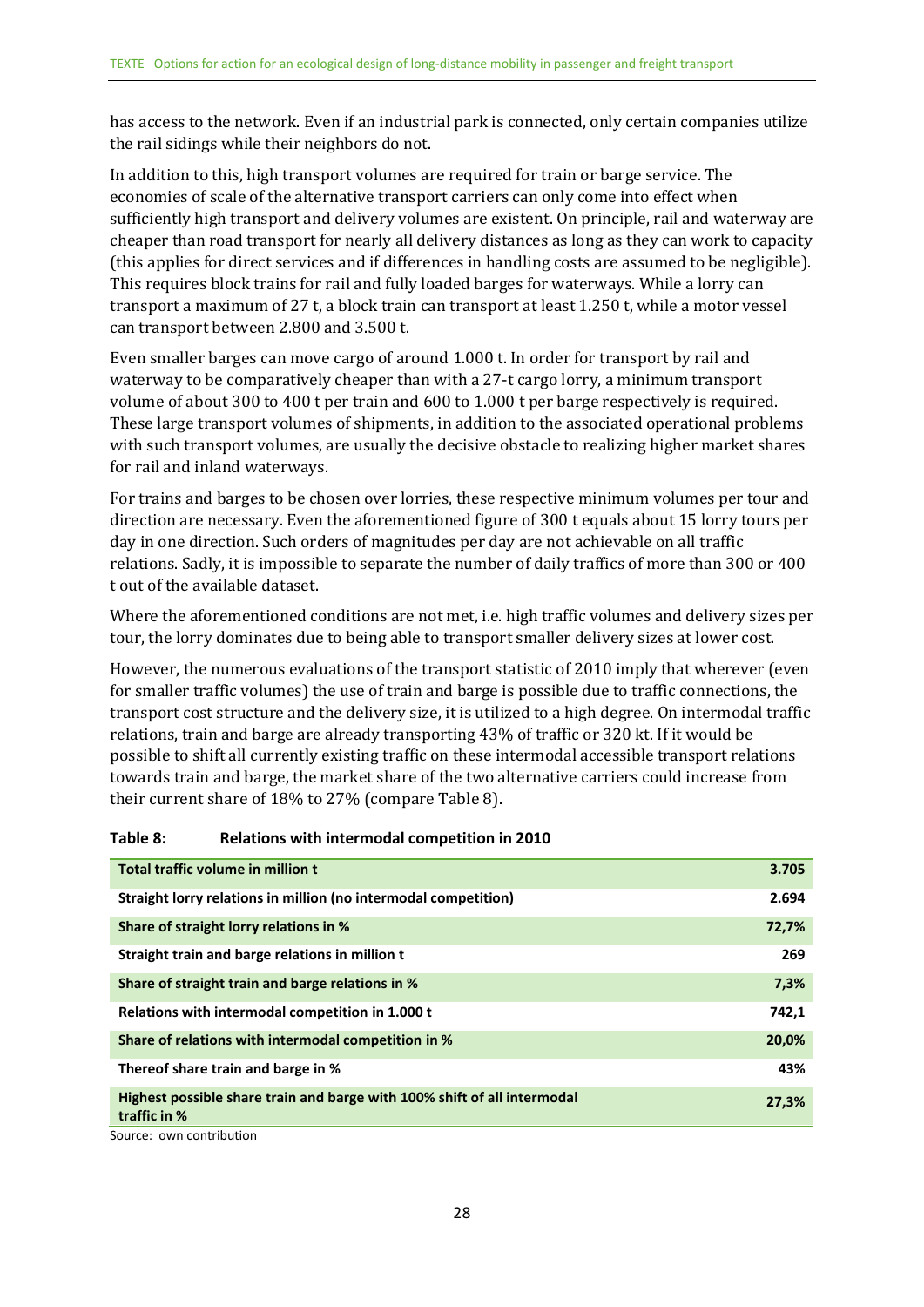[Table 9](#page-27-0) shows that on about 70% of transport relations with transport carrier competition, rail and waterway can achieve a market share of more than 30%. The average market share of the two sustainable carriers on these relations is about 92%. Part of these traffics are on relations with a volume of under 1.000 t. Even on these low volume relations, the market share of train and barge reaches 78%.

|                                                                 |                                    |                                                                            | Traffic relations with a modal-split of train and barge of >=30% |                                                     |                                                 |                                                                 |
|-----------------------------------------------------------------|------------------------------------|----------------------------------------------------------------------------|------------------------------------------------------------------|-----------------------------------------------------|-------------------------------------------------|-----------------------------------------------------------------|
| <b>Type of Good</b>                                             | <b>Total traffic</b><br>in 1.000 t | <b>Total</b><br>volume of<br>relations<br>with MS<br>$>=30%$<br>in 1.000 t | Share of<br>relations with<br>MS (>30%) in<br>%                  | <b>Modal-Split</b><br>of those<br>relations in<br>% | <b>Relations of</b><br>a volume of<br>< 1.000 t | <b>Modal-Split</b><br>of relations<br>with<br>< 1.000 t in<br>% |
| Agricultural & forestry goods                                   | 208.137                            | 24.444                                                                     | 11,7%                                                            | 94%                                                 | 968                                             | 83%                                                             |
| Coal                                                            | 66.391                             | 63.045                                                                     | 95,0%                                                            | 99%                                                 | 48                                              | 91%                                                             |
| Lignite                                                         | 14.112                             | 10.574                                                                     | 74,9%                                                            | 99%                                                 | 15                                              | 98%                                                             |
| Crude oil & natural gas                                         | 2.524                              | 1.320                                                                      | 52,3%                                                            | 99%                                                 | 45                                              | 96%                                                             |
| Ores                                                            | 48.983                             | 48.250                                                                     | 98,5%                                                            | 100%                                                | 31                                              | 92%                                                             |
| Fertilizer                                                      | 6.736                              | 2.631                                                                      | 39,1%                                                            | 99%                                                 | $-76$                                           | 99%                                                             |
| <b>Stone and Earths</b>                                         | 921.198                            | 61.125                                                                     | 6,6%                                                             | 88%                                                 | 463                                             | 85%                                                             |
| Food products and tobacco                                       | 355.305                            | 14.918                                                                     | 4,2%                                                             | 85%                                                 | 364                                             | 74%                                                             |
| Textiles and textile products                                   | 21.136                             | 29                                                                         | 0,1%                                                             | 90%                                                 | 15                                              | 81%                                                             |
| Products of wood, paper,<br>printed matter                      | 179.901                            | 12.736                                                                     | 7,1%                                                             | 94%                                                 | 355                                             | 75%                                                             |
| Coke                                                            | 15.931                             | 8.875                                                                      | 55,7%                                                            | 99%                                                 | 55                                              | 94%                                                             |
| Refined petroleum products                                      | 161.980                            | 75.016                                                                     | 46,3%                                                            | 93%                                                 | 384                                             | 91%                                                             |
| Chemical products                                               | 218.787                            | 54.791                                                                     | 25,0%                                                            | 83%                                                 | 856                                             | 72%                                                             |
| Other mineral products                                          | 337.828                            | 15.944                                                                     | 4,7%                                                             | 88%                                                 | 258                                             | 68%                                                             |
| Basic metals and fabricated<br>metal products                   | 247.518                            | 77.364                                                                     | 31,3%                                                            | 90%                                                 | 1.086                                           | 70%                                                             |
| Machinery and equipment<br>etc.                                 | 77.544                             | 971                                                                        | 1,3%                                                             | 89%                                                 | 155                                             | 71%                                                             |
| Vehicles                                                        | 101.801                            | 9.926                                                                      | 9,7%                                                             | 87%                                                 | 519                                             | 75%                                                             |
| Furniture, jewelry, musical<br>instruments etc.                 | 21.119                             | 132                                                                        | 0,6%                                                             | 57%                                                 | 70                                              | 25%                                                             |
| Secondary raw materials,<br>waste                               | 282.469                            | 29.780                                                                     | 10,5%                                                            | 89%                                                 | 646                                             | 83%                                                             |
| Mail, parcels                                                   | 35.167                             | 0                                                                          | 0,0%                                                             | 0%                                                  | 0                                               | 0%                                                              |
| Equipment and material<br>utilized in the transport of<br>goods | 92.417                             | 293                                                                        | 0,3%                                                             | 85%                                                 | 29                                              | 77%                                                             |
| Household removal goods,<br>other non-market goods              | 39.159                             | 53                                                                         | 0,1%                                                             | 91%                                                 | 32                                              | 89%                                                             |
| Grouped goods                                                   | 116.581                            | 2.049                                                                      | 1,8%                                                             | 87%                                                 | 21                                              | 66%                                                             |

#### <span id="page-27-0"></span>**Table 9: Volume of traffic relations with a market share of train and barge of 30% or higher**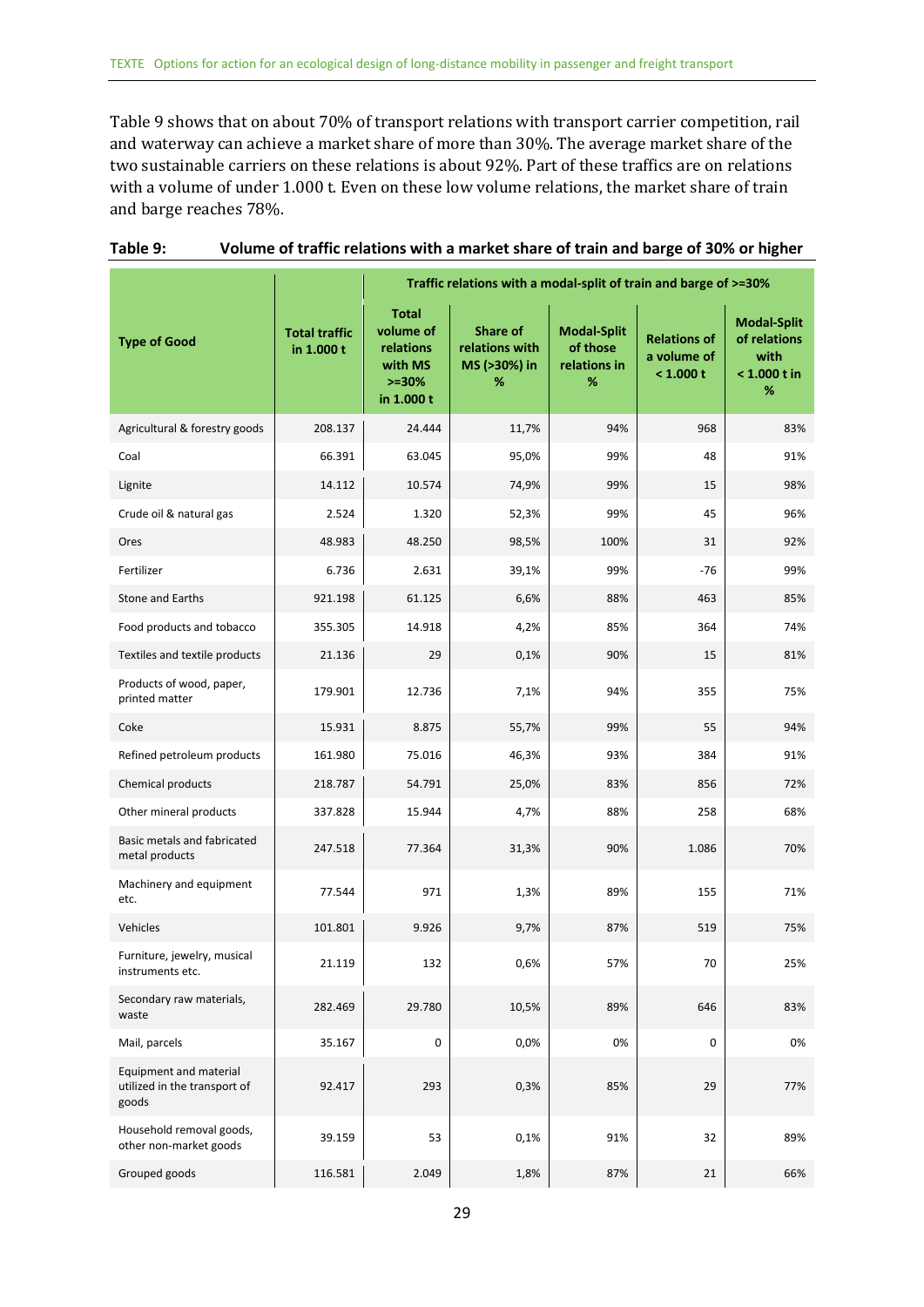|                      |                                     | Traffic relations with a modal-split of train and barge of >=30%                |                                                 |                                                     |                                                 |                                                                   |  |  |  |  |
|----------------------|-------------------------------------|---------------------------------------------------------------------------------|-------------------------------------------------|-----------------------------------------------------|-------------------------------------------------|-------------------------------------------------------------------|--|--|--|--|
| <b>Type of Good</b>  | <b>Total traffic</b><br>in $1.000t$ | <b>Total</b><br>volume of<br>relations<br>with MS<br>$> = 30\%$<br>in $1.000 t$ | Share of<br>relations with<br>MS (>30%) in<br>% | <b>Modal-Split</b><br>of those<br>relations in<br>% | <b>Relations of</b><br>a volume of<br>< 1.000 t | <b>Modal-Split</b><br>of relations<br>with<br>$< 1.000 t$ in<br>% |  |  |  |  |
| Unidentifiable goods | 131.924                             | 4.193                                                                           | 3,2%                                            | 98%                                                 | 141                                             | 80%                                                               |  |  |  |  |
| All goods            | 3.704.648                           | 518.460                                                                         | 14,0%                                           | 92%                                                 | 6.480                                           | 78%                                                               |  |  |  |  |

### <span id="page-28-0"></span>**3.4 Intermodal Traffic**

In order to further increase the market shares of the sustainable transport carriers, it is necessary to shift traffic that is currently exclusively handled via lorries. One approach to strengthen the participation of rail and waterway is the concentration of traffic through multimodal transport, where pre- and on-carriage are handled by lorries while the main carriage is done via train or barge. To facilitate this, continuous services are required, which can only be operated when sufficient minimum amounts of traffic exist within a given catchment area. If daily services are not offered, a low degree of acceptance due to the low density of traffic is to be expected. However, regular service such as this does require certain minimum volumes of traffic on a given main relation.

Intermodal traffic plays a special role within multimodal traffic concepts. It entails the transport of goods in the same transport unit or vehicle involving two or more transport carriers, where the transport unit, but not the goods themselves, are handled during the tour. This is realized through transport in containers and swap bodies via train or barge during main carriage and via lorry during pre- and on-carriage, changing carrier in so-called CT (combined transport) terminals.

There already exists a high coverage of said terminals in Germany. Almost no region in Germany is not located within the 50 km catchment area of one or more German or foreign terminals. This high density of CT-terminals has already led to large shifts in traffic from road to rail and waterway over the past two decades.

The 2030 forecast of transport interconnectivity considers these alongside other shifts related to a stronger orientation towards foreign trade in this traffic segment. This also facilitates an overproportioned growth for combined transport of 73% between 2010 and 2030. Reports by the Federal Statistical Office indicate that the growth of combined transport since 2010 has aligned with this forecast.

In order to enable multimodal transport concepts in areas of conventional traffic, minimum transport ranges of 320 to 500 km and minimum transport volumes of about 60.000 t annually are required. The minimum transport distance for which combined transport is cheaper than direct transport per lorry is about 350 km, illustrated b[y Figure](#page-29-0) 3. Thus, in order for an intermodal service to be successfully implemented, a minimum volume of about 100.000 t or 6.700 LU annually is required1.

<sup>&</sup>lt;sup>1</sup> This assumes that the main carriage is handled via rail. The necessary minimum volumes are higher for main carriage by waterway.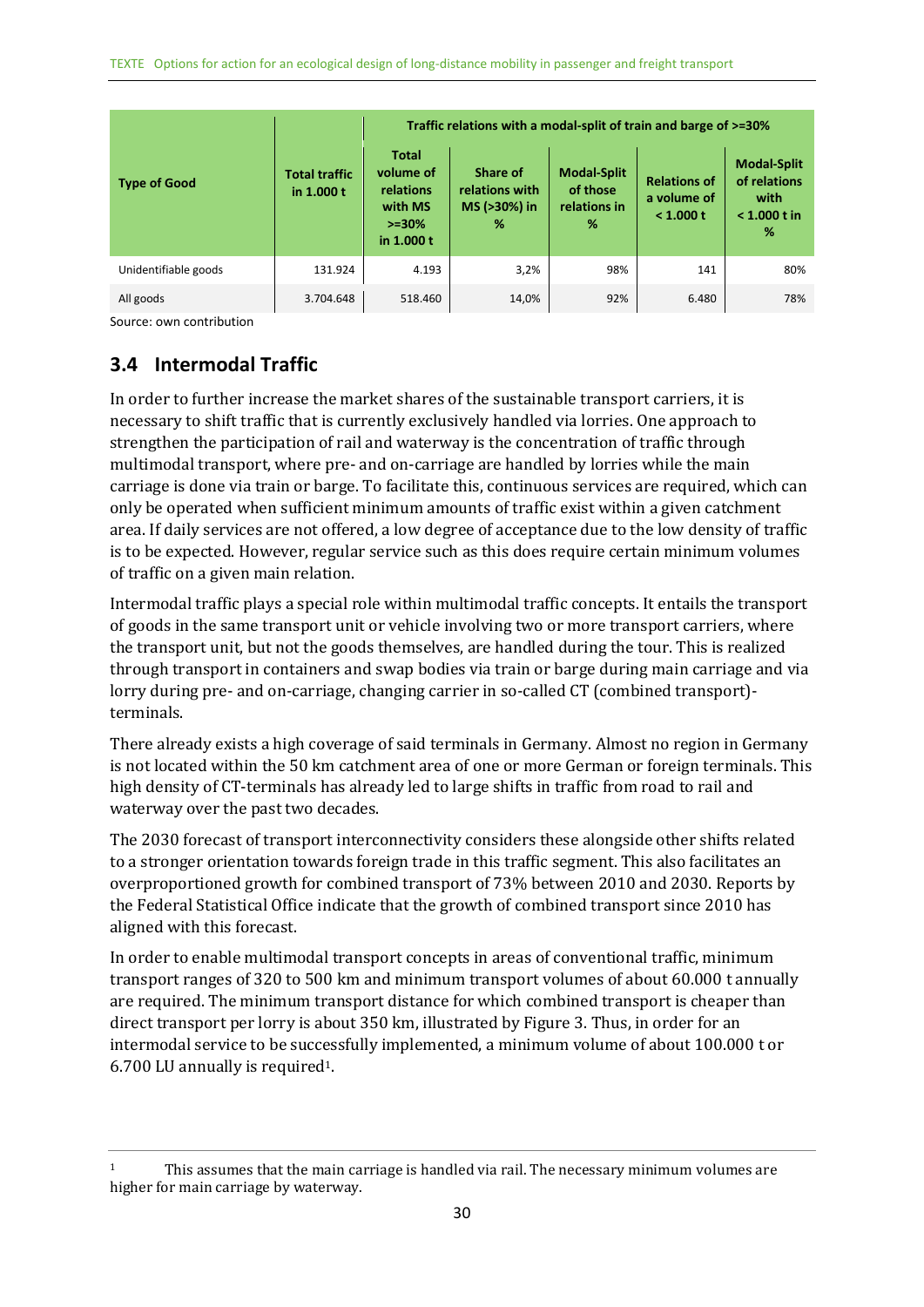

<span id="page-29-0"></span>**Figure 3: Transport cost comparison for a swap body in direct lorry transport and in transport via train, including a pre- and on-carriage of up to 30 km (Cost in €/40 foot Loading Unit)**

Transport volumes of this kind of size are only available on few relations for both conventional and combined transport. For conventional transport, this amounts to relations with a traffic volume of about 8 mi tons, for combined transport to relations with a volume of about 6 mi tons (state 2010).

If these traffic volumes could be shifted towards rail and waterway in their entirety, this would not significantly increase their modal-split share in light of an overall traffic volume of about 3,7 bn tons. However, an increase in frequenting rail and waterway for the already intermodal accessible transport relations could increase the market share of these carriers to up to 27% in total.

The relatively low volume of traffic that combined transport can siphon off is due to the fact, that it is already utilized often on relations of over 350 km with large individual quantities. We assume that 0,8 bn tons of lorry traffic has a sufficient affinity for CT. Of this, about 215 mi tons are transported on relations of over 350 km. Only relations on which – due to aforementioned minimum volumes – large annual volumes are transported and which are not already being serviced by CT can be considered as potential new CT-relations. Setting the minimum volume to about 40.000 t (equaling the volume of a weekly-touring service) and focusing only on relations not currently being serviced by CT or expecting such a service, then, even under the optimistic assumption that 50% of road traffic can be shifted towards rail, one can calculate a potentially shifted volume of about 6 mil tons.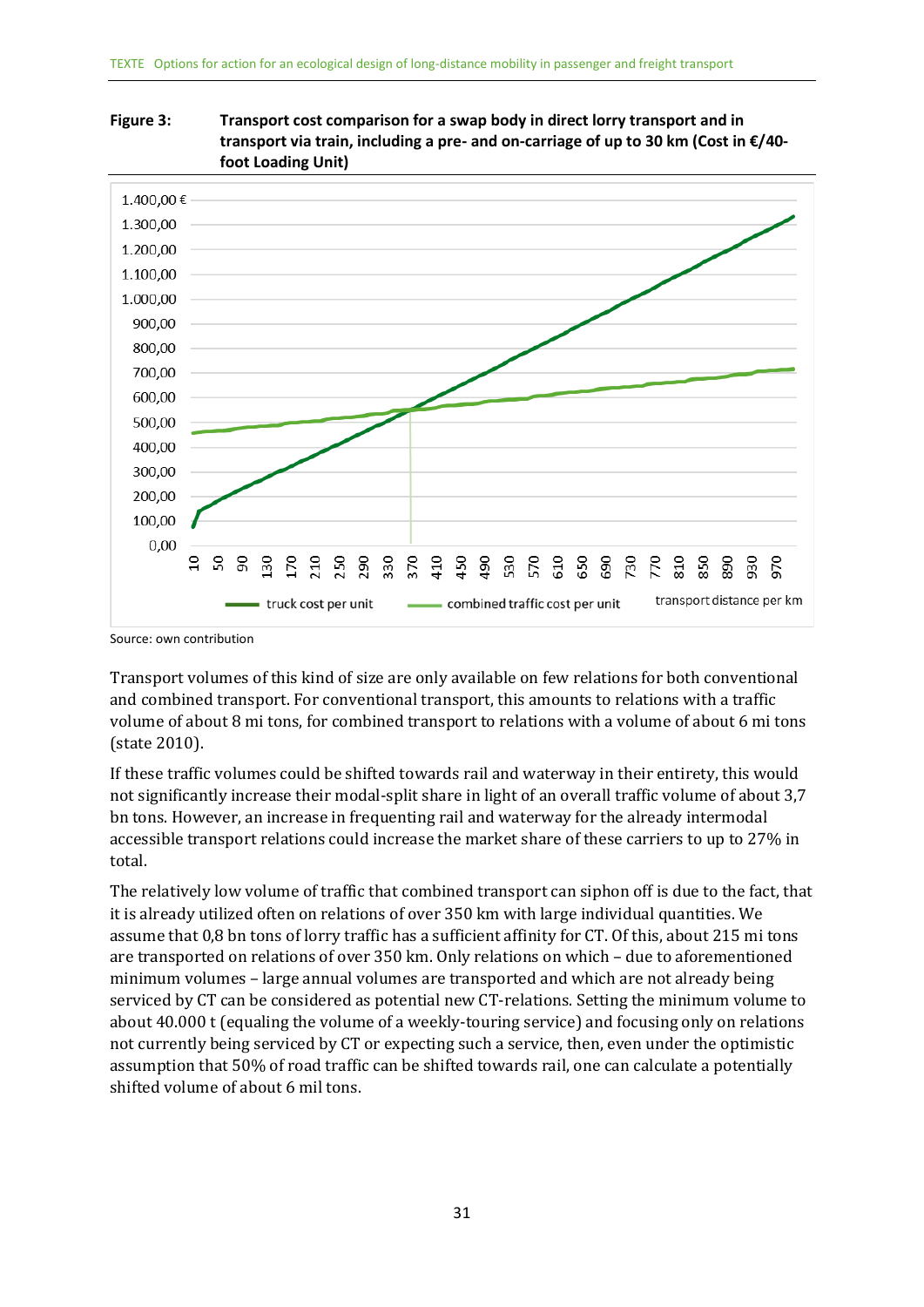# <span id="page-30-0"></span>**4 Primary data collection**

### <span id="page-30-1"></span>**4.1 Research design**

The aim of this work package was on the one hand to close the knowledge and research gaps identified in the previous work steps and on the other hand to confirm or to falsify the previously identified influencing variables and obstacles with regard to the change of transport mode by means of a primary data collection.

The primary data were collected in the form of computer-assisted face-to-face interviews (CAPI). The duration of the individual interviews was set at around 45 minutes. Initially, it was planned to conduct a total of n = 200 interviews with decision-makers regarding logistics details. The sample of companies was set up as a quota sample, in which primarily a stratification along different economic sectors (WZ 2008) was carried out. The focus was on branches of the economy in which experience has shown that a high proportion of long-distance freight transport is to be expected. A total of five corresponding economic sectors were defined and included in the sample: (i) manufacturing  $(n = 90)$ , (ii) wholesale  $(n = 35)$ , (iii) freight forwarding (n = 35), (iv) mining and quarrying of stones and earth (n = 25) and (v) retail (n = 15). In addition to the stratification according to company branches, the sample was also stratified according to the company size considering the number of employees. The company size was broken down into three classes: 5 to 99 employees ( $n = 35$ ), 100 to 249 employees ( $n =$ 75) and companies with 250 or more employees (n = 90). In accordance with the stratification criteria described, a gross sample was drawn from an acquired address pool with company data from Kantar TNS. The sampling procedure was based on a random process. In addition, however, it was ensured that companies which, due to their cargo categories and other parameters, presumably have a high relevance for the research subject, are included in the gross sample. The gross sample was made available to the interviewers in the form of regional clusters so that they could contact them and conduct the interviews later. In a preliminary telephone interview, the interviewers determine the relevant decision-makers for logistics and transport processes. This target person is used to determine whether there are any transport processes in accordance with the criteria mentioned above. The actual CAPI interview was only carried out if the company carries out a significant volume of freight transport of approx. 100 km or more with lot sizes of 2 tons or more. As the main focus of the study is on the mode choice, a CAPI interview is only carried out if the company makes these decisions itself and a change of transport mode is possible in principle. If the company qualifies for the main interview, the willingness to participate is determined and, in the positive case, an appointment is made for the face-to-face interview. The questionnaire developed for the main interview is divided into a total of six sections: (1) general information on the company and infrastructure, (2) details on shipping and delivering the goods, (3) transport mode choice, (4) barriers and decision-making thresholds with regard to options for shifting to rail (including quality components of reliability), (5) evaluation of the ecological sustainability in the company as well as (6) assessing the previous transport offer of the rail and suggestions for improvement to increase the attractiveness of the rail.

### <span id="page-30-2"></span>**4.2 Types of enquiry**

In order to try to make the choice process of the transport mode transparent regarding decision parameters and to validate the results of the empirical analysis, companies with significant cargo volumes that utilize multiple transport carriers were surveyed. In this survey the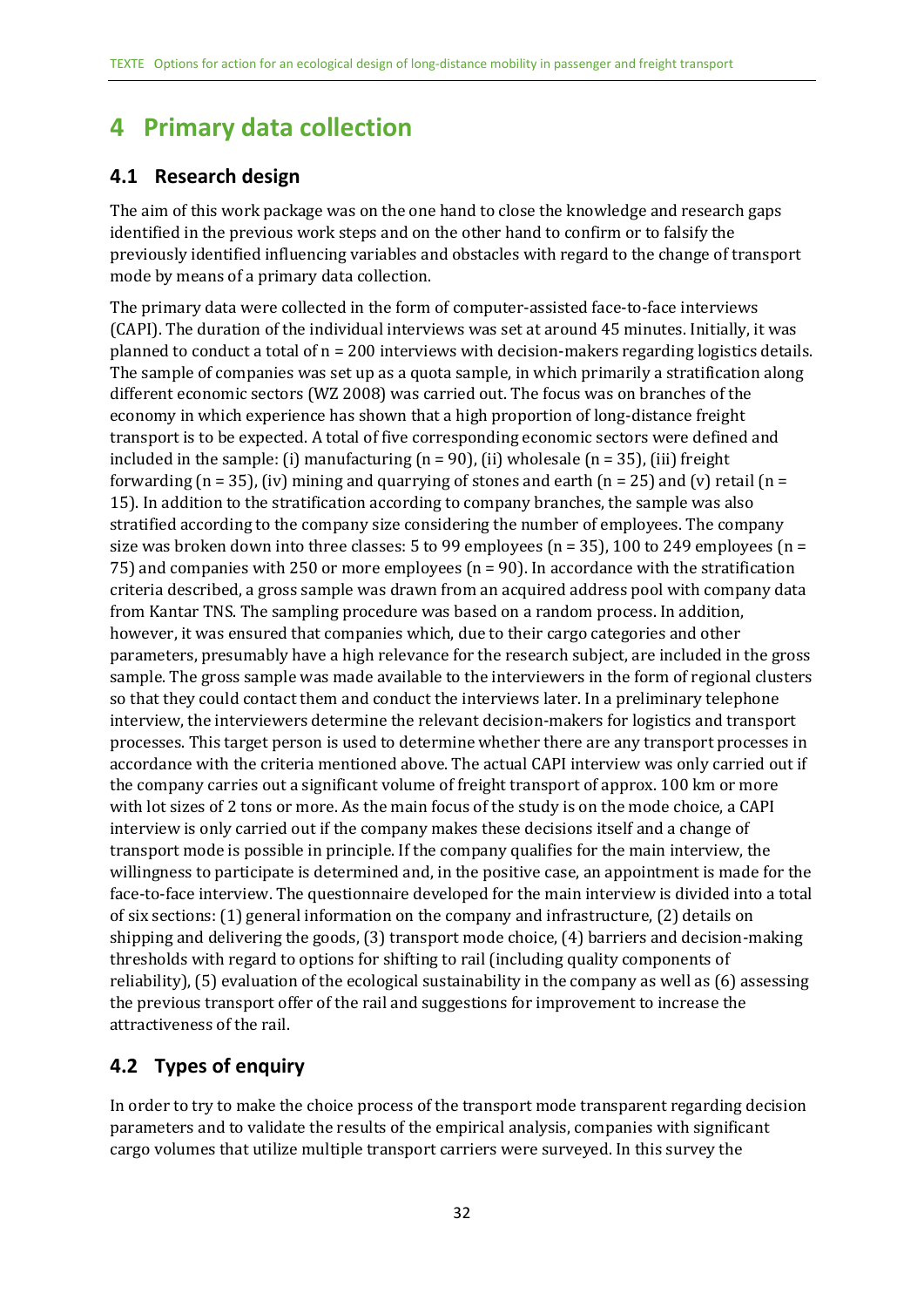companies in question were asked questions regarding the characteristics of their transports, the volume of their cargo, detailed information regarding transport relations, as well as

- ► whether or not the transport mode choice for specific customers/suppliers or types of goods/categories of cargo are made as fundamental decisions,
- ► which reasons exist for selecting the used carrier,
- ► which reasons exist against selecting unused carriers and
- $\triangleright$  which transport characteristics influence their transport mode choice.

Beyond that, the companies were also surveyed regarding their willingness to shift traffic from lorries to train and barge, as well as the improvements necessary for such a shift. Unfortunately, the planned amount of 200 interviews could not be realized. Only 140 questionnaires were ultimately available for analysis.

### <span id="page-31-0"></span>**4.3 General data**

- $\triangleright$  60% of responding companies belong to the manufacturing industry, 18% to wholesale trade and 17% are transport companies. Mining and retail are, with 3% and 1% respectively in returns, underrepresented.
- ► 44% of surveyed companies stated that they facilitate transports for source and destination locations (reception and dispatch), 30% are engaged only in reception and 26% only in dispatch.
- ► 70% of responding companies employ more than 200 people and can thus be categorized as bigger companies. While a large number of big companies were interviewed, the actual number of employees at the operating sites where the interviews took place are significantly smaller. 80% of these sites employed up to 500 workers, two thirds between 50 and 500. There were no operating sites with more than 10.000 employees included in the survey.
- ► Most of the surveyed companies have access to a nearby motorway connection. 34% of the contacted companies are located a maximum of 3 km from the nearest connection, 57% a maximum of 5 km. Only a quarter of surveyed companies is located more than 10km from the nearest connection.
- ► Regarding connection to rail and waterway infrastructure, the situation is less favorable. While 23% of companies have their own connection to the rail network and 7% one to waterways, others fare much worse. 23% and 43% of companies are situated more than 30 km away from the nearest connection to rail and waterway, respectively. These values rise to 51% and 74% respectively with regards of being located more than 15 km from the nearest connection. The relatively high number of companies with a connection nearby was achieved by preferentially approaching companies with an affinity to rail and waterway transport.
- $\blacktriangleright$  It is noticeable that about 30% of surveyed companies made no statements regarding connectivity with CT-terminals. Due to the high terminal density and coverage in Germany, this indicates that said companies have not considered this question due to their product or client structure. About 30% of interviewed companies stated to be situated within 30 km of the nearest CT-terminals. 10% note a distance of 30 to 50 km, while 26% are located further than 50 km from the nearest CT-terminal.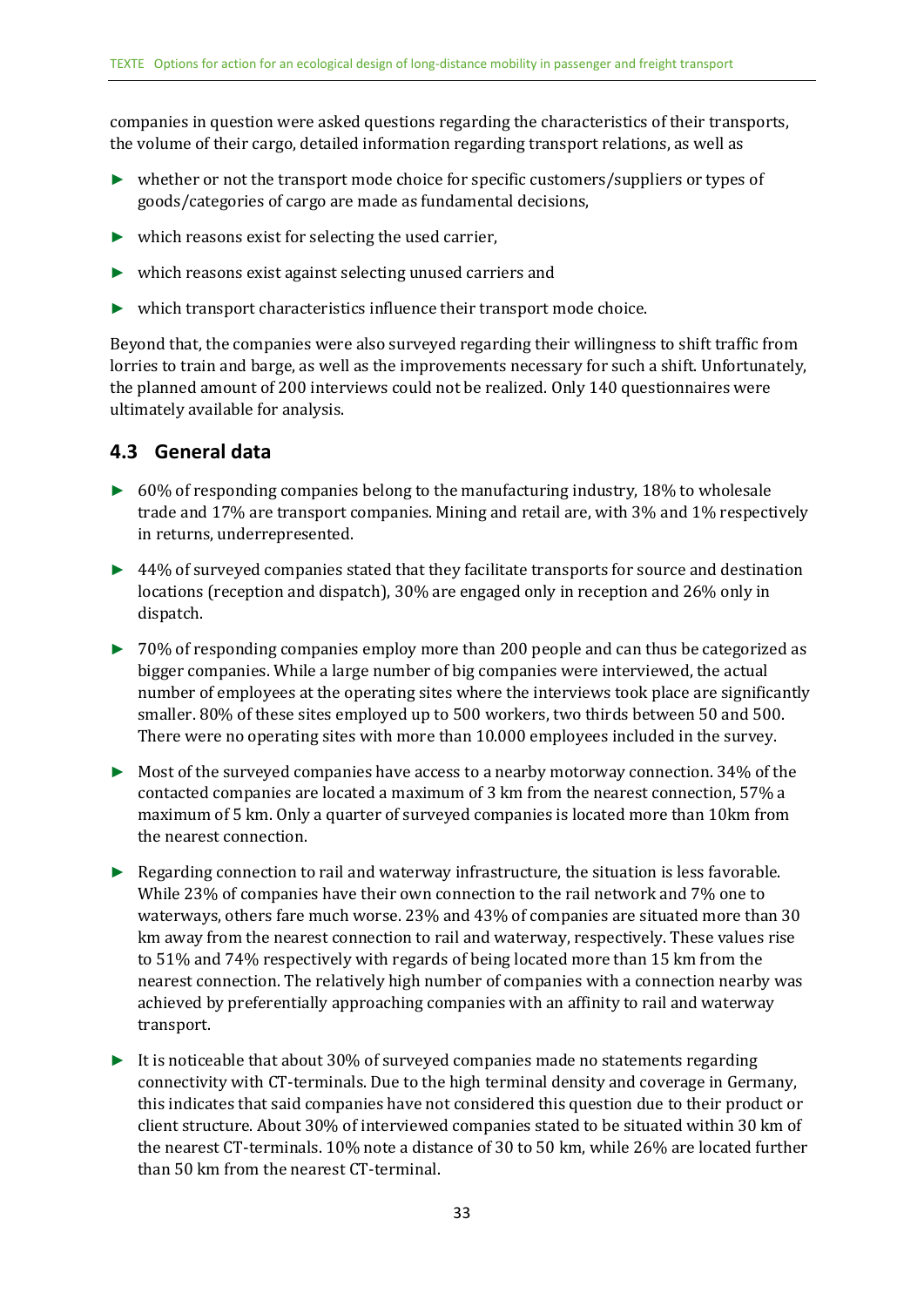### <span id="page-32-0"></span>**4.4 Primary data analysis results**

The survey essentially confirmed the empirical results outlined in chapte[r 3.](#page-23-0)

Thus, the transport mode choice of the companies differs depending on the type of good/category of cargo, as well as the size of the delivery and the distance of the transport. [Table 10](#page-32-1) presents the choice of transport carrier by category of cargo in dispatch.

| Category of cargo                   | Lorry     | <b>Train</b> | <b>Barge</b> | Cont. CT | Marit.<br>СT | <b>Sum</b> | n/a         |  |  |
|-------------------------------------|-----------|--------------|--------------|----------|--------------|------------|-------------|--|--|
| Amount by transport carrier in tons |           |              |              |          |              |            |             |  |  |
| Dry bulk comm.                      | 638.420   | 199.499      | 400          | 6.260    | 122.600      | 967.179    | $\mathbf 0$ |  |  |
| Grabbable cargo                     | 285.016   | 175.399      | 40.000       | 16.160   | 35.220       | 551.794    | 0           |  |  |
| Liquid bulk comm.                   | 314.140   | 43.089       | 46.800       | 30.000   | 42.200       | 476.229    | 224.999     |  |  |
| <b>Pallets</b>                      | 1.666.190 | 52.008       | 8.199        | 280.872  | 212.716      | 2.219.985  | 0           |  |  |
| Bales, etc.                         | 371.239   | 85.000       | 8.199        | 10.500   | 79.710       | 554.648    | $\mathbf 0$ |  |  |
| <b>Coils</b>                        | 20.788    | 600          | $\Omega$     | 22.650   | $\Omega$     | 44.038     | $\Omega$    |  |  |
| Piece goods                         | 429.507   | 163          | 2.513        | 70.906   | 18.463       | 521.551    | $\mathbf 0$ |  |  |
| Sum                                 | 3.725.300 | 555.757      | 106.111      | 437.348  | 510.909      | 5.335.424  |             |  |  |

<span id="page-32-1"></span>**Table 10: Dispatch - Transport carrier by category of cargo**

Source: own contribution

With a share of 70%, lorries are the dominant carrier of choice in dispatch for the surveyed companies. 18% of recorded goods in dispatch are transported via CT and 10% via conventional rail freight transport. The share of goods transported via conventional barge transport is a low 2%. Barge and train transport mostly liquid and dry bulk commodities (about 82% for barge and 75% for train). The share in total transported traffic volume of bulk goods for lorry is significantly lower for lorries. However, in total 62% of all bulk commodities are transported by lorry.

Finding lorries dominating in bulk commodities is also in line with statistical analyses. The share of lorries is especially high for piece goods and pallets with 82% and 75% respectively. Reported coils are transported in almost equal measure via continental combined transport and by lorry. CT also transports more than 70% of piece goods. There is also a noteworthy amount of typical bulk commodities (such as seeds and building materials) being transported by CT, maritime CT in particular.

The transport volume in reception overall is about 40% or 3,2 mi tons lower than in dispatch. The large share of transported bulk commodities is partially responsible for lorry traffic only achieving a low share in 46% comparted to dispatch, where it amounted to 70%.

Train and barge are responsible for 41% of traffic, compared to 12% in dispatch. This in particular is rooted in the fact that liquid bulk commodities, which account for 30% of the overall volume, are three quarters being transported by train and barge, while train is transporting 60% of dry bulk commodities. Lorry traffic still dominates in regards to piece goods, especially pallets. The share of combined traffic of 14% is slightly below the share in dispatch (18%). Piece goods in particular are also handled via combined transport, which leads to a relatively lower share of 36% for lorry traffic for this category as well (compare [Table 11\)](#page-33-0).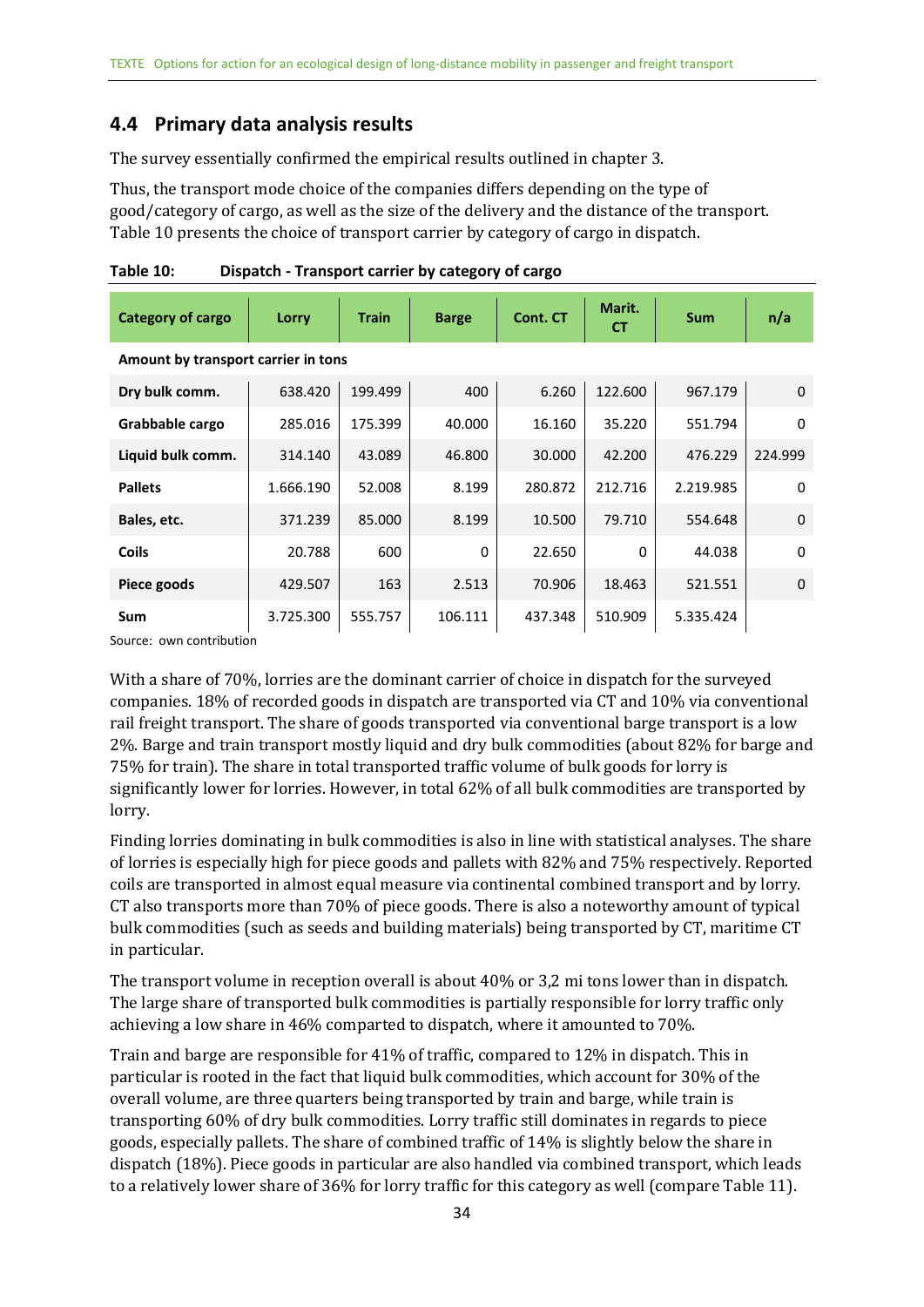| <b>Category of</b><br>cargo | Lorry     | <b>Train</b> | <b>Barge</b> | Cont. CT    | <b>Marit. CT</b> | <b>Sum</b> | n/a         |
|-----------------------------|-----------|--------------|--------------|-------------|------------------|------------|-------------|
| <b>Amount in tons</b>       |           |              |              |             |                  |            |             |
| Dry bulk<br>comm.           | 310.036   | 578.739      | 17.500       | 15.000      | 53.540           | 974.815    | $\mathbf 0$ |
| Grabbable<br>cargo          | 148.598   | 4.240        | 9.660        | 50          | 150              | 162.698    | $\mathbf 0$ |
| <b>Liquid bulk</b><br>comm. | 225.170   | 338.049      | 350.959      | $\mathbf 0$ | 900              | 915.078    | $\pmb{0}$   |
| <b>Pallets</b>              | 598.467   | $\Omega$     | 1.800        | 109.052     | 3.890            | 713.209    | $\pmb{0}$   |
| Bales, etc.                 | 27.869    | $\Omega$     | $\mathbf 0$  | $\mathbf 0$ | $\mathbf 0$      | 27.869     | $\mathbf 0$ |
| <b>Coils</b>                | 11.151    | $\Omega$     | 0            | 100         | 0                | 11.251     | $\mathbf 0$ |
| Piece goods                 | 148.540   | 10.133       | $\mathbf 0$  | 27.788      | 230.000          | 416.460    | 15.000      |
| <b>Sum</b>                  | 1.469.831 | 931.161      | 379.919      | 151.990     | 288.480          | 3.221.380  |             |

<span id="page-33-0"></span>

| Table 11: |  | Reception - Transport carrier by category of cargo |  |  |
|-----------|--|----------------------------------------------------|--|--|
|-----------|--|----------------------------------------------------|--|--|

Lorries are the dominant carrier for both dispatch (70%) and reception (46%). Train and barge are used predominantly for transporting liquid and dry bulk commodities and for transport distances of over 300 km. Combined transport is mostly used for the transport of general cargo on journeys of over 500 km. Only about 30% of surveyed companies are situated less than 30 km from the nearest CT -terminal.

With regard to principal, fundamental decisions, it is apparent that about 42% of the surveyed companies make fundamental decisions regarding transport carriers in advance, while a further 32% make fundamental decisions for specific customers or types of goods. Usually, said fundamental decisions favor the lorry. [Table 12](#page-33-1) reflects the reasons given for the choices being made. Companies were also asked about their reasons against choosing specific transport carriers. This slight variation of the enquiry serves to give a more complete picture of decisionmaking criteria. The results of this enquiry are shown in [Table 13.](#page-34-0)

|                                                | Lorry    | <b>Train</b> | <b>Barge</b> | Cont. CT       | <b>Marit. CT</b> | <b>Sum</b>   |
|------------------------------------------------|----------|--------------|--------------|----------------|------------------|--------------|
|                                                |          |              |              |                |                  |              |
| <b>Shipment size</b>                           | 35       | 17           | 12           | 8              | 12               | 84           |
| <b>Distance</b>                                | 28       | 10           | 6            | 15             | 29               | 88           |
| <b>Transport cost</b>                          | 52       | 15           | 10           | 12             | 27               | 116          |
| <b>Transport duration</b>                      | 68       | 5            | 2            | 8              | 10               | 93           |
| Reliability/punctuality                        | 65       | 3            |              | 5              | 5                | 79           |
| <b>Bulkiness</b>                               | 6        | 1            | 3            | $\overline{2}$ | $\mathbf{1}$     | 13           |
| <b>Transport security</b>                      | 20       | ำ            | 5            | 5              |                  | 33           |
| <b>Fulfillment of ancillary services</b>       | 3        | $\Omega$     | 0            | 1              | 1                | 5            |
| Connection to rail/waterway for the<br>shipper |          | 7            |              | 2              | $\mathcal{P}$    | 14           |
| Damage frequency                               | $\Omega$ | 1            | 0            | 0              | 0                | $\mathbf{1}$ |
| <b>Fragility</b>                               |          | 0            | 0            | 1              | 0                | 2            |

<span id="page-33-1"></span>

| Table 12: | Reasons for choosing a transport carrier |  |
|-----------|------------------------------------------|--|
|-----------|------------------------------------------|--|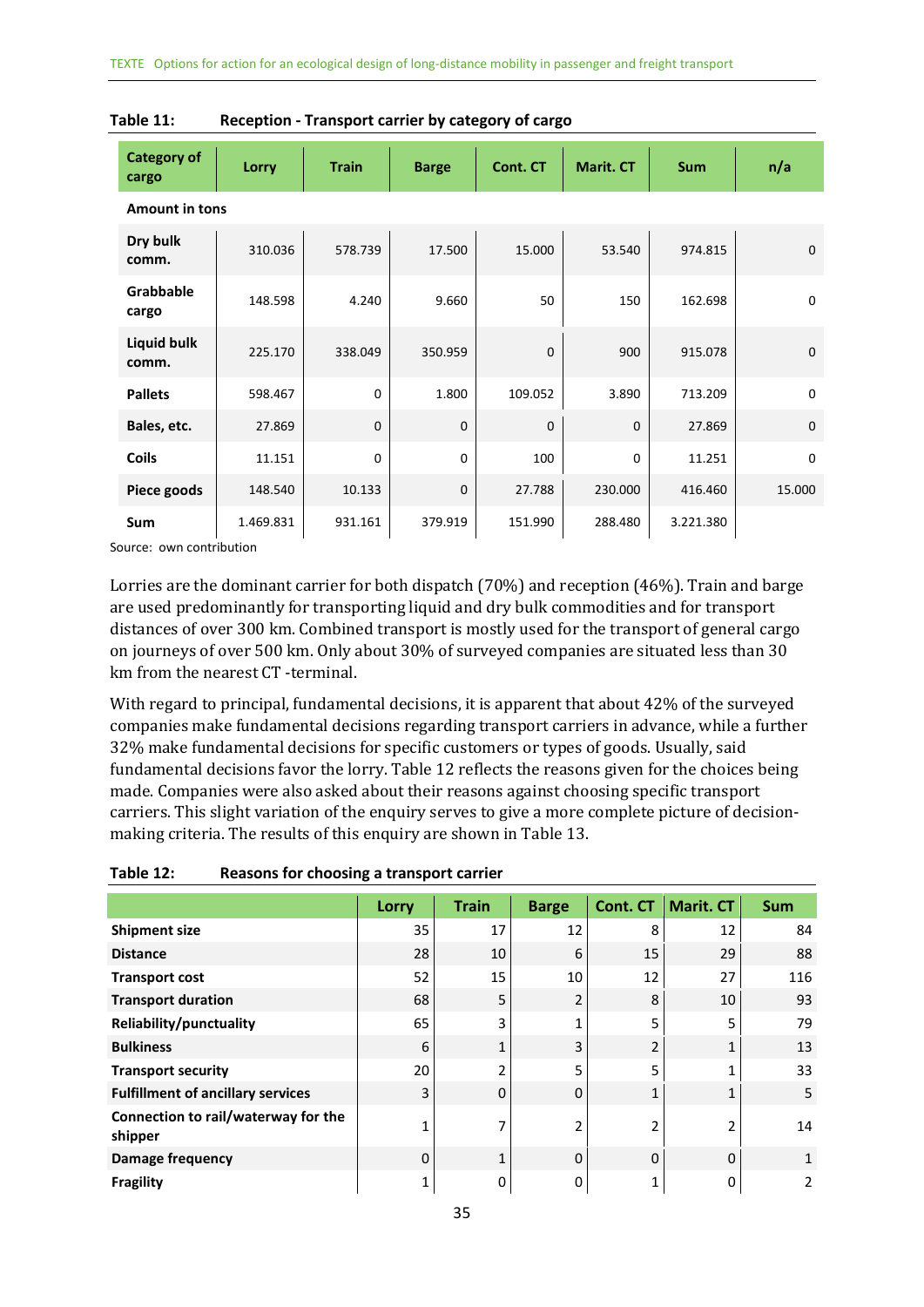|                                                         | Lorry | <b>Train</b> | <b>Barge</b> | Cont. CT | <b>Marit. CT</b> | <b>Sum</b>     |
|---------------------------------------------------------|-------|--------------|--------------|----------|------------------|----------------|
| <b>Oversize</b>                                         |       | 0            | 0            | 0        | 0                | 2              |
| <b>Departure density</b>                                | 11    |              |              |          | 5                | 19             |
| Storage area                                            |       | 0            | 0            | 0        | 0                | $\mathbf 0$    |
| Freight space suitability                               | 6     | 4            |              | 0        | 5                | 16             |
| Own vehicle fleet/storage space                         | 24    | 0            | 0            | 0        | 0                | 24             |
| Other reasons                                           | 14    | 5            |              | 6        | 3                | 30             |
| N/A                                                     | 0     |              | 0            |          |                  | $\overline{4}$ |
| <b>Sum</b><br>$\sim$ $\sim$ $\sim$ $\sim$ $\sim$ $\sim$ | 336   | 72           | 45           | 68       | 102              | 623            |

It is apparent that transport costs are one of the elementary decision variables for transport mode choice. The primary reasons for choosing lorries for transport are their high reliability coupled with short transport times and a high punctuality of over 85%. Lorries are the most flexible carrier in their use, require the least amount of pre-planning and are the quickest to adapt to shifting market requirements regarding size, distance and cost of transport.

While trains and barges usually show lower transport cost and are suitable for long transport distances, as well as shipments of high volume and bulkiness, they also implicate long transport times. Low reliability and a punctuality of only 65% for rail are further, important shortcomings. The infrastructural requirement of having a rail or waterway connection are another hindrance for the use of train and barge, compared to the more flexibly applicable lorry. Furthermore, the surveyed companies do not use them due to transport distances being too short or volumes being too low (compare [Table 13\)](#page-34-0).

|                                                | Lorry          | <b>Train</b>   | <b>Barge</b>   | <b>Cont. CT</b> | Marit.<br><b>CT</b> | <b>Sum</b>     |
|------------------------------------------------|----------------|----------------|----------------|-----------------|---------------------|----------------|
| <b>Shipment size</b>                           | $\mathbf{1}$   | 14             | 19             | 14              | $\mathsf{q}$        | 57             |
| <b>Distance</b>                                | $\mathbf{1}$   | 16             | 27             | 15              | 17                  | 76             |
| <b>Transport cost</b>                          | $\overline{2}$ | 21             | 15             | 20              | 13                  | 71             |
| <b>Transport duration</b>                      | $\mathbf{1}$   | 48             | 43             | 34              | 28                  | 154            |
| Reliability/punctuality                        | $\overline{2}$ | 45             | 13             | 27              | 15                  | 102            |
| <b>Bulkiness</b>                               | $\mathbf{1}$   | $\overline{9}$ | 6              | $\overline{7}$  | $\overline{4}$      | 27             |
| <b>Transport security</b>                      | 0              | 4              | $\mathbf{1}$   | 4               | 3                   | 12             |
| <b>Fulfillment of ancillary services</b>       | $\mathbf 0$    | $\overline{4}$ | $\overline{4}$ | $\overline{4}$  | $\overline{4}$      | 16             |
| Connection to rail/waterway for<br>the shipper | 0              | 20             | 16             | 7               | $\overline{7}$      | 50             |
| <b>Damage frequency</b>                        | $\mathbf 0$    | $\mathbf 0$    | $\mathbf{1}$   | $\overline{4}$  | $\overline{2}$      | $\overline{7}$ |
| <b>Fragility</b>                               | $\mathbf{1}$   | 4              | $\overline{2}$ | $\overline{2}$  | $\overline{3}$      | 12             |
| <b>Oversize</b>                                | $\mathbf 0$    | $\overline{2}$ | $\mathbf{1}$   | $\mathbf{1}$    | $\Omega$            | $\overline{4}$ |
| <b>Departure density</b>                       | $\mathbf 0$    | 17             | 13             | 12              | 9                   | 51             |

#### <span id="page-34-0"></span>**Table 13: Reasons against choosing a transport carrier**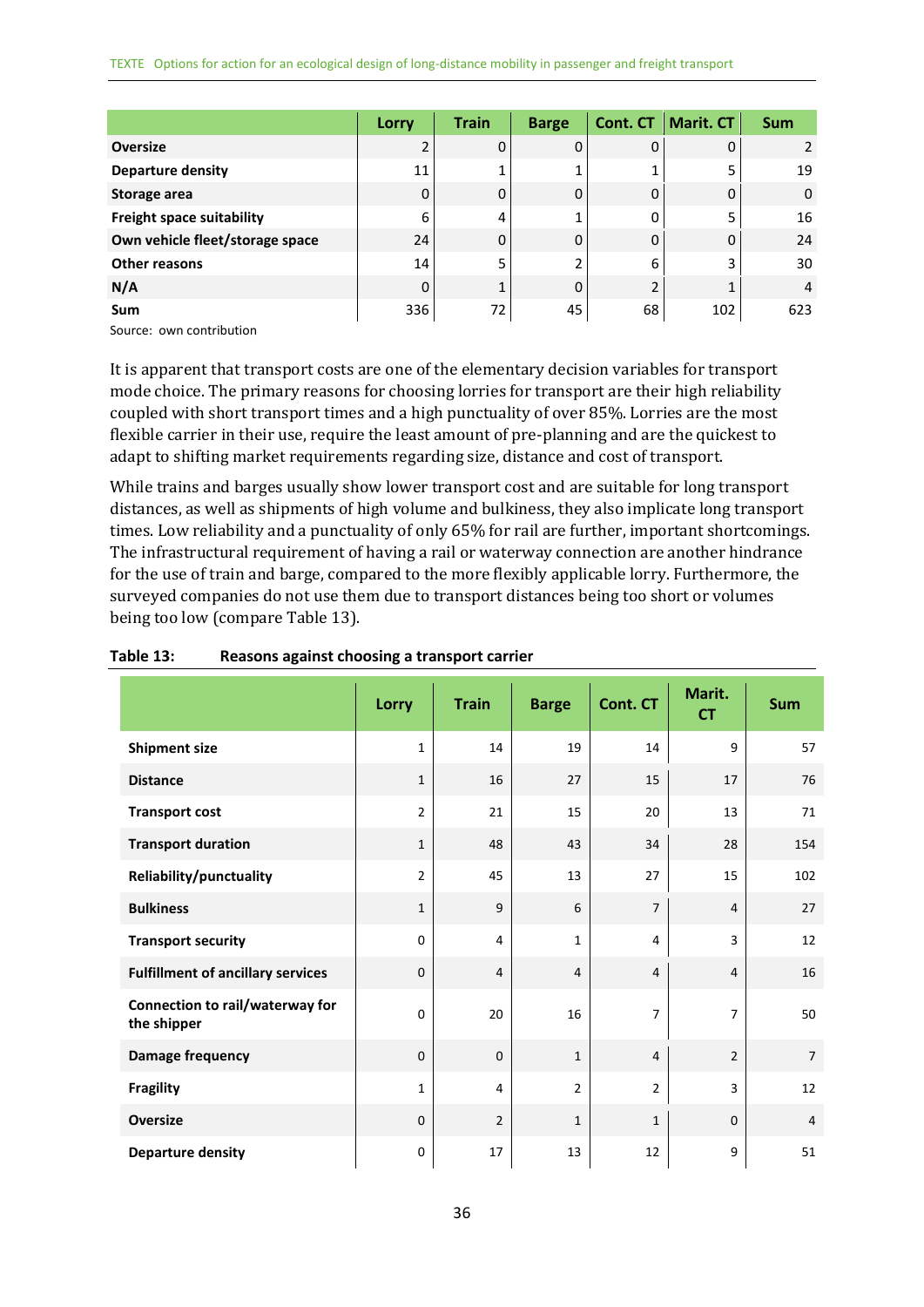|                                 | Lorry          | <b>Train</b>   | <b>Barge</b>   | <b>Cont. CT</b> | Marit.<br><b>CT</b> | <b>Sum</b>     |
|---------------------------------|----------------|----------------|----------------|-----------------|---------------------|----------------|
| Storage area                    | 0              | $\mathbf{1}$   | $\overline{2}$ | 0               | 1                   | $\overline{4}$ |
| Freight space suitability       | 0              | 7              | 7              | 3               | 1                   | 18             |
| Own vehicle fleet/storage space | $\mathbf 1$    | 11             | 9              | 9               | 9                   | 39             |
| <b>Other reasons</b>            | $\overline{2}$ | 23             | 29             | 20              | 16                  | 90             |
| N/A                             | 8              | $\overline{7}$ | 21             | 21              | 25                  | 82             |
| Sum                             | 20             | 253            | 229            | 204             | 166                 | 872            |

Turning attention towards combined transport, it is apparent that the surveyed companies already utilize it for large portions of their traffic. Only 10% of the so far not CT transported dispatch and 21% of the reception volume would potentially be suited for transport via combined means, due to its structure. Combined transport is primarily utilized for long-distance relations of over 500 km, maritime CT for dispatches towards oversees destinations.

In order to successfully shift traffic from lorry towards train and barge a satisfying supply of combined transport solutions is necessary. About 70% of companies deem more than one weekly tour necessary, 58% ask for at least bi-daily connections (compare [Table 14\)](#page-35-0).

| <b>Relation density per week</b> | Sum |
|----------------------------------|-----|
| 1 x per week                     | 15  |
| 2 x per week                     | 10  |
| 3 x per week                     | 15  |
| 4 x per week                     | 35  |
| <b>Daily</b>                     | 14  |
| <b>Irregular</b>                 | 6   |
| N/A                              | 45  |
| Sum                              | 140 |

<span id="page-35-0"></span>**Table 14: Necessary relation density for combined transport**

Source: own contribution

Aside from concerns regarding the CT-affinity of goods, companies also listed other reasons against utilizing CT more strongly, for example short distances on the relations in question and additional cost compared to conventional transport. The costs caused by in part long distances to the nearest CT-terminals offering suitable relations in optimal departure frequency for preand on-carriage are being seen as too high. Other reasons mentioned are irregular or nonexisting relations, transport times being too high and a lack of punctuality for CT (compar[e Table](#page-36-0)  [15\)](#page-36-0).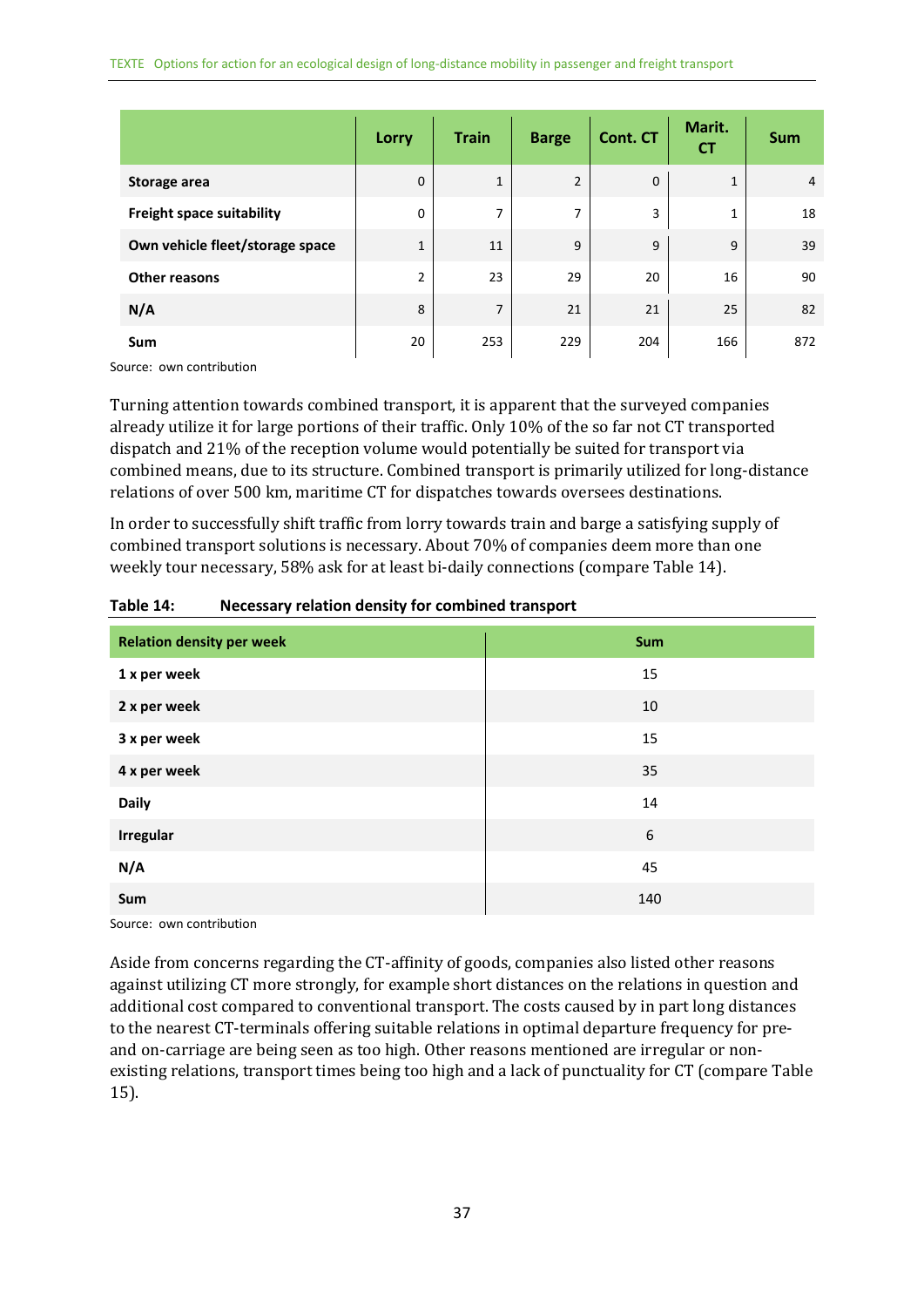| <b>Factors</b>                                                  | Dry bulk<br>commodity | <b>Grabbabl</b><br>e goods | <b>Liquid bulk</b><br>commodity | <b>Palettes</b> | <b>Bales</b>   | <b>Coils</b>   | <b>Piece</b><br>goods | <b>Sum</b> |
|-----------------------------------------------------------------|-----------------------|----------------------------|---------------------------------|-----------------|----------------|----------------|-----------------------|------------|
| Distance too short                                              | 17                    | 17                         | 11                              | 28              | 8              | $\overline{7}$ | 24                    | 112        |
| Transport cheaper by<br>conventional transport                  | 15                    | 8                          | 10                              | 28              | 6              | 5              | 20                    | 92         |
| CT-terminal too far away from<br><b>Target-/Source Location</b> | 10                    | 9                          | 4                               | 18              | $\overline{7}$ | $\overline{2}$ | 14                    | 64         |
| No CT-relation for main carriage<br>on offer                    | 6                     | $\overline{7}$             | 4                               | 16              | $\overline{7}$ | $\overline{2}$ | 10                    | 52         |
| <b>Irregular relations</b>                                      | 6                     | 5                          | 4                               | 16              | 6              | 5              | 15                    | 57         |
| <b>CT Transport times too high</b>                              | 9                     | 6                          | 6                               | 24              | 5              | 3              | 15                    | 68         |
| <b>Punctuality in CT not assured</b>                            | $\overline{7}$        | 3                          | $\overline{2}$                  | 14              | 5              | 3              | 5                     | 39         |
| Transport security in CT not<br>assured                         | $\overline{4}$        | $\overline{2}$             | $\mathbf{1}$                    | 5               | $\overline{2}$ | $\mathbf{1}$   | 5                     | 20         |
| <b>CT-terminals do not offer</b><br>sufficient storage area     | 3                     | $\overline{4}$             | 4                               | $\overline{2}$  | $\mathbf{1}$   | $\Omega$       | $\mathbf{1}$          | 15         |
| Other reasons                                                   | $\overline{2}$        | 6                          | $\overline{2}$                  | 8               | $\Omega$       | $\mathbf{1}$   | 3                     | 22         |
| N/A                                                             | 6                     | $\overline{2}$             | 4                               | 9               | 4              | $\overline{2}$ | 9                     | 36         |
| Sum                                                             | 85                    | 69                         | 52                              | 168             | 51             | 31             | 121                   | 577        |

<span id="page-36-0"></span>

| Table 15: | Reasons against choosing combined transport per category of cargo |  |  |
|-----------|-------------------------------------------------------------------|--|--|
|-----------|-------------------------------------------------------------------|--|--|

Another important factor for transport handling is the flexibility of a carrier regarding its operational capacity. Shippers often have to adapt quickly to shifting market conditions. Hence, the time between procurement and pickup or implementation of transport is a deciding factor. Due to the long planning periods exhibited by alternative transport carriers – and thus, by extension, CT – they are once more at a disadvantage (compare [Table 16\)](#page-36-1).

<span id="page-36-1"></span>

| Table 16: |  | Time between procurement and pickup of a given transport |
|-----------|--|----------------------------------------------------------|
|-----------|--|----------------------------------------------------------|

| <b>Transport carrier</b>                 | Less than a<br>day | <b>More than</b><br>one day | <b>More than</b><br>two days | <b>Varying</b> | N/A         | <b>Sum</b> |
|------------------------------------------|--------------------|-----------------------------|------------------------------|----------------|-------------|------------|
| Number of answers for each carrier       |                    |                             |                              |                |             |            |
| Lorry                                    | 47                 | 22                          | 8                            | 45             | 18          | 140        |
| <b>Train</b>                             | $\overline{2}$     | $\overline{7}$              | 9                            | 6              | 116         | 140        |
| <b>Barge</b>                             | $\mathbf{1}$       | 3                           | $\overline{7}$               | $\overline{4}$ | 125         | 140        |
| Cont. CT                                 | 3                  | 6                           | 5                            | 11             | 115         | 140        |
| <b>Maritime CT</b>                       | $\mathbf{1}$       | 5                           | 17                           | 19             | 98          | 140        |
| Time between procurement and pickup in h |                    |                             |                              |                |             |            |
| Lorry                                    | 11                 | 37                          | 204                          | $\mathbf 0$    | $\mathbf 0$ | 38         |
| <b>Train</b>                             | 4                  | 40                          | 229                          | $\mathbf 0$    | 0           | 117        |
| <b>Barge</b>                             | 20                 | 35                          | 154                          | $\mathbf 0$    | 0           | 95         |
| Cont. CT                                 | 15                 | 31                          | 187                          | 0              | 0           | 57         |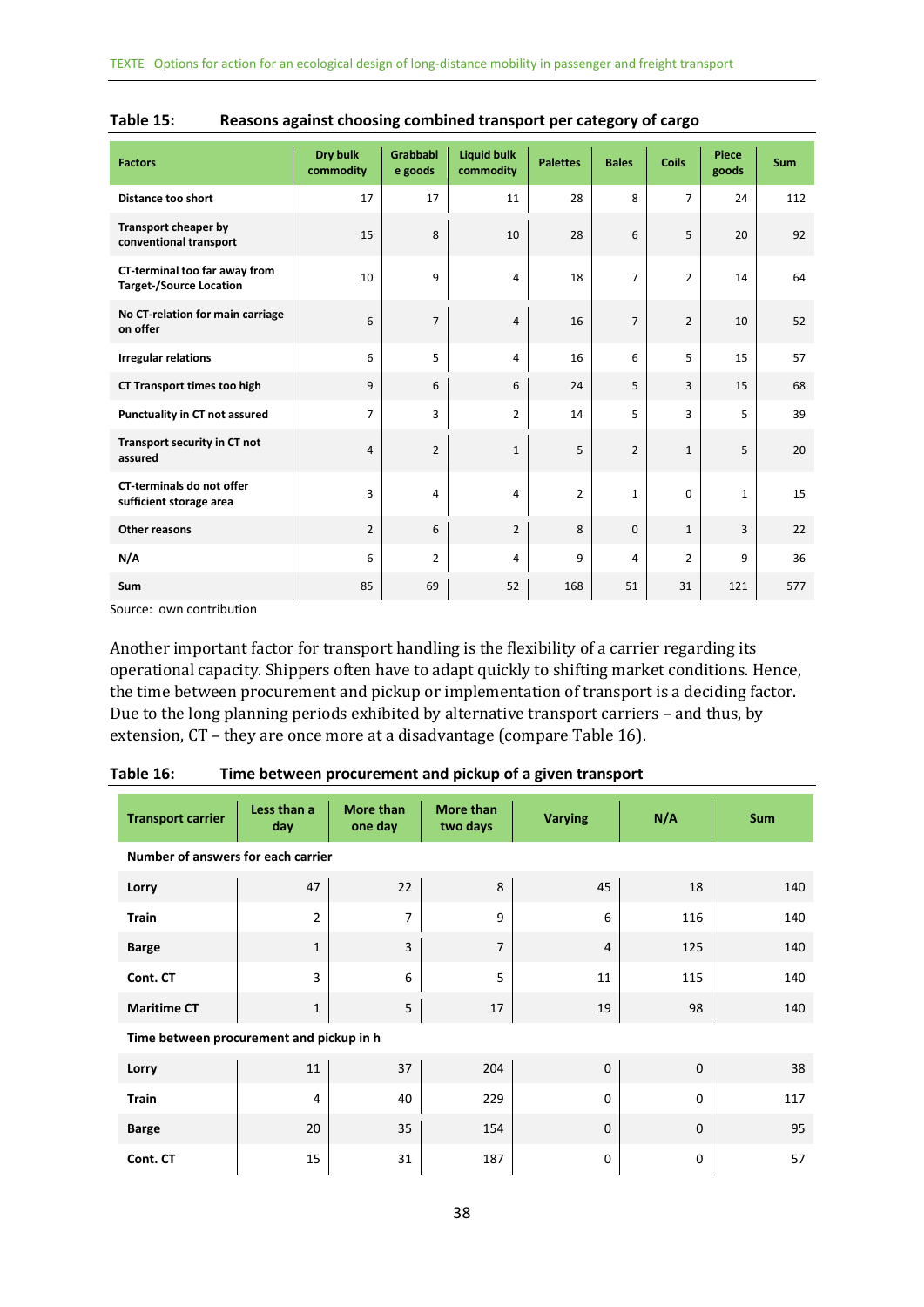| <b>Transport carrier</b> | Less than a<br>dav | <b>More than</b><br>one day | More than<br>two days | <b>Varying</b> | N/A | <b>Sum</b> |
|--------------------------|--------------------|-----------------------------|-----------------------|----------------|-----|------------|
| <b>Maritime CT</b>       | 20                 | 36                          | 357                   |                | 0   | 257        |

The survey shows that lorries have the advantage over other carriers in numerous comparisons, such as flexibility in operational capacity, adaptability to changing market demands (delivery sizes, transport distances, cost), punctuality, reliability and transport duration. Due to these advantages, a shift towards trains and barges is not an option for 46% of the surveyed, even with constant transport costs. A further 13% of companies did not comment on this. As such, it can be assumed that a shift is not an option for a total of 59% of the surveyed. There is a willingness to shift for 19% of the surveyed if both transport costs and transport times remain constant. Only 13% of the surveyed would be willing to shift their transport to sustainable carriers if the costs will not change, disregarding all other disadvantages, due to positive sustainability and environmental effects. The willingness of companies to shift falls in relation to a rising demand for shorter transport times, despite equal costs (compar[e Table 17\)](#page-37-0).

| <b>Willingness to shift</b>                                | <b>Number</b> | Share in % |
|------------------------------------------------------------|---------------|------------|
| Yes, in any case                                           | 18            | 13%        |
| Only if train and barge need exactly as long as lorries    | 26            | 19%        |
| Only if the additional demand in time does not surpass 10% | 7             | 5%         |
| Only if the additional demand in time does not surpass 20% | 5             | 4%         |
| Only if the additional demand in time does not surpass 30% | 1             | 1%         |
| Only if the additional demand in time does not surpass 40% | 0             | 0%         |
| Only if the additional demand in time does not surpass 50% | 0             | 0%         |
| No                                                         | 65            | 46%        |
| N/A                                                        | 18            | 13%        |
| <b>Sum</b>                                                 | 140           | 100%       |

<span id="page-37-0"></span>

| Table 17: | Willingness to shift a transport from lorry towards train or barge at same costs |  |  |  |
|-----------|----------------------------------------------------------------------------------|--|--|--|
|-----------|----------------------------------------------------------------------------------|--|--|--|

Source: own contribution

[Table 18](#page-37-1) an[d Table 19](#page-38-0) show that further willingness to shift is only given for companies if transport costs of train and barge are further decreased. On average, they would need the alternative carriers to be 26% cheaper than lorries. For 39% of these companies, transport times would have to be equal in addition to lower cost. A further 28% would be willing to shift regardless of transport time.

#### <span id="page-37-1"></span>**Table 18: Willingness to shift a transport from lorry towards train or barge at lower costs**

| Willingness to shift at lower costs                        | <b>Number</b> | Share in % |
|------------------------------------------------------------|---------------|------------|
| Yes, in any case                                           |               | 28%        |
| Only if train and barge need exactly as long as lorries    |               | 39%        |
| Only if the additional demand in time does not surpass 10% |               | 6%         |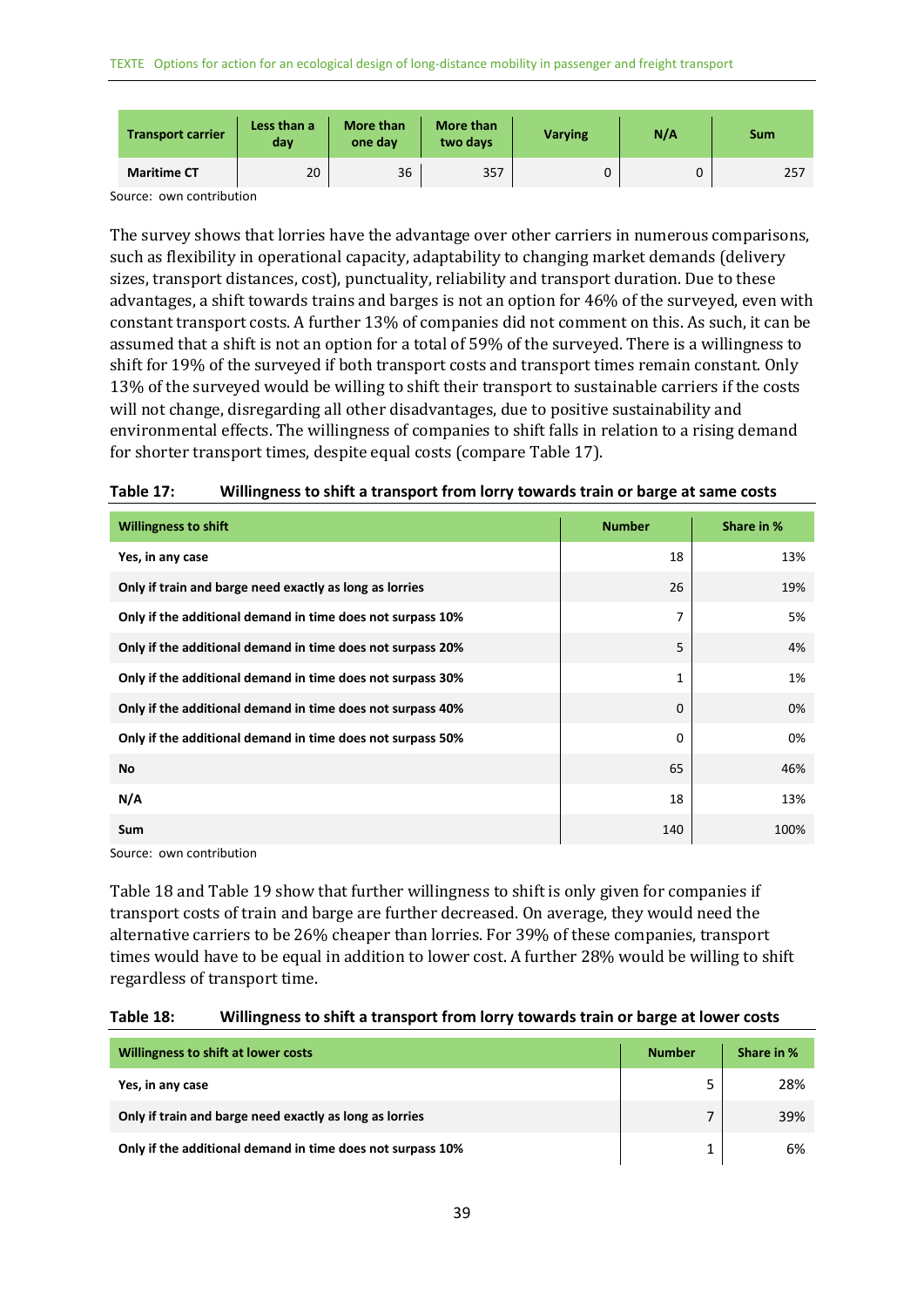| Willingness to shift at lower costs                        | <b>Number</b> | Share in % |
|------------------------------------------------------------|---------------|------------|
| Only if the additional demand in time does not surpass 20% | 2             | 11%        |
| Only if the additional demand in time does not surpass 30% | 0             | 0%         |
| Only if the additional demand in time does not surpass 40% | 0             | 0%         |
| Only if the additional demand in time does not surpass 50% | 1             | 6%         |
| N/A                                                        | 2             | 12%        |
| Sum                                                        | 18            | 100%       |

<span id="page-38-0"></span>

| Table 19: | Shift of transports from lorry towards train or barge at lower costs |  |
|-----------|----------------------------------------------------------------------|--|
|-----------|----------------------------------------------------------------------|--|

| Willingness to shift at lower costs                          | <b>Number of replies</b> |
|--------------------------------------------------------------|--------------------------|
| by $x$ %                                                     | 18                       |
| No                                                           | 39                       |
| N/A                                                          | 8                        |
| <b>Sum</b>                                                   | 65                       |
| Average required cost advantage of alternative carriers in % | 26%                      |

Source: own contribution

The survey clearly shows that shifting freight traffic is not easy to implement and is subject to multiple hindrances. Despite this, only few companies (14%) note a general impossibility of realizing a shift away from road traffic. The remaining majority of companies is convinced that it is possible to shift traffic towards alternative carriers if the essential obstacles are removed. Said companies indicated in which areas key activities should be implemented in order to facility a shift from the road towards rail and waterway (compare [Table 20\)](#page-39-0).

The surveyed suggest the following five key improvements in order to improve the share of railways:

- ► improving the offered services: expansion of existing infrastructure, improved railway connections to companies or expanding CT-terminals (more terminals, more developed areas in proximity to existing terminals)
- ► lowering transport costs for alternative carriers compared to lorries (22%)
- ► improving the reliability for rail freight transport (13%), also in relation to the removal of capacitive bottlenecks
- ► higher departure frequency for CT (5%)
- $\blacktriangleright$  shorter transport times (4%)

Ecological aspects were mentioned only once as a reason for shifting and are therefore irrelevant as drivers of shifting traffic. Also, of interest: only 38% of companies take ecological aspects into account when choosing suppliers and only 33% reward sustainable solutions in traffic handling.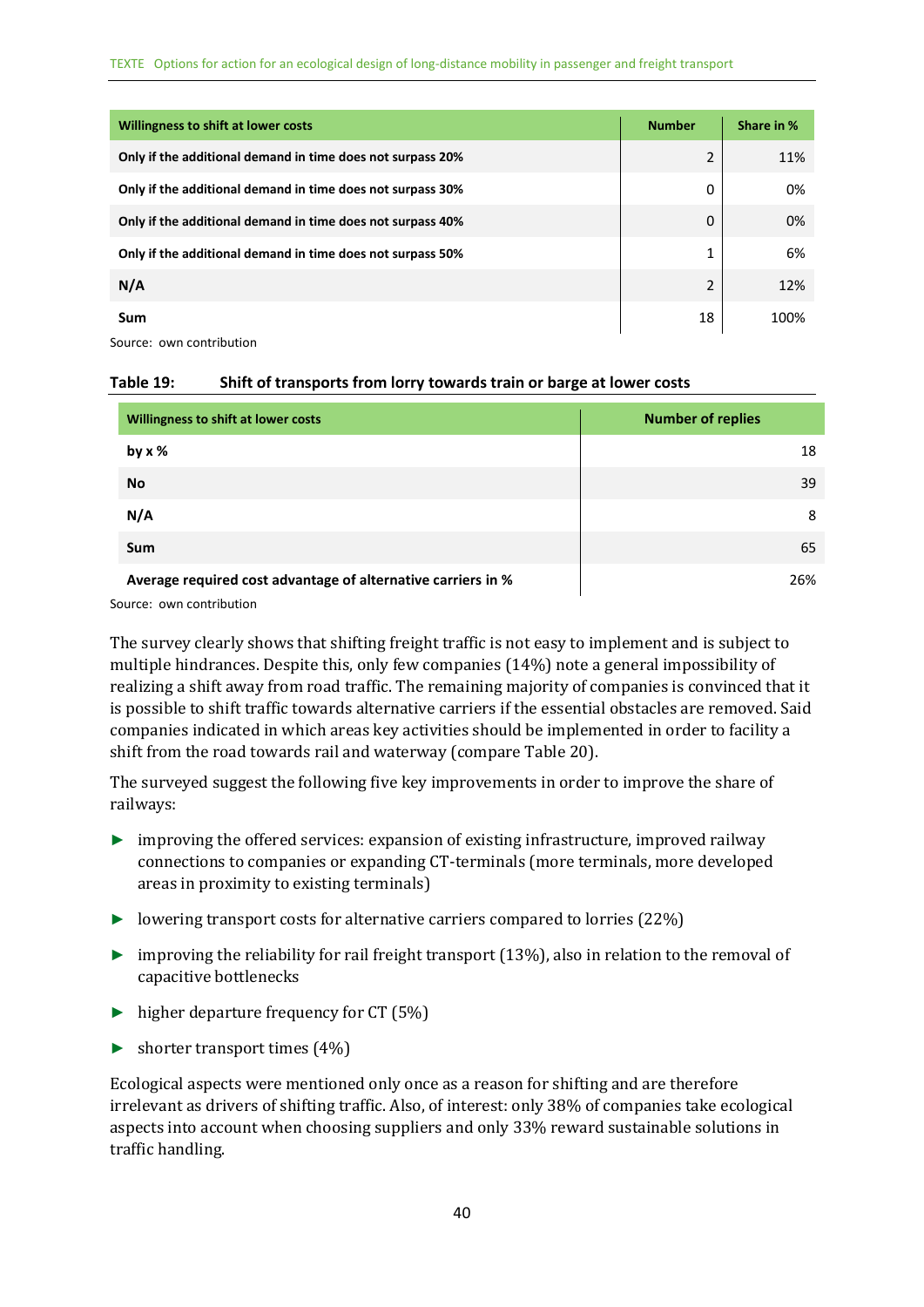| Improvements to increase willingness to shift                                   | <b>Number of mentions</b> | Share in % |
|---------------------------------------------------------------------------------|---------------------------|------------|
| Not at all                                                                      | 20                        | 14%        |
| Improved infrastructure and connectivity (rail sidings,<br><b>CT-terminals)</b> | 43                        | 30%        |
| Lower transport costs                                                           | 31                        | 22%        |
| <b>Improved reliability</b>                                                     | 18                        | 13%        |
| <b>Higher frequency of CT relations</b>                                         | $\overline{7}$            | 5%         |
| <b>Shorter transport times</b>                                                  | 6                         | 4%         |
| <b>Higher flexibility</b>                                                       | 5                         | 3%         |
| <b>Higher volumes</b>                                                           | 3                         | 2%         |
| <b>Changing client preferences</b>                                              | 3                         | 2%         |
| Improved container design for CT                                                | $\mathbf{1}$              | 1%         |
| <b>Changing the framework</b>                                                   | $\overline{2}$            | 1%         |
| Quicker provision of goods                                                      | $\mathbf{1}$              | 1%         |
| Larger delivery sizes                                                           | $\overline{2}$            | 1%         |
| <b>Environmental aspects</b>                                                    | $\mathbf{1}$              | 1%         |
| Sum                                                                             | 143                       | 100%       |

<span id="page-39-0"></span>

| Table 20: | How to achieve a shift from lorry towards train |  |
|-----------|-------------------------------------------------|--|
|-----------|-------------------------------------------------|--|

**Importance of ecological sustainability for companies** In this context, the question is pursued whether companies are already integrating concepts for ecological sustainability into their work processes or how these are implemented in their operations. In the general environmental impact assessment of transport modes, the railway is perceived as the most environmentally friendly, whereas the truck is assessed as the least environmentally friendly. 70% of the respondents stated that ecological sustainability is an issue in their company on a strategic level or in the direct work environment. Around a third of the respondents each work in a company that has a corporate social responsibility program or applies ISO 26000. In addition to an unspecific general "pay attention to ecological sustainability", tours are primarily optimized so that empty trips are avoided and vehicles are used to the full as possible. In addition, emphasis is placed on modern, environmentally friendly vehicle technology that complies with current emissions standards. Furthermore, some respondents state that they consider ecological sustainability with regard to choosing a transport mode, energy supply and packaging. They are also bound by certain requirements through certificates or an environmental management system. When asked how ecological sustainability is defined or lived in the company, the following aspects were most often mentioned: Part of the corporate culture or addressed at management level, environmental certificates and environmental / energy management.

37% of the companies stated that their company has a sustainability certification. According to open answers, the largest part of it is available as an ISO standard (ISO 14000, ISO 5001, or similar). 9% of the respondents take part in competitions related to ecological sustainability. The types of competition mentioned here included, among others, Ökoprofit, the German Sustainability Award and the Federal Government's CSR Award. 26% of the companies carry out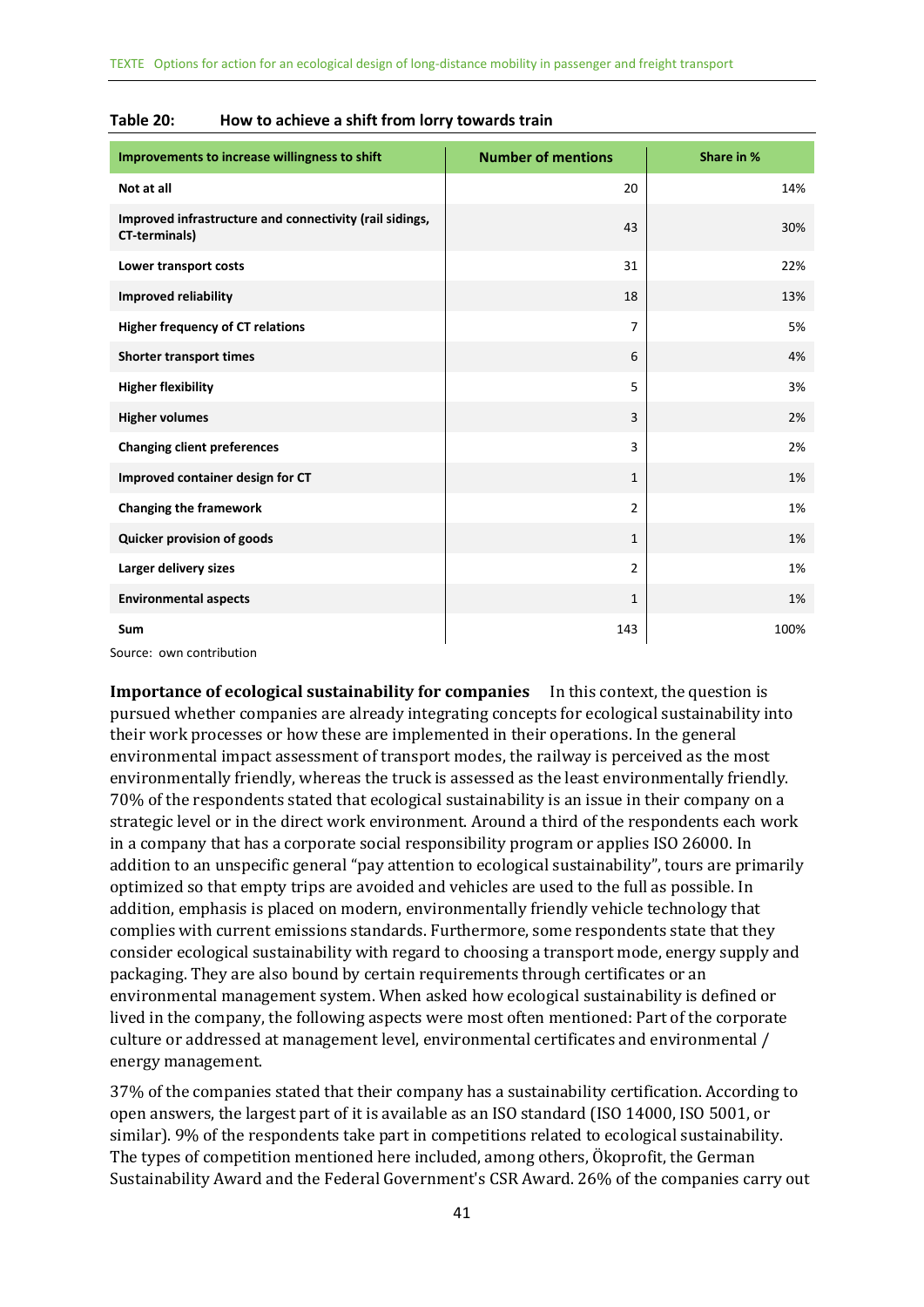sustainability reporting. Information on the form of reporting includes certificates and annual / sustainability reports. The information on the addressees of the sustainability reporting includes management / board of directors, the public, internal / employees, funding agencies / Federal Office of Economics and Export Control. The implementation of resource-saving solutions is rewarded in 23% of companies. This is mainly done through prizes or idea management. 26% of the companies stated that suppliers or transport service providers are selected and checked according to ecological sustainability criteria. 19% of the respondents also determine a carbon footprint.

In summary, the size of the company, measured by the number of employees, seems to be the significant factor for the sustainability of a company, with freight forwarders implementing fewer measures regarding environmental sustainability and social responsibility regardless of size.

**Quality demands and requirements of both customers and non-rail users.** In this context, the companies surveyed provided information about the necessary transport offers or transport services that induce them to use rail and / or multimodal offers. The information needs of customers about offers also play an important role, which are shown in the following. Respondents who already use the rail services indicate that the criteria punctuality, better connections as well as reliability and flexibility would lead to increased or continued use of the rail network. Respondents who do not use the rail services also gave the suggestions for improvement better connections, flexibility, lower costs, punctuality and better infrastructure, which would lead to the use of rail being considered. The test subjects were also able to contribute ideas for designing a transport service of an attractive rail offer from their point of view. They have given specific information on this (including better connections, reliability, shorter delivery times, flexibility, higher frequency, tracking & tracing, punctuality, network expansion, low costs). According to the companies that do not use the rail, the following information is necessary to allow rail use (in descending order of frequency): price, transit times, frequency of departures or timetable, connection, special transport requirements and contact persons / providers. However, around a quarter of those companies stated that they did not need any further information because their company would not be able to use the railways.

# <span id="page-40-0"></span>**5 Policy advice**

Based on the survey results regarding identified hindrances and the suggestions given by the surveyed companies regarding potential improvements, recommendations for the implementation of measures were designed, which may help reduce hindrances and increase the sustainable modal share. The following prioritized recommendations, differentiated by four categories, were derived within the study:

### <span id="page-40-1"></span>**5.1 Regulatory and overarching measures to improve offerings of alternative transport modes**

These overarching measures or policy suggestions are mostly directed towards the federal government and state institutions. They have a more fundamental nature and include e.g.:

► infrastructure of sustainable transport carriers is to be improved urgently

This improves the accessibility of the system and allows for reliable service. In order to ensure a demand-oriented expansion, the federal government should not only review the measures included in the FTIP regarding the validity of their extension approvals, but also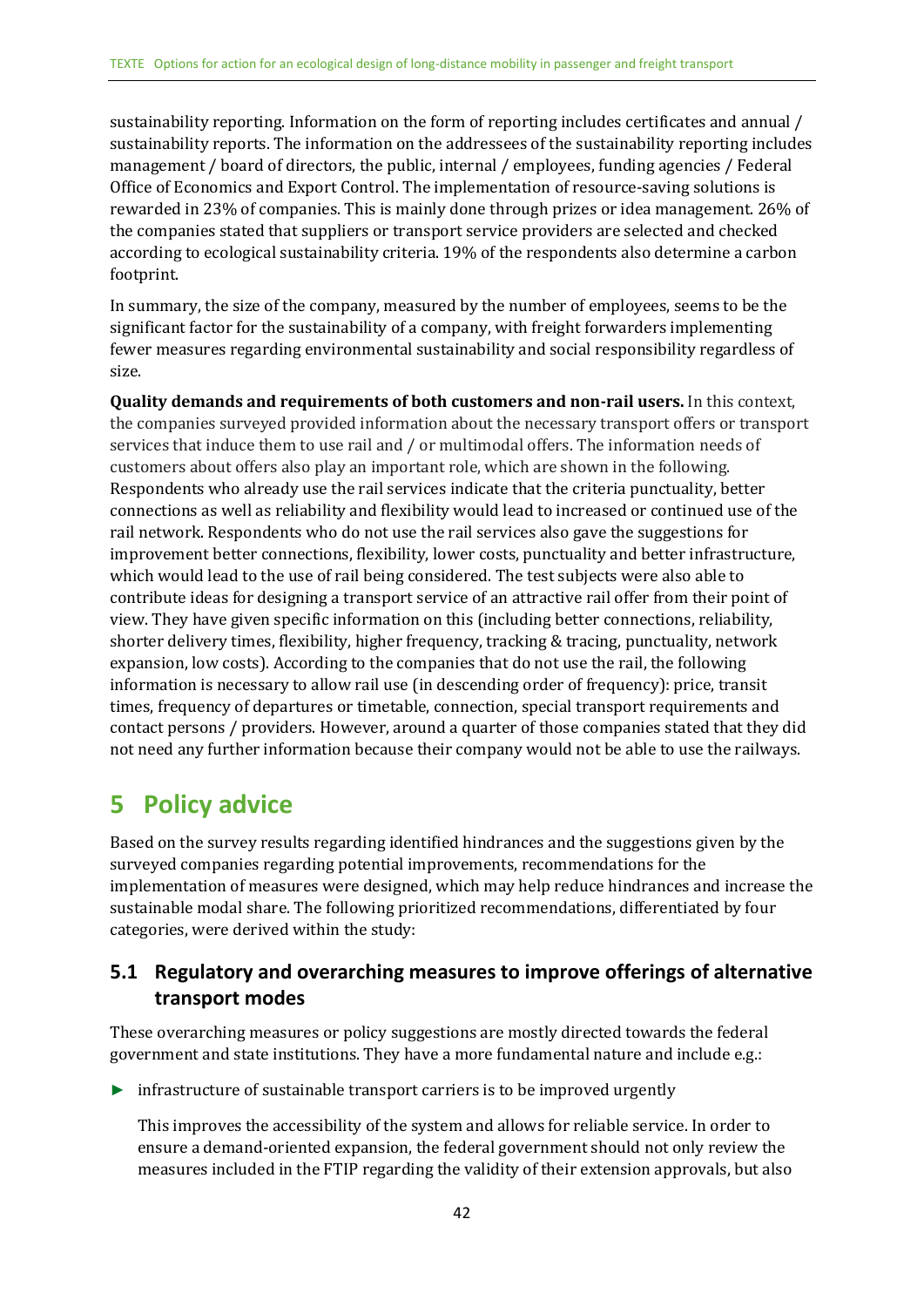consider the inclusion of other infrastructure projects into the requirements plan, if these can be derived from traffic demand development.

 $\blacktriangleright$  measures defined as urgent in the FTIP are to be accelerated in their implementation

A transport cost increase of 1% due to bottlenecks in the rail infrastructure leads to, on average over all traffic, volume shifts from rail to road of 0,4%. In the more competitive CT system, this even leads to a volume shift of 0,8%.

Rapid implementation or already defined measures to resolve bottlenecks, especially through a simplification and acceleration of planning and administrative processes, can prevent this development.

► measures for the pro-allocative reduction in conflicts between the interested public and developers of infrastructure projects are to be improved

Societal consent to infrastructure measures has an essential influence on both their cost and duration. Civil protest and administrative court proceedings can delay projects and increase their costs. Hence, reducing these conflicts can contribute to a timely realization of projects and expand public participation. The following improvements in this area are still possible:

- ⚫ Clear definition and delimitation of discussion contents for public participation, with legal and administrative requirements taken into account
- Better and more structured drafting of project needs
- ⚫ Increasing the transparency of project flows
- Increasing the cost transparency of infrastructure projects
- ⚫ Public sensitization regarding the costs connected to individual processes
- $\triangleright$  combined transport is to be further strengthened
	- ⚫ through the provision of sufficient transshipment areas (especially areas for empty containers and storage) and superstructure
	- through expanding CT-installations

These measures allow realization of the disproportionate growth of combined transport of 73% between 2010 and 2030 projected by the FTIP. Due to the high density of CT-terminals, almost no new installations are necessary. However, the future operational capacity of existing terminals has to be ensured.

 $\triangleright$  Logistics- and commercial areas (regional and urban planning) are to be sufficiently provided in order to attract companies and concentrate traffic near intermodal transshipment areas. Near central traffic points (traffic intensive), areas suitable to the promotion and concentration of combined transport are to be supplied, in order to prevent long pre- and on-carriage distances, as well as unnecessary traffic. This is to be assisted by a federal support program.

For a pre- and on-carriage of 30 km, lorry costs make up 60% of total costs. If this distance for pre- and on-carriage is increased from 30 km to 50 km, this share increases to 70%. Concentration of logistics and commercial areas near intermodal handling locations can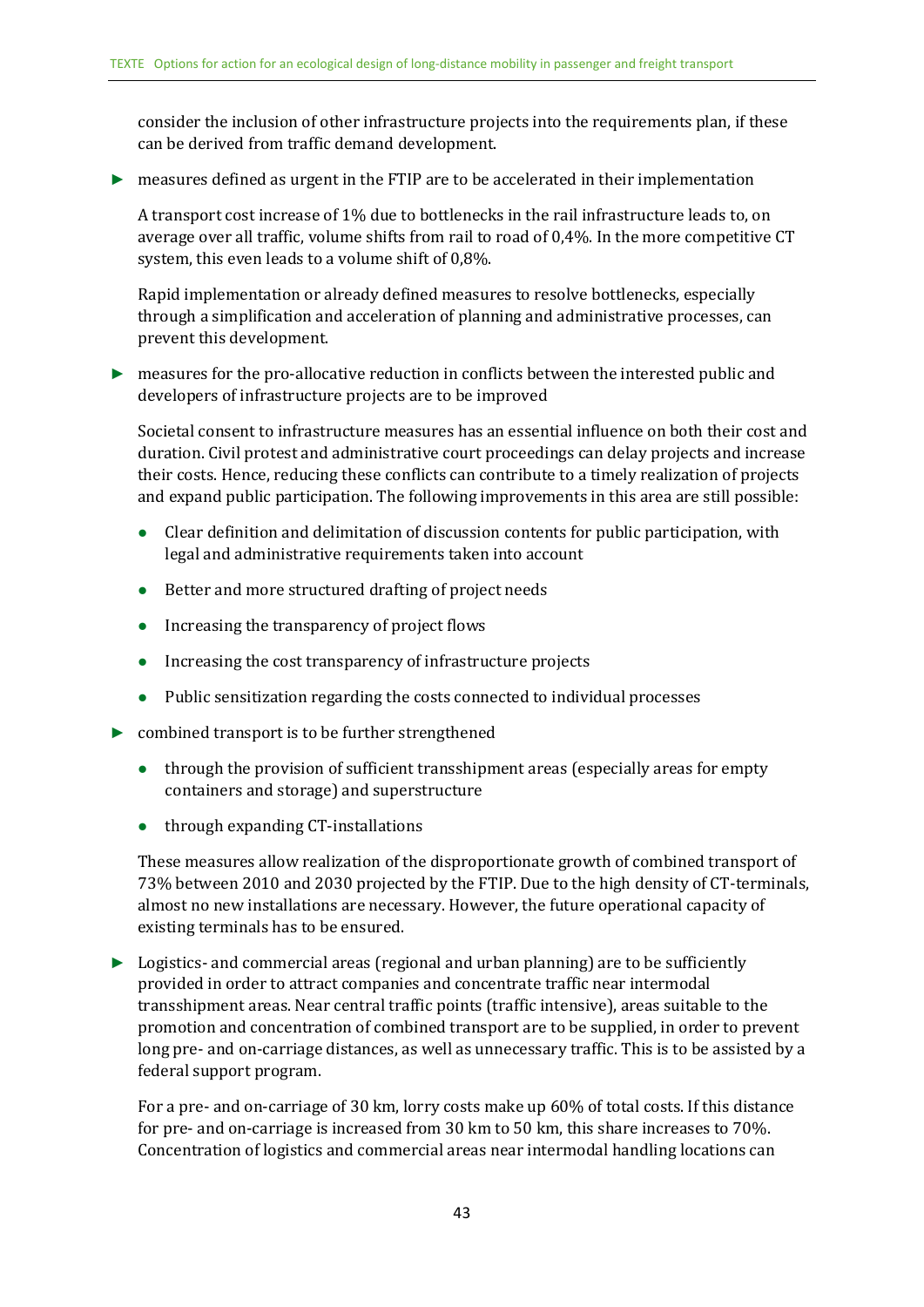reduce the necessary distances for pre- and on-carriage. This reduces their transport costs and, consequently, improves the competitive situation of the alternative transport carriers.

 $\triangleright$  subsidies for building rail sidings are to be continued and enhanced

These subsidies aided in bringing about 10,5 million t (or about 3,1 billion tkm) additional goods onto rails between 2004 and 2010. This equates to about 30% of all growth for rain freight traffic in tons and about 20% of additional transport performance during that period. Each accepted application was able to shift about 120 kt (or about 35,7 million tkm) towards rail. Despite being few in number (about 15 applications per year), these results indicate how important this promotional tool is.

► interoperability in European rail freight transport and the harmonization of entry conditions (e.g. ETCS-Expansion) for rail freight transport are to be promoted and expanded upon.

These measures avoid time-intensive locomotive- and personnel changes in border stations necessary due to diverging technical standards and insufficient language skills or route knowledge. Should the conversion of the ETCS come with an adjustment of block sections, the performance of affected routes could be improved by up to 10%, which can save expansion investments.

### <span id="page-42-0"></span>**5.2 Measures for cost reduction**

The survey has shown that there is, in principle, a strong interest in utilizing rail and waterway, as long their services are not more expensive than straight road transports. Thus, increasing price-competitiveness of train and barge compared to lorries is an important lever for changing the modal split, if not simply a necessary prerequisite. This means that many an infrastructural measure, especial for railways and combined transport, would be futile as long as pricecompetitiveness is not ensured.

The policy suggestions outlined in the following do not directly originate in the survey. Instead, they were derived from the empirical analysis, as well as the practical experience of the evaluators involved, which indicate that these measures in particular can achieve absolute and relative cost reductions for the alternative transport carriers.

► the external costs of road transport are to be fully included in the lorry toll

Charging lorry traffic with its full external costs through tolls, regardless of emission class, would equate an additional burden between 8% and 16% of lorry cost, if external costs of alternative transport carriers are considered.

For combined transport in particular, train and barge would receive significant competitive improvements compared to lorries if the latter had to take their full external costs into account. In an assessment for the state Baden-Württemberg, TRIMODE calculated that an increase of lorry cost of about 37%, would lead to an increase in freight train traffic of about 15% and an increase of waterway traffic of about 5%. An increase of costs of up to 30% for lorry traffic, in order to account fully for the external costs it causes would hence influence traffic volumes for the alternative transport carriers positively.

► the costs of accessing rail infrastructure (train track prices) are to be lowered – the train track price subsidy is to be continued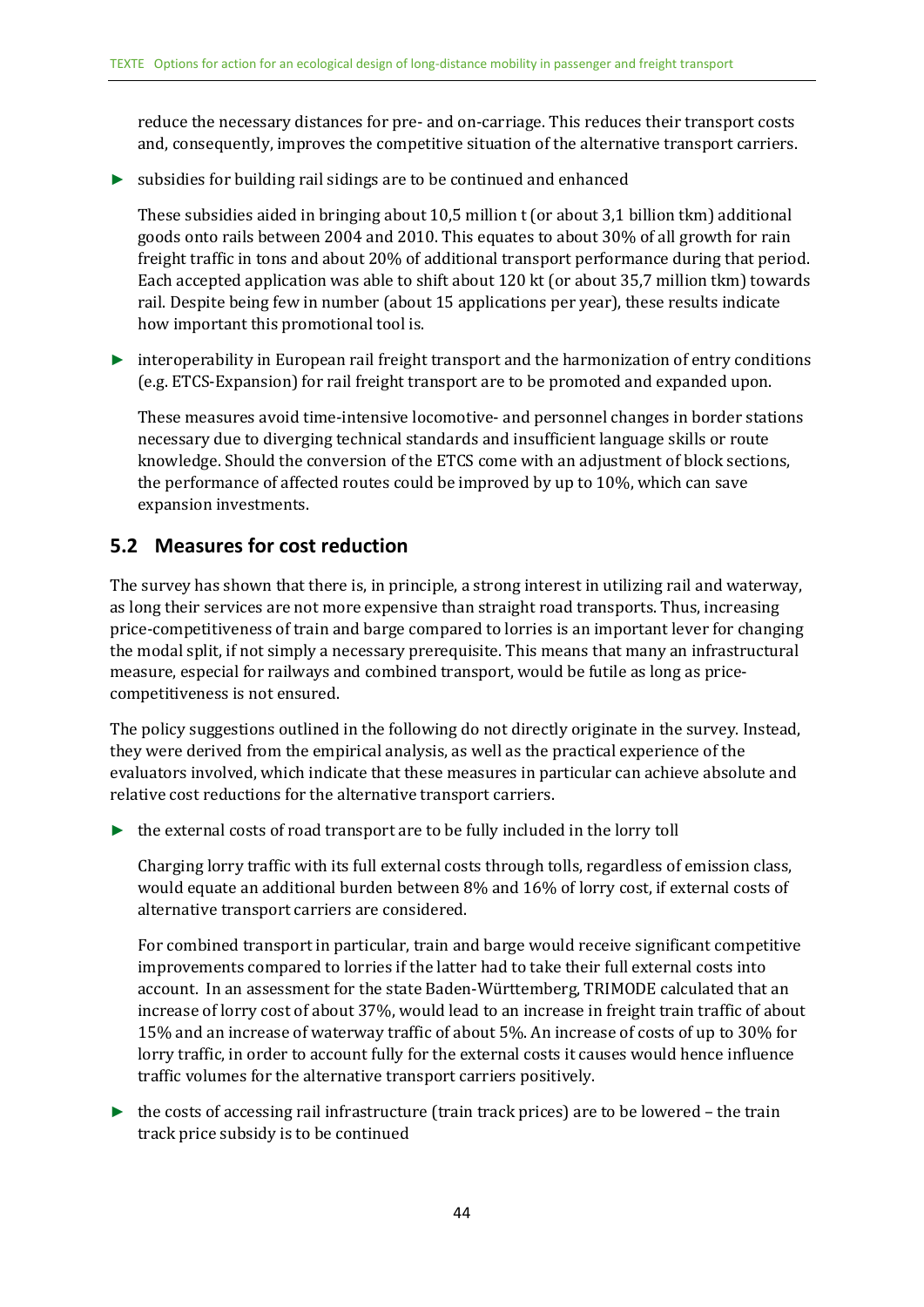The federal government aims to indirectly relieve shippers with its promotion. It is assumed that rail transport companies will relay the gains from reduced costs of rail transport to them. However, the promotion does not ensure this happening.

Calculations by TRIMODE in other studies showed that halving train track prices in Germany could achieve a traffic shift of up to 3% of the projected overall freight train traffic. The expected competitive improvements for rail would be taken to about 90% from lorries, which indicates that the desired traffic shifts can be achieved with this measure.

► operating subsidies are to be granted in order to strengthen intermodal transport

Empirical analysis shows that intermodal traffic can only be efficiently realized for transport distances of over 500 km for conventionally transported goods and 350km for combined transport, due to the incurred costs for pre- and on-carriage transport.

In order for intermodal transport to compete with direct lorry transport for lower shipment sizes and on ranges below those mentioned, the costs for pre- and on-carriage must be subsidized by the state. This subsidy would at least have to apply to relations with a distance of up to 500 km for conventionally transported goods and to relations of below 300 to 350 km for combined transport. The subsidies themselves would have to be about  $25 \epsilon/t$  for conventional transport and  $450 \text{ } \in$  per transport unit for combined transport.

 $\triangleright$  the electrification offensive for the most important train freight routes is also to be continued

Diesel locomotives exhibit 25% higher contingency costs and 150% higher operational costs compared to electric locomotives. This causes transport cost disadvantages that can amount to 20% to 30%, relation specific. In order to avoid these disadvantages, diesel locomotives are only utilized for as long and far as necessary in long-distance transport. Usually, traction is shifted at the nearest possible marshalling yard.

Fully electrifying the infrastructure network would limit the use of expensive diesel locomotives exclusively to marshalling yards. In addition, other routes can be used more flexibly as a replacement without requiring a change of traction in the case of a disruption. This leads to an increase in transport reliability and thus rail competitiveness.

► last-mile and dual-mode locomotives are to be included in funding programs

These types of locomotives are supposed to replace straight diesel locomotives in electrification gaps. At time of writing, they are not included in the planned funding program, yet are more efficient for freight train traffic than the included hybrids etc.

► operational measures for transshipment-automation for rail and waterway are to be implemented and supported

Experts estimate that stronger automation and digitization of process can save up to 50% of handling costs. This could amount to a reduction of overall transport costs of 12% to 15% for rail and 11% to 20% for waterway in conventional transport. For combined transports, the potential savings of 5% to 8% of overall transport costs are lower.

► in freight train (classification-) yards capacities and tracks suitable for 740 m long trains are to be expanded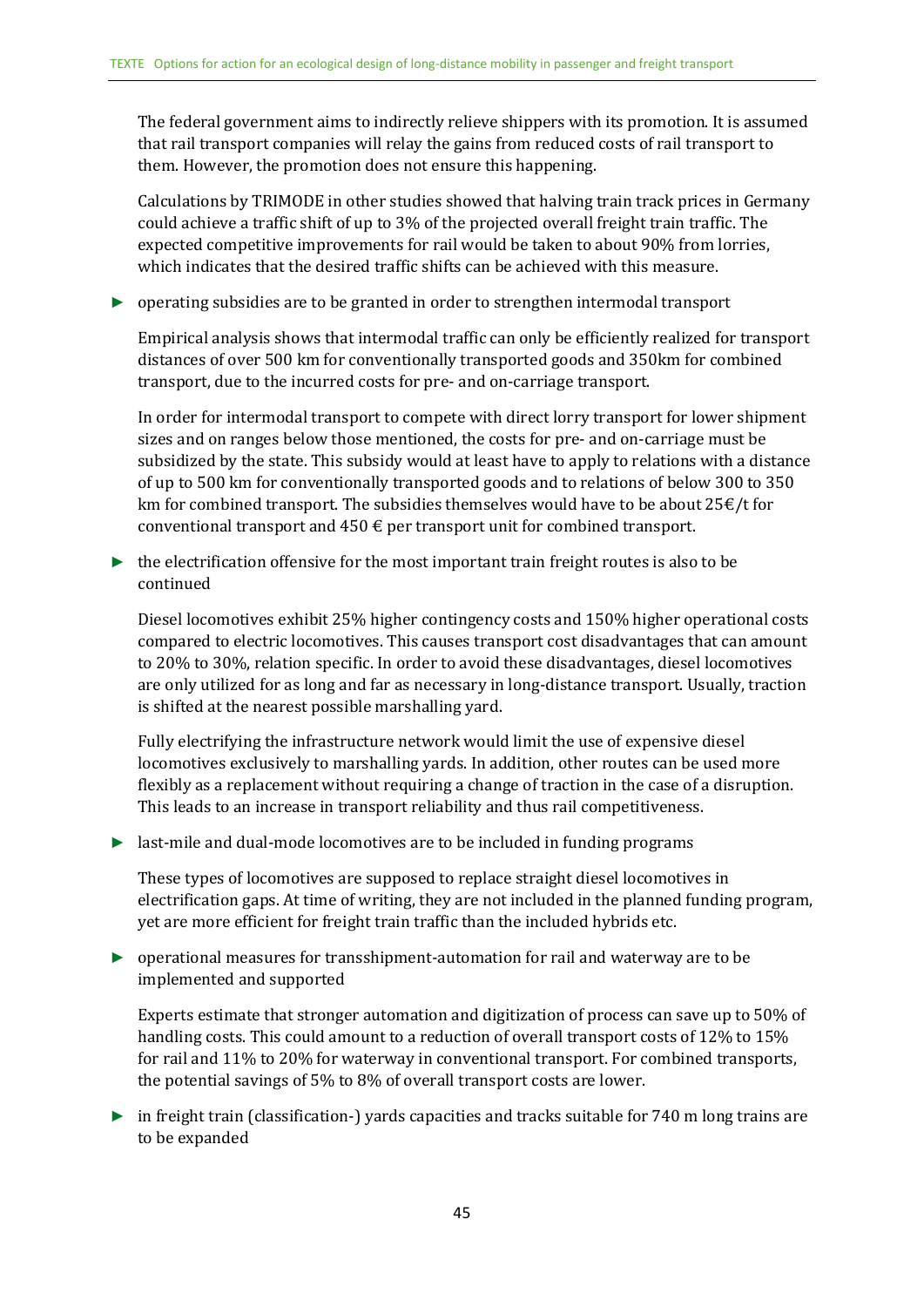For combined transport, a train of about 735 m length is about 5%-7% cheaper than one of about 670 m. The FTIP expects about 2,6 million tons of traffic to shift from road to rail due to increasing train lengths alone. In order to actually realize these shifts, train formation depots need to supply sufficient capacities and 740 m long tracks.

► other drivers of cost and interference within the rail network are to be removed (e.g. pushing processes, routes with insufficient axle load)

Pushing processes lead to costs of hundreds of  $\epsilon$  per tour and can be mitigated through building tunnels, straightening routes and installing alternative routes.

Newly registered locomotives usually have an axle load of more than 21 t. Three out of four newly registered locomotives are unable to frequent 25% of the future German rail network. This mostly involves one-track sections that are seldom utilized by freight traffic. However, these sections in particular are then unavailable as diversions in the case of disruptions on main routes. Hence, the increased use of locomotives with higher axle loads lowers the reliability and resilience of rail network infrastructure significantly. As such, a more intensive expansion with attention to axle load is required.

► standardization and normalization of transport containers in rail freight transport are to be continued

These measures reduce vacant space caused by containers that do not fit the carriage. The use of 30-foot-containers in particular is to be reduced.

► shippers have to optimize their packaging with regard to the logistical aspects of transport mode shifting.

Packaging optimized for transport allows more products to be included in each delivery. Experience shows that doing so can reduce transports and by extension transport costs by up to 25%.

### <span id="page-44-0"></span>**5.3 Measures for the reduction of transport times and improvement of reliability**

These suggestions aim to mitigate rail disadvantages on the temporal axis of transports. Since the time component is always a cost component as well, this naturally also affects the cost side. Furthermore, a certain reliability of infrastructure is a basic requirement to build an attractive hub-and-spoke network, where carriages or large load carriers switch trains in marshalling yards or gateways/terminals within the rail network.

 $\triangleright$  the implementation of automation and digitization of operational measures (especially promoting wagonload traffic) is to be accelerated and strengthened

This includes e.g. automated coupling - automated carriage and train composition – automated inspections (e.g. weighing, checking circuits and contacts, etc.) – automated transshipping– and loading procedures.

Surveys show that a 1% improvement in transport times for rail in combined transport can lead to a shift in traffic of 0,2% to 0,4%, with less impact in conventional rail transport. Even though the direct time effects may be low, analyses by TRIMODE in unpublished projects show that halving carriage and train composition times – which is certainly achievable through the measures outlined above – would decrease costs in rail freight transport by 4%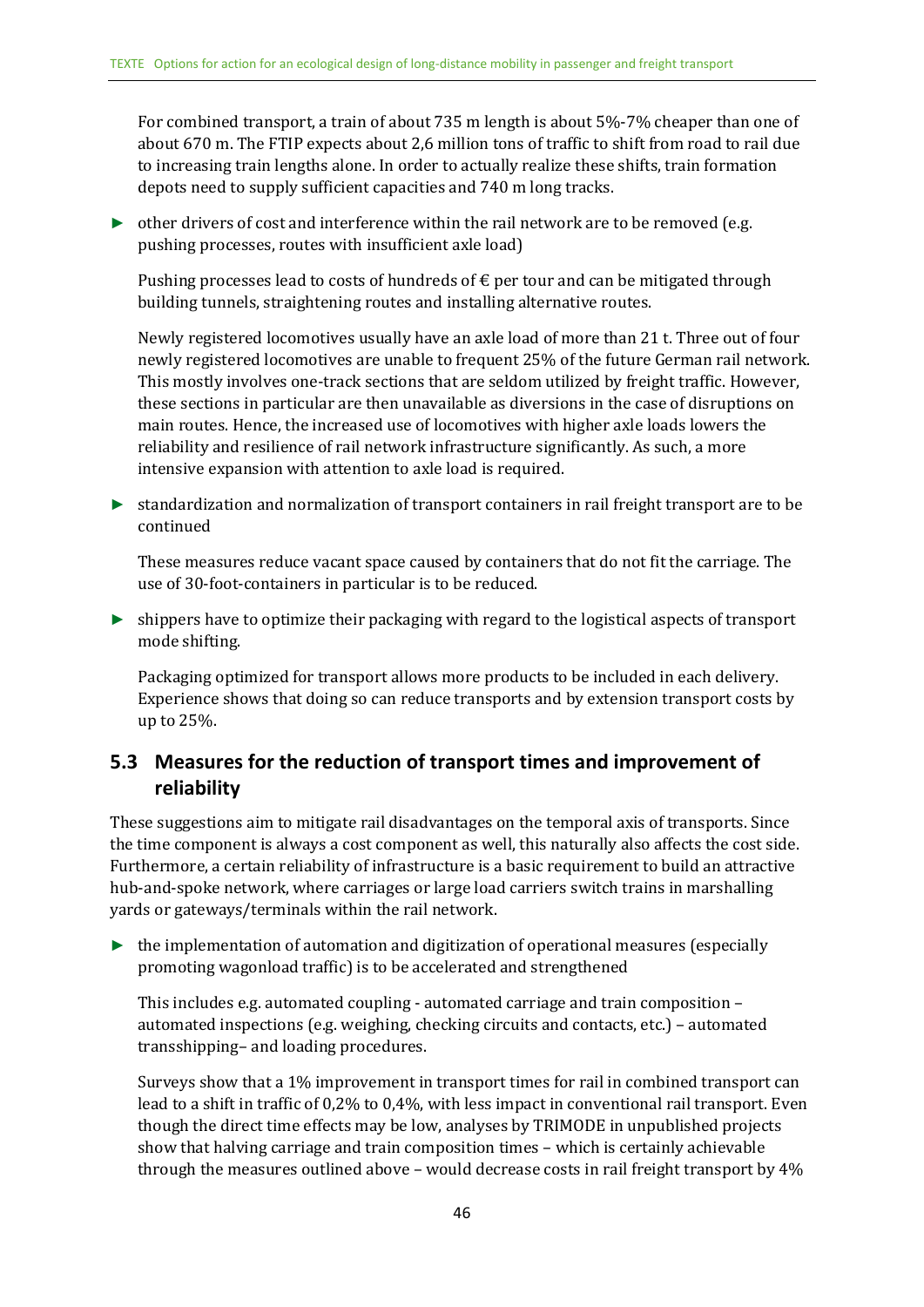to 5%. Combined with the related time effects, this would lead to an additional increase in volume of up to 4% of the rail traffic volume projected for 2030.

 $\blacktriangleright$  the automation of transport carrier inspection and shipment tracking are also to be implemented more strongly

This allows freight traffic clients to see through the transport technical black box, track deliveries, as well as notice and adjust to delays early on.

► operators are to optimize the time efficiency of carriage and train composition

This can be achieved through e.g. more efficient planning for personnel and schedules, as well as increasing capacities and buffers.

 $\triangleright$  processing- and loading times (24/7) are to be expanded

Equalizing possible departures and arrivals allows shippers to be more flexible, to improve distribute peak loads of storage and depot capacities, to provide better service offerings and thus higher demands, and to reduce operational inefficiencies, in particular those caused by bundled deliveries at the gateways.

Changing the assumed average operating time of CT-terminals from about 260 operational days to 275 in the FTIP-Forecast for the year 2030, leads to a synonymous increase in network performance of between 10% and 15%.

 $\triangleright$  sufficient routes for express freight trains are to be supplied

On freight transport routes in particular, sufficient lines for express freight trains need to be ensured and, if necessary, be prioritized over passenger transport. Then faster trains can realize their advantages (meeting critical transport deadlines, overnight connections, better utilization of bound capital and personnel, as well as a better fit for good classifications with increased value of time).

► a system of indicators is to be constructed in order to better consider buffer times and to avoid delays during the operation of trains

This system should include the daily publication of indicators in relation to traffic load, weather conditions and route specific special actions.

► prioritizing freight traffic in route reservations and a stronger separation of passenger and freight transport are to be more intensely observed.

This should be done e.g. by building new high-speed lines to segregate older lines and equalizing or at least partially prioritizing freight train traffic to passenger traffic on routes especially relevant for freight traffic.

### <span id="page-45-0"></span>**5.4 Measures for the increase and expansion of departure frequencies for combined transport and wagonload transport for rail**

The increase in departure frequencies that companies demanded in the survey, in particular for combined traffic, is primarily a task for the private sector. Here an increase in frequency is a direct result of an increase in transport volumes, which also positively impacts average costs.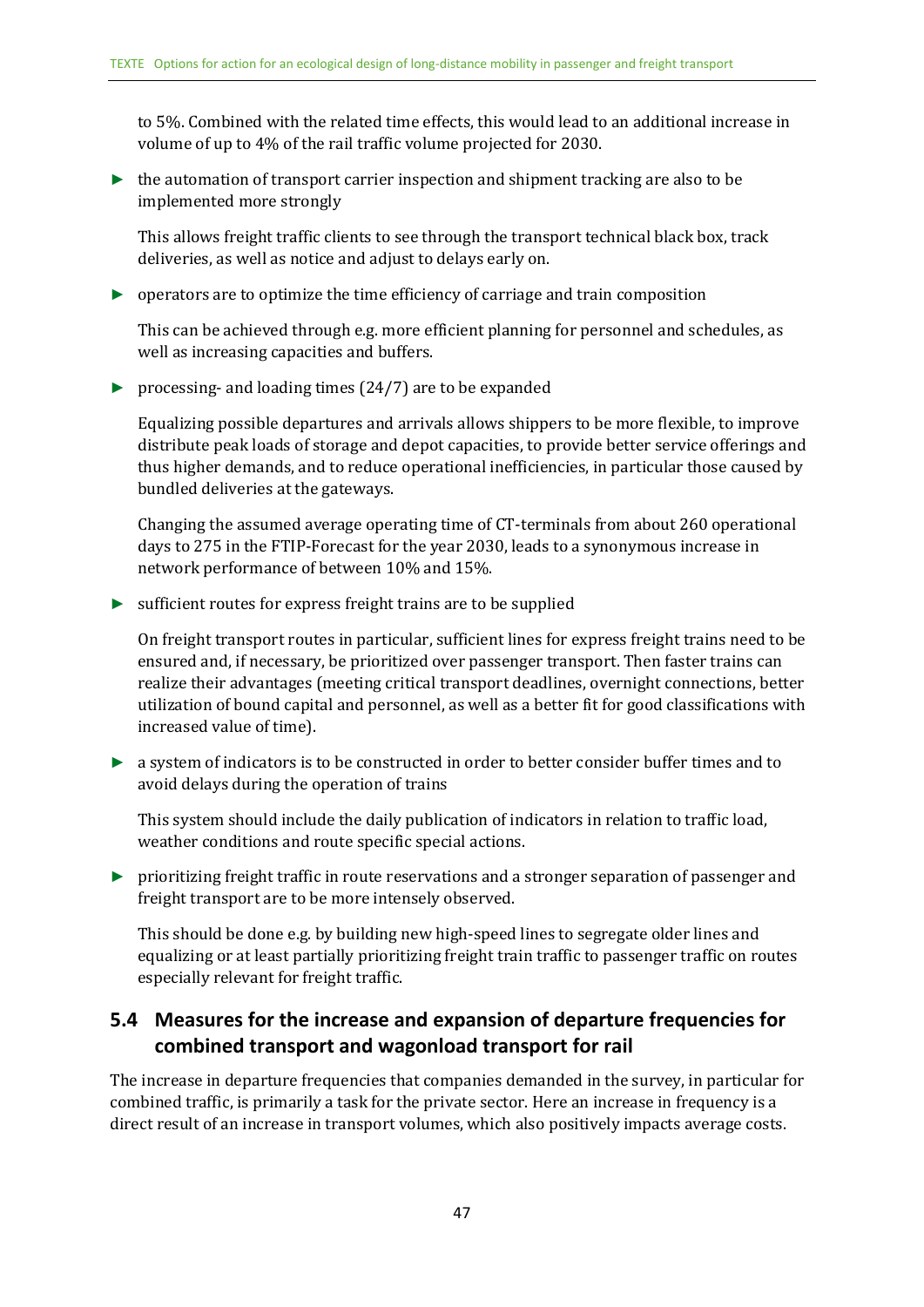An increase in departure density is only possible through increasing the volumes handled by CTterminals. Since it cannot be expected that companies shipping high volumes always settle near CT-terminals, the following measures should be pursued:

- ► CT-terminals are to be concentrated regarding area and service, as well as developed into storage- and distribution-centers, as noted in chapter 5.1.
- ► The 45-foot container network that is developing in maritime transport between European harbors should be promoted for continental CT as well and offered additionally by CToperators in the hinterland. These can be transported and stacked more cost-effectively, leading to overall cost advantages.
- ► The federal government should assume an intermediary role in influencing a full shift towards exclusively producing trailers suitable for crane handling, which can be utilized in unattended CT. There are two possible courses of action for this. Firstly, the acquisition of said trailers could be subsidized. A possible range for these subsidies would be about 30% to 50% of the difference in purchase cost of 1.500€ to 3000€ between trailers suitable for crane handling and those unsuitable for it. The alternative would be to prohibit the purchase or production of unsuitable trailers on transport policy grounds.